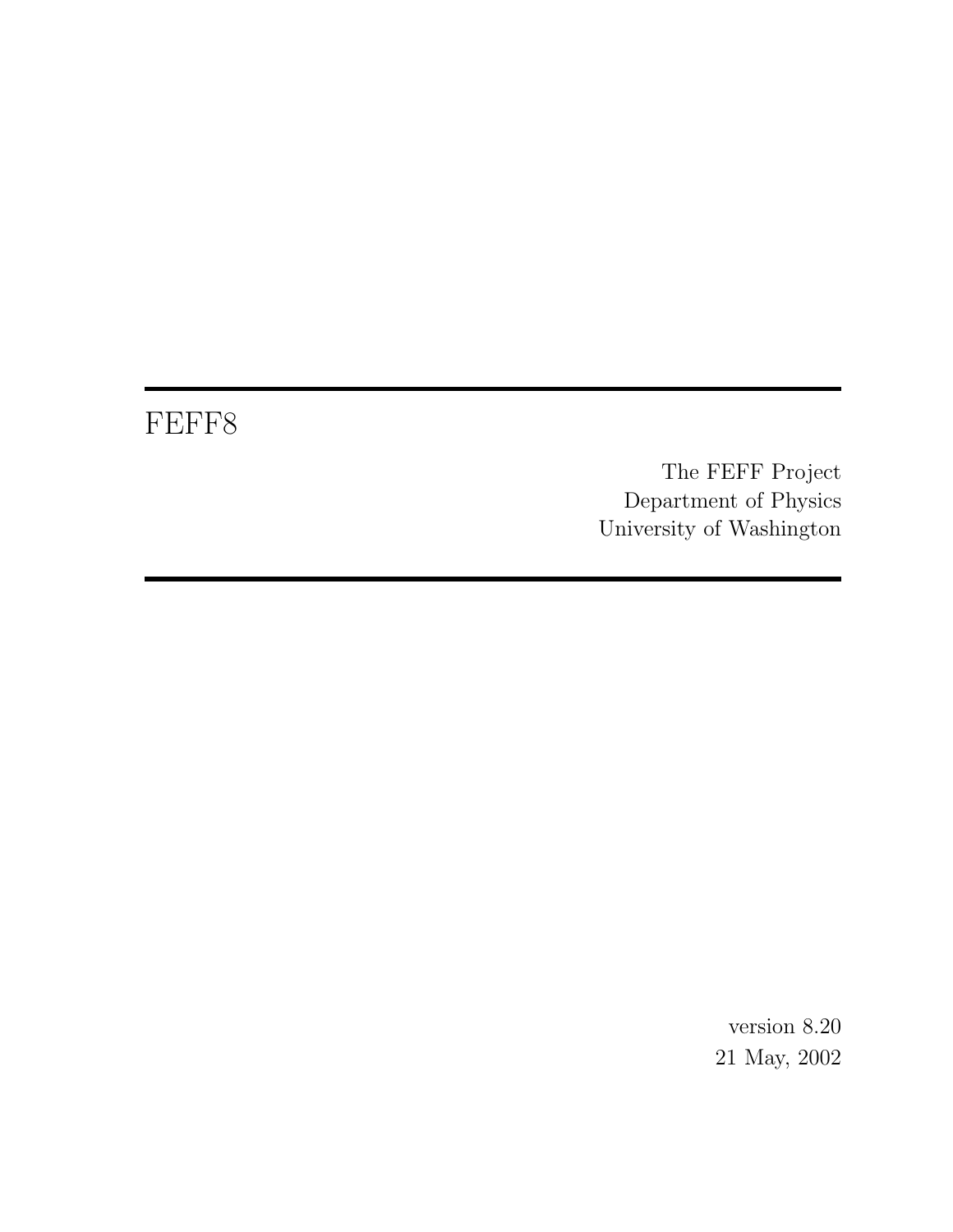## Abstract

Ab initio self-consistent real space multiple-scattering code for simultaneous calculations of x-ray-absorption spectra and electronic structure. Output includes extended x-ray-absorption fine structure (EXAFS), full multiple scattering calculations of various x-ray absorption spectra (XAS) and projected local densities of states (LDOS). The spectra include x-ray absorption near edge structure (XANES), x-ray natural circular dichroism (XNCD), and non-resonant xray emission spectra. Calculations of the x-ray scattering amplitude (Thomson and anomalous parts) and spin dependent calculations of x-ray magnetic circular dichroism (XMCD) and spin polarized x-ray absorption spectra (SPXAS and SPEXAFS) are also possible, but less automated.

This work has been supported in part by grants from the U. S. Department of Energy and by the University of Washington Office of Technology Transfer. FEFF is copyright  $\odot$  1992–2002, The feff Project, Department of Physics, University of Washington, Seattle, WA 98195-1560.

This document is copyright  $\odot$  2002 by A. Ankudinov, B. Ravel, and J.J. Rehr.

Permission is granted to reproduce and distribute this document in any form so long as the copyright notice and this statement of permission are preserved on all copies.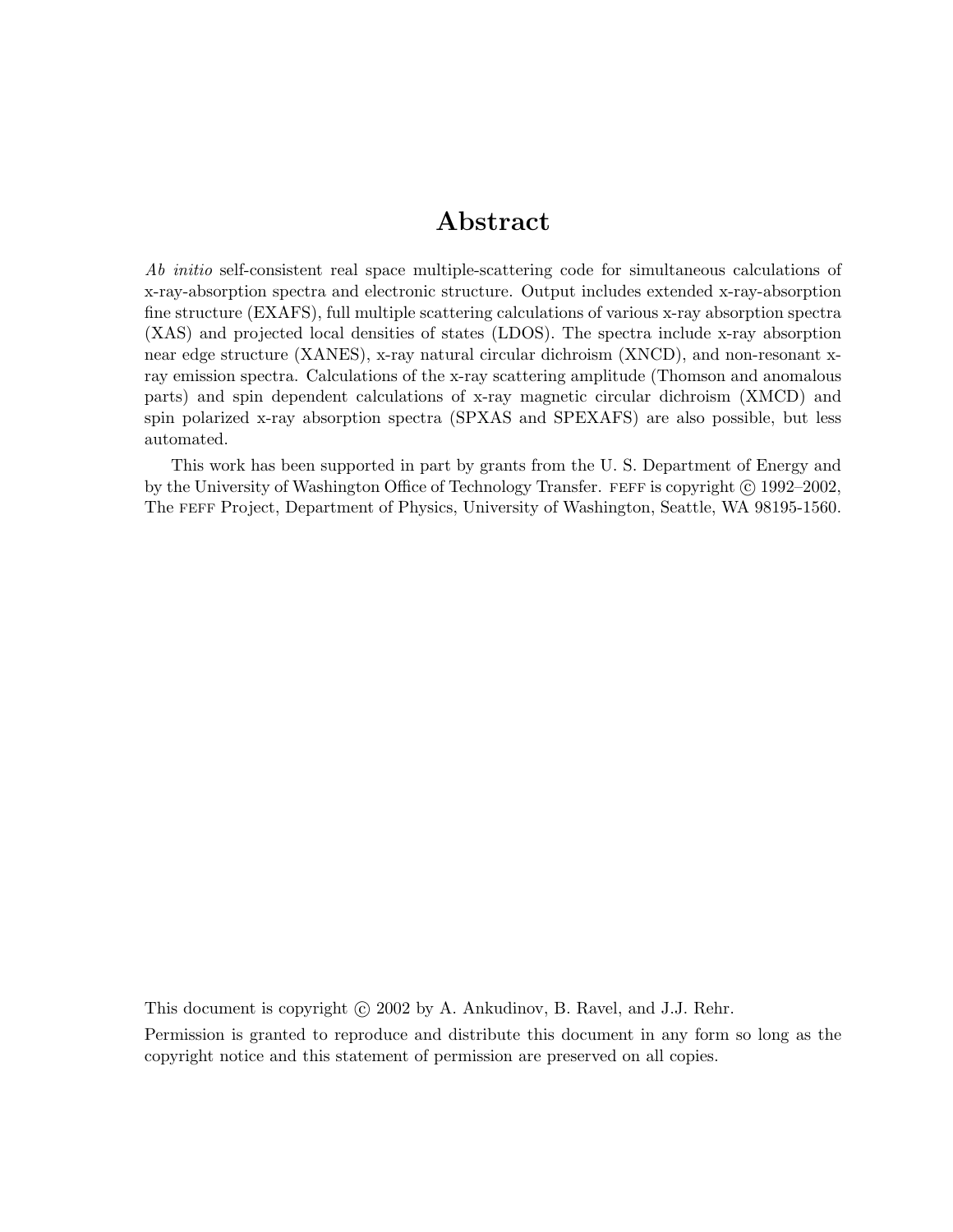# **Contents**

## [1 Synopsis](#page-5-0) 1

| $\bf{2}$       |     | $\overline{\mathbf{4}}$<br><b>Input File Control Cards</b>                                           |                |  |  |  |  |  |  |  |  |  |  |  |
|----------------|-----|------------------------------------------------------------------------------------------------------|----------------|--|--|--|--|--|--|--|--|--|--|--|
|                | 2.1 |                                                                                                      | $\overline{5}$ |  |  |  |  |  |  |  |  |  |  |  |
|                | 2.2 |                                                                                                      | $\overline{7}$ |  |  |  |  |  |  |  |  |  |  |  |
|                | 2.3 | 11                                                                                                   |                |  |  |  |  |  |  |  |  |  |  |  |
|                | 2.4 | 18                                                                                                   |                |  |  |  |  |  |  |  |  |  |  |  |
|                | 2.5 |                                                                                                      | 21             |  |  |  |  |  |  |  |  |  |  |  |
|                | 2.6 |                                                                                                      | 23             |  |  |  |  |  |  |  |  |  |  |  |
|                | 2.7 |                                                                                                      | 26             |  |  |  |  |  |  |  |  |  |  |  |
|                | 2.8 | FF2CHI: XAFS spectrum $\ldots \ldots \ldots \ldots \ldots \ldots \ldots \ldots \ldots \ldots \ldots$ | 27             |  |  |  |  |  |  |  |  |  |  |  |
| $\bf{3}$       |     | <b>Input and Output Files</b>                                                                        | 29             |  |  |  |  |  |  |  |  |  |  |  |
|                | 3.1 |                                                                                                      | 29             |  |  |  |  |  |  |  |  |  |  |  |
|                | 3.2 |                                                                                                      | 31             |  |  |  |  |  |  |  |  |  |  |  |
|                |     | 3.2.1                                                                                                | 31             |  |  |  |  |  |  |  |  |  |  |  |
|                |     | 3.2.2                                                                                                | 32             |  |  |  |  |  |  |  |  |  |  |  |
|                |     | 3.2.3                                                                                                | 33             |  |  |  |  |  |  |  |  |  |  |  |
|                |     | Variables in the EXAFS and XANES formulae<br>3.2.4                                                   | 33             |  |  |  |  |  |  |  |  |  |  |  |
|                | 3.3 |                                                                                                      | 34             |  |  |  |  |  |  |  |  |  |  |  |
|                |     | 3.3.1                                                                                                | 34             |  |  |  |  |  |  |  |  |  |  |  |
|                |     | 3.3.2                                                                                                | 34             |  |  |  |  |  |  |  |  |  |  |  |
|                |     | 3.3.3                                                                                                | 35             |  |  |  |  |  |  |  |  |  |  |  |
| $\overline{4}$ |     | <b>Calculation Strategies and Examples</b>                                                           | 36             |  |  |  |  |  |  |  |  |  |  |  |
|                | 4.1 |                                                                                                      | 36             |  |  |  |  |  |  |  |  |  |  |  |
|                | 4.2 |                                                                                                      | 37             |  |  |  |  |  |  |  |  |  |  |  |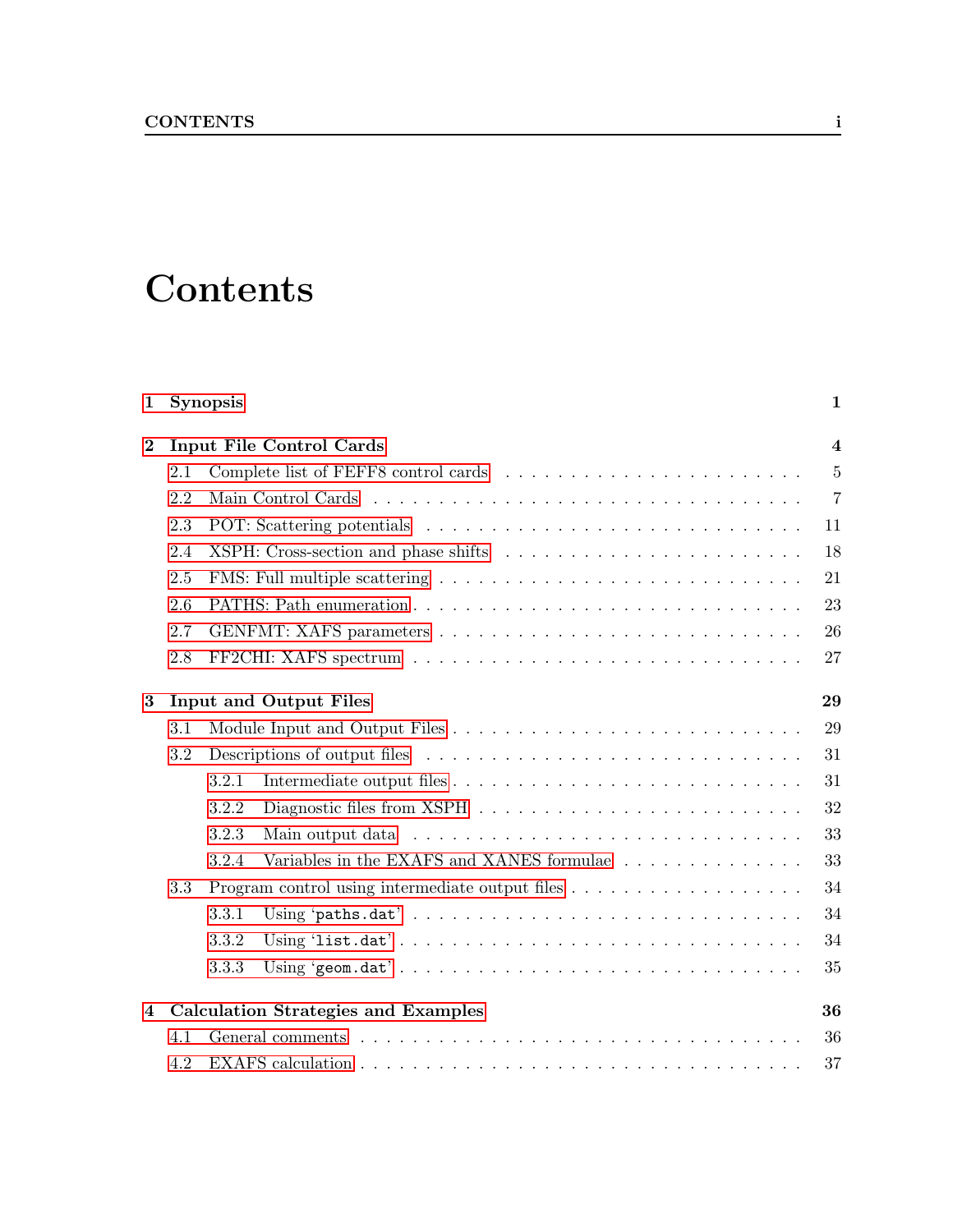|             |            | E Changes From Previous Versions of FEFF<br>61 |                                                    |          |  |  |  |  |  |  |  |  |
|-------------|------------|------------------------------------------------|----------------------------------------------------|----------|--|--|--|--|--|--|--|--|
| D.          |            |                                                | <b>Code Variables and Dimensions</b>               | 59       |  |  |  |  |  |  |  |  |
| $\mathbf C$ |            | References                                     |                                                    | 57       |  |  |  |  |  |  |  |  |
|             | <b>B.5</b> |                                                | Other Machines: VMS, NEXT, etc                     | 56       |  |  |  |  |  |  |  |  |
|             | <b>B.4</b> |                                                |                                                    | 55       |  |  |  |  |  |  |  |  |
|             | <b>B.3</b> |                                                |                                                    | 55       |  |  |  |  |  |  |  |  |
|             | B.2        |                                                |                                                    | 55       |  |  |  |  |  |  |  |  |
|             | B.1        | <b>UNIX</b>                                    |                                                    | 54       |  |  |  |  |  |  |  |  |
| B           |            |                                                | <b>Installation Instructions</b>                   | 53       |  |  |  |  |  |  |  |  |
|             | A.3        |                                                |                                                    | 51       |  |  |  |  |  |  |  |  |
|             | A.2        |                                                |                                                    | 50       |  |  |  |  |  |  |  |  |
|             |            |                                                |                                                    | 50       |  |  |  |  |  |  |  |  |
|             |            |                                                | A Copyright Information, Restrictions and License  | 50       |  |  |  |  |  |  |  |  |
|             |            |                                                |                                                    |          |  |  |  |  |  |  |  |  |
|             | 4.6        |                                                |                                                    | 49       |  |  |  |  |  |  |  |  |
|             | 4.5        |                                                |                                                    | 49       |  |  |  |  |  |  |  |  |
|             |            | 4.4.4<br>4.4.5                                 |                                                    | 47       |  |  |  |  |  |  |  |  |
|             |            | 4.4.3                                          |                                                    | 47<br>47 |  |  |  |  |  |  |  |  |
|             |            | 4.4.2                                          |                                                    | 46       |  |  |  |  |  |  |  |  |
|             |            | 4.4.1                                          |                                                    | 42       |  |  |  |  |  |  |  |  |
|             | 4.4        |                                                |                                                    | 42       |  |  |  |  |  |  |  |  |
|             |            | 4.3.4                                          |                                                    | 42       |  |  |  |  |  |  |  |  |
|             |            | 4.3.3                                          |                                                    | 41       |  |  |  |  |  |  |  |  |
|             |            | 4.3.2                                          |                                                    | 41       |  |  |  |  |  |  |  |  |
|             |            | 4.3.1                                          | Need for SCF and additional difficulties for XANES | 40       |  |  |  |  |  |  |  |  |
|             | 4.3        |                                                |                                                    | 40       |  |  |  |  |  |  |  |  |
|             |            | 4.2.5                                          |                                                    | 39       |  |  |  |  |  |  |  |  |
|             |            | 4.2.4                                          |                                                    | 39       |  |  |  |  |  |  |  |  |
|             |            | 4.2.3                                          |                                                    | 39       |  |  |  |  |  |  |  |  |
|             |            | 4.2.2                                          |                                                    | 37       |  |  |  |  |  |  |  |  |
|             |            | 4.2.1                                          |                                                    | 37       |  |  |  |  |  |  |  |  |
|             |            |                                                |                                                    |          |  |  |  |  |  |  |  |  |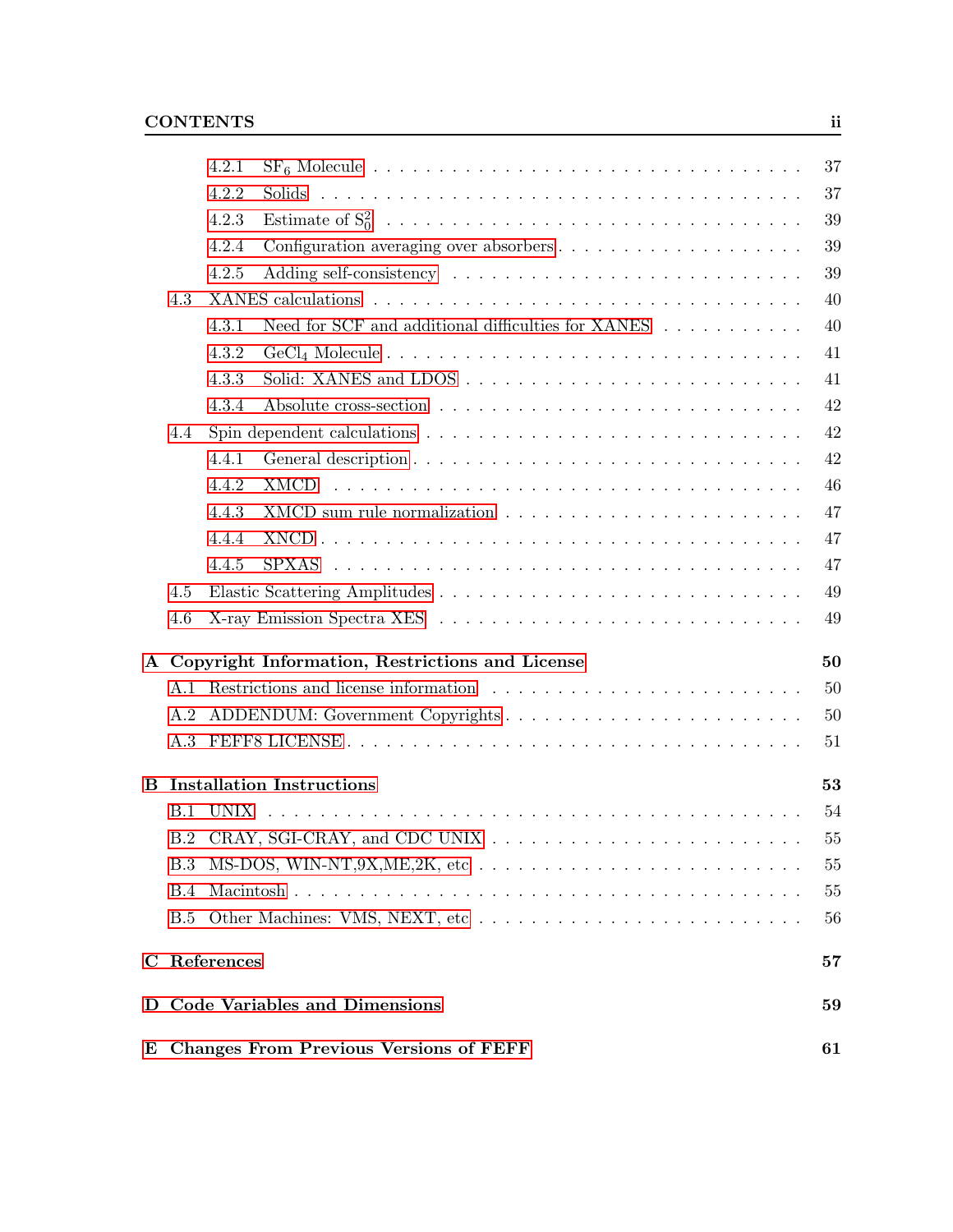| F Trouble-Shooting FEFF Problems and Bug Reports |  |  | 62 |  |
|--------------------------------------------------|--|--|----|--|
|                                                  |  |  |    |  |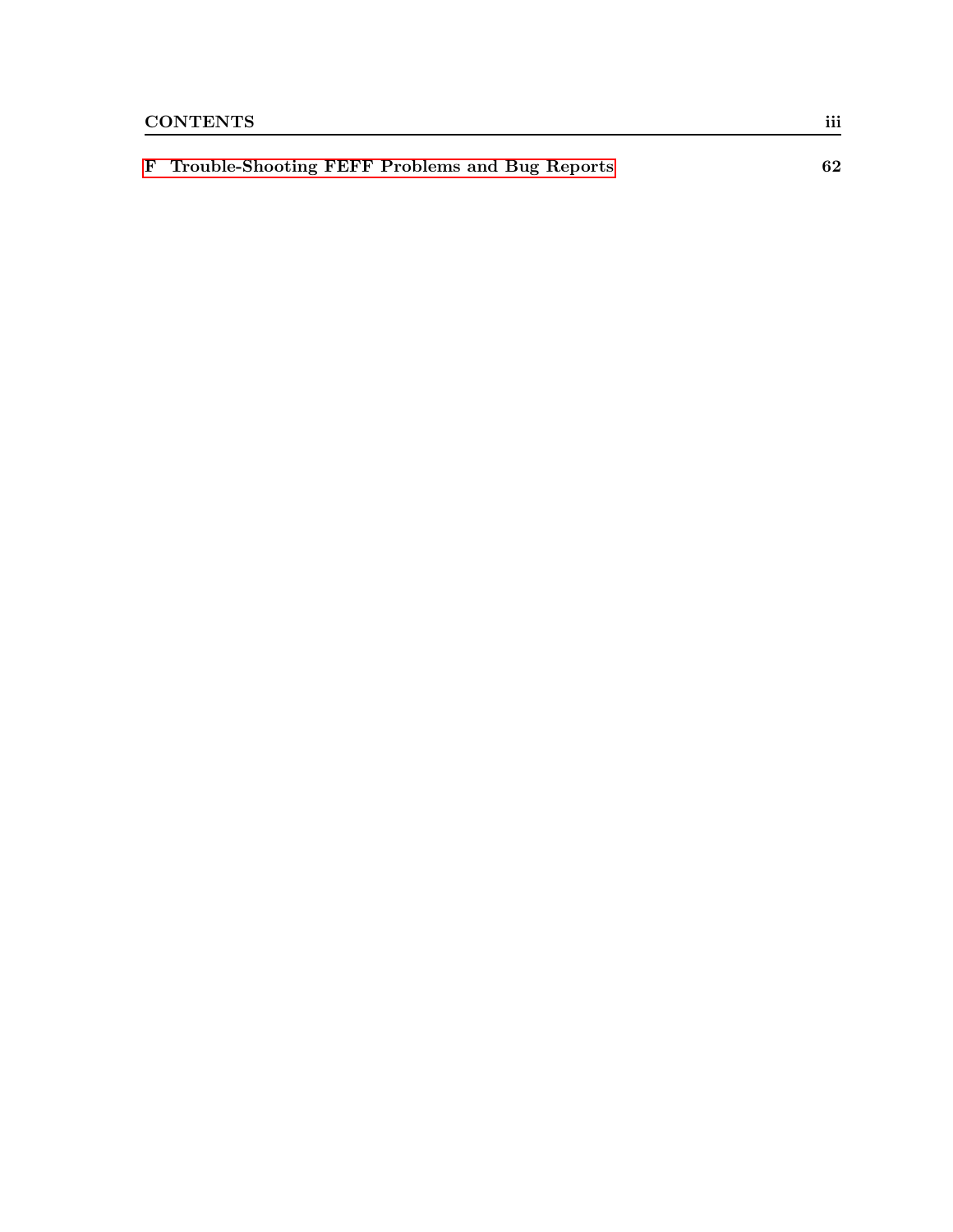# <span id="page-5-0"></span>Chapter 1

# Synopsis

feff8 calculates extended x-ray-absorption fine structure (EXAFS), x-ray-absorption nearedge structure (XANES), x-ray magnetic and natural circular dichroism (XMCD and XNCD), nonresonant x-ray emission (XES) and electronic structure including local densities of states (LDOS), using an ab initio self-consistent real space multiple scattering (RSMS) approach for clusters of atoms  $(Z < 99)$ , including polarization dependence. Calculations are based on an all-electron, real space relativistic Green's function formalism with no symmetry requirements. The method combines both full multiple scattering based on LU or Lanczos algorithms and a high-order path expansion based on the Rehr–Albers multiple scattering formalism. Calculation of the x-ray elastic scattering amplitude  $f = f_0 + f' + if''$ , spin dependent calculations of XMCD and spin polarized x-ray absorption (SPXAS and SPEXAFS) are also available, but much less automated. For a quick start or self-guided tutorial we suggest that new users try a few of the examples in Section [4.](#page-40-0) For details on use of the code, examples and suggestions for calculation strategies, see Sections [2,](#page-8-0) [3,](#page-33-0) and [4.](#page-40-0) For details about the algorithms used see the discussion for the appropriate module in Section [2](#page-8-0) and, for more detail, the published references listed in Appendix [C.](#page-61-0) The principal investigators of the FEFF project are:

#### John J. Rehr, Principal Investigator

Department of Physics, BOX 351560 University of Washington, Seattle, WA 98195 email: [jjr@phys.washington.edu](mailto:jjr@phys.washington.edu) telephone: (206) 543-8593, FAX: (206) 685-0635

### Alexei L. Ankudinov, Co-PI

Department of Physics, BOX 351560 University of Washington, Seattle, WA 98195 email: [alex@phys.washington.edu](mailto:alex@phys.washington.edu) telephone: (206) 543-9420, FAX: (206) 685-0635

feff is written in ANSI Fortran 77, with the non-standard extension of double precision complex (complex\*16) variables. It requires at least 18 megabytes (MB) of available memory (RAM) to run. For XANES calculations, one generally needs more memory (about 60 MB of RAM for a cluster of 100 atoms, about 170 MB for a cluster of 200 atoms, and so on). See Appendix [B](#page-57-0) for installation instructions.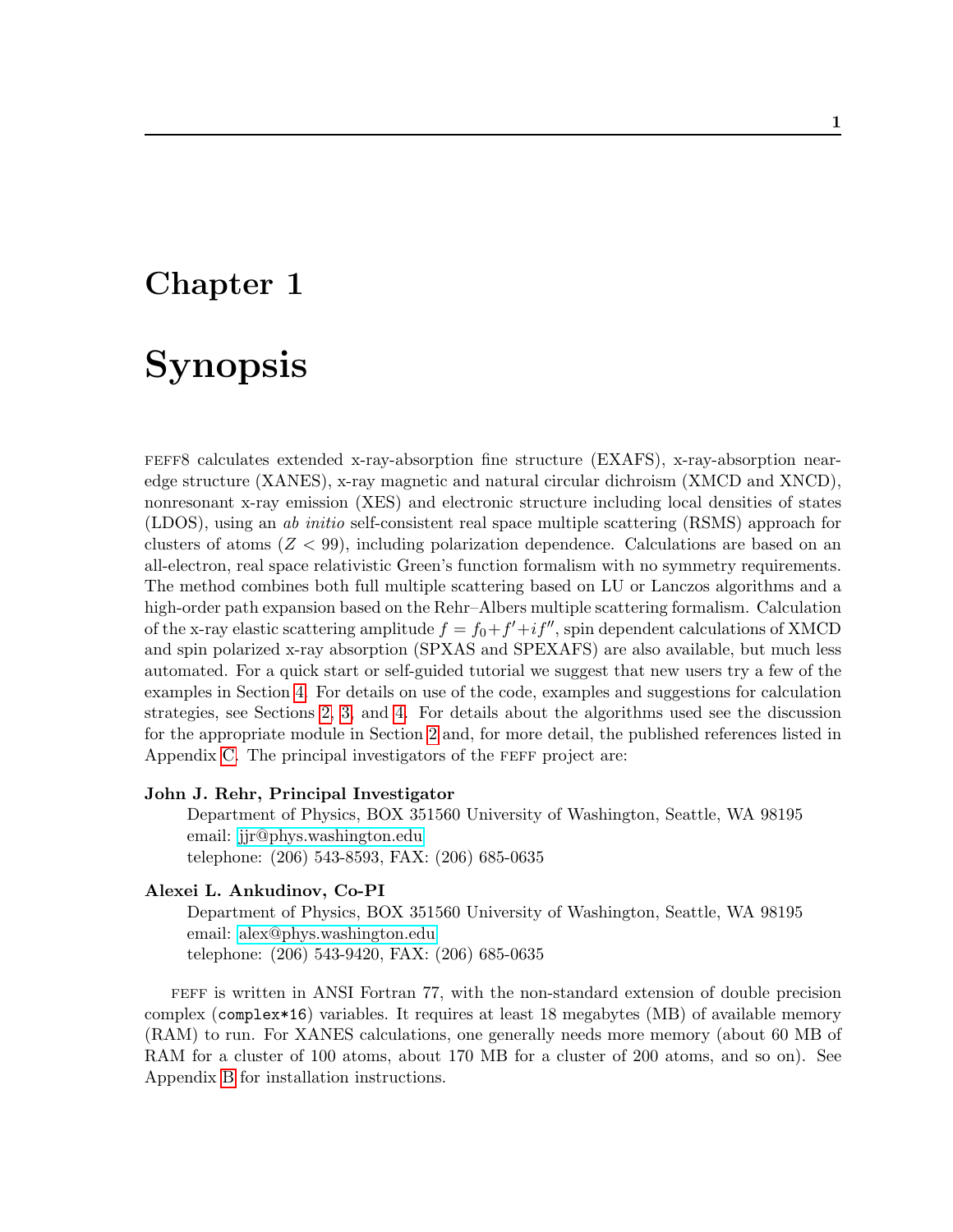Please contact the authors concerning any problems with the code. See Appendix [F](#page-66-0) for trouble-shooting hints and problem/bug reports or the FAQ on the FEFF WWW pages (see below).

The full feff8 code is copyright protected software and users must obtain a license from the University of Washington Office of Technology Transfer for its use. See Appendix [A](#page-54-0) for complete copyright notice and other details. Documentation and information on how to obtain the code can be found at the FEFF Project WWW URL:

<http://leonardo.phys.washington.edu/feff/>

or by e-mail to the feff Project Coordinator at [feff@phys.washington.edu.](mailto:feff@phys.washington.edu)

Please cite FEFF and an appropriate FEFF reference if the code or its results are used in published work. See Appendix [C](#page-61-0) for a list of appropriate citations. The main published reference for FEFF8 is: Real Space Multiple Scattering Calculation and Interpretation of X-ray Absorption Near Edge Structure, A.L. Ankudinov, B. Ravel, J.J. Rehr, and S.D. Conradson Phys. Rev. B58, 7565 (1998), and a manuscript dealing the improvements added in FEFF8.20 is A. L. Ankudinov, C. E. Bouldin, J. J. Rehr, J. Sims, and H. Hung, Phys. Rev. B65, 104107 (2002).

**FEFF Project Developers** – Several developers contributed to the FEFF8.00 code, and it's advanced versions feff8.10 and feff8.20.

Alexei Ankudinov (ALA) is the principal developer of feff8 series. ALA implemented the automated self-consistent potential algorithm, and added calculations of LDOS, the Fermi level, and charge transfer. [Bruce Ravel](http://feff.phys.washington.edu/~ravel/) is the principal developer of the full multiple scattering (FMS) algorithm in feff8, which uses LU decomposition and is necessary for the SCF loop, DOS and for FMS/LU XANES calculations. For version feff8.10 ALA added calculations of elastic scattering amplitude, x-ray natural circular dichroism and nonresonant x-ray emission. ALA is largely responsible for the new version feff8.20, which has an improved input/output structure to facilitate interaction with other codes. He also added quadrupolar transitions and implemented fast Lanczos methods for the iterative FMS algorithm. In collaboration with A. Nesvizhskii, new routines for sum-rules applications have been added. Anna Poiarkova and Patrick Konrad contributed new codes for calculating multiple-scattering Debye–Waller factors and anharmonic contributions. Matthew Newville added an improved padded ascii output structure to facilitate the interface to XAFS analysis codes and portability between different machines. Jim Sims (NIST) modified the code for MPI based parallel execution, in collaboration with C. Bouldin and JJR.

The high-order multiple-scattering routines, pathfinder, and input/output routines were largely developed by Steven Zabinsky and JJR for feff5 and 6, and are still in use. The Hedin–Lundqvist self-energy and phase shift routines were developed for early versions of feff in collaboration with Jose Mustre de Leon, Dan Lu and R.C. Albers and are still part of feff8.

The authors thank many users of experimental versions of the feff8 code for feedback, suggestions and bug reports. The authors also thank R.C. Albers, K. Baberschke, C. Bouldin, C. Brouder, G. Brown, S.D. Conradson, F. Farges, G. Hug, M. Jaouen, J. Sims, and E. Stern for useful comments.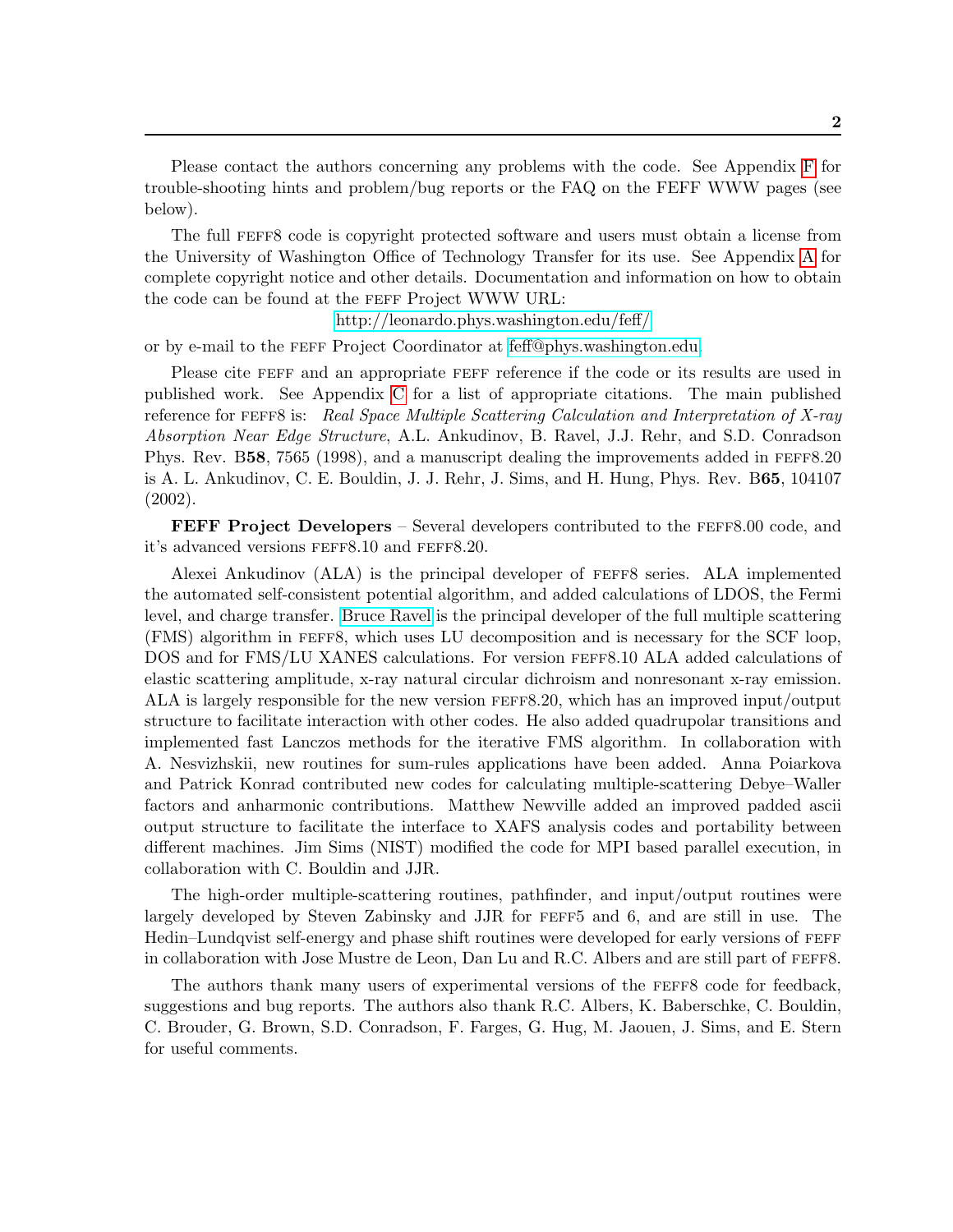| font                     | denotes                               |
|--------------------------|---------------------------------------|
| SMALL CAPS               | names of programs                     |
| typewriter font          | contents of files                     |
| 'quoted typewriter font' | file names                            |
| ROMAN CAPITALS           | names of cards in the 'feff.inp' file |
| slanted typewriter font  | commands executed at a command line   |

Table 1.1: Typographic conventions in this document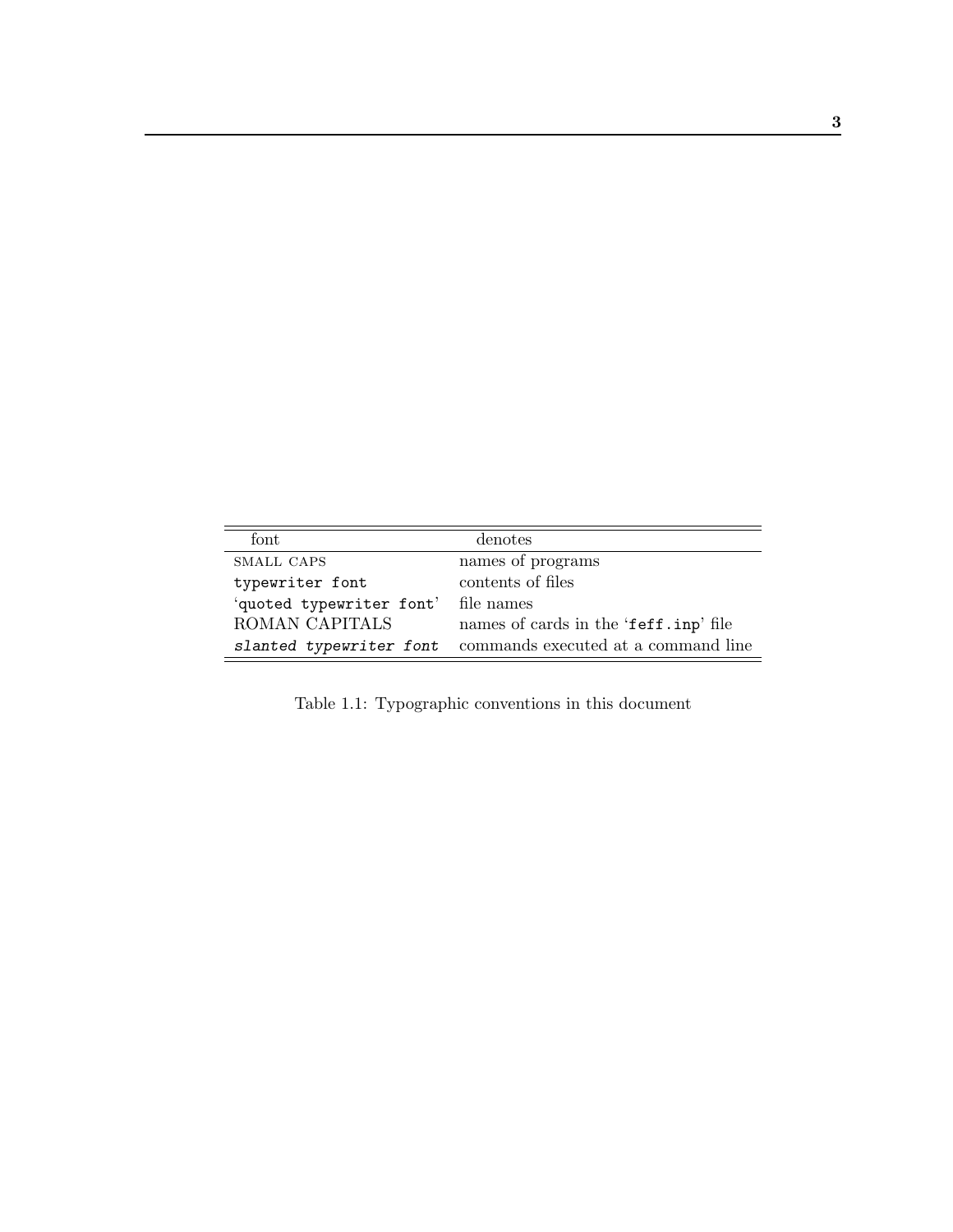# <span id="page-8-0"></span>Chapter 2

# Input File Control Cards

The main program FEFF reads single file ('feff.inp') created by the user and executes the various program modules described below. An auxiliary FORTRAN program (atoms), developed by [Bruce Ravel,](http://feff.phys.washington.edu/~ravel/) is provided which can generate the 'feff.inp' file from crystallographic input parameters. A perl-based graphical user interface to ATOMS is also available. Information about atoms can be found on the WWW at

[http://feff.phys.washington.edu/](http://feff.phys.washington.edu/~ravel/atoms/)∼ravel/atoms/

This section describes 'feff.inp' and the commands that tell FEFF what to do. It may be helpful to look at one or more of the sample input files in Section [4](#page-40-0) while reading this section. The input file for FEFF8 is similar to FEFF version 5 through 7, except that several additional options have been added to permit self-consistent potential generation, full multiple scattering XANES calculations, polarization dependence, and others listed in Section [2.1.](#page-9-0) However FEFF8 is backwards compatible and supports earlier feff5-7 style input files.

The input file 'feff.inp' is a loosely formated, line oriented text file. Each type of input read by the program is on a line which starts with a card or keyword and, in some cases, is followed by alpha-numeric data. All card arguments listed below inside square brackets are optional. The sequence of keyword cards is arbitrary. If any card or optional data is omitted, default values are used; an exception is the POTENTIALS card, which is always required. Alpha-numeric values are listed in free format, separated by blanks. Tab characters are not allowed (due to Fortran 77 portability constraints) and may cause confusing error messages. Any characters appearing after the card and any required or optional data on a given line are ignored by FEFF and can be used as end-of-line comments. All distances are in Angstroms and energies in eV. Spaces between lines (empty lines) are ignored. Any line beginning with an asterisk (\*) is regarded as a comment and is also ignored.

After reading the 'feff.inp' file, the calculations of various spectroscopies are done sequentially in six steps:

1. The scattering potentials are calculated using atomic overlap (Mattheiss) prescription or self-consistently using an automated SCF loop. Absolute energies are estimated. (module POT, potentials).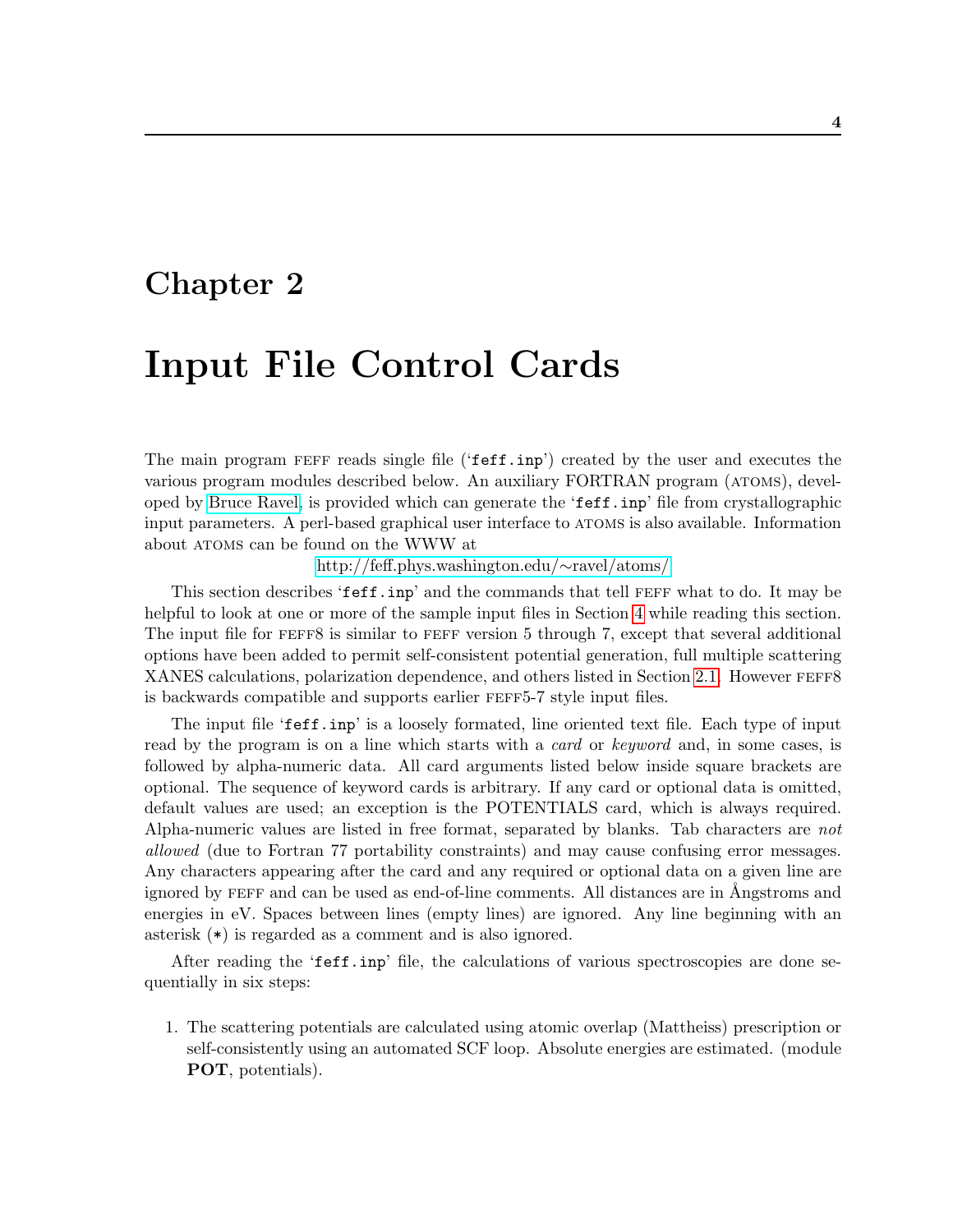#### 2.1. COMPLETE LIST OF FEFF8 CONTROL CARDS 5

- 2. The scattering phase shifts, dipole matrix elements, x-ray cross-section and angular momentum projected density of states (LDOS) are calculated. (module **XSPH**, cross-section and phases).
- 3. Full multiple scattering XANES calculations are done for a specified cluster size. (module FMS, full multiple scattering).
- 4. The leading multiple scattering paths for the cluster are enumerated. (module PATHS).
- 5. The effective scattering amplitudes  $f_{\text{eff}}$  and other XAFS parameters are calculated for each scattering path. (module **GENFMT**, general-path F-matrix calculation).
- 6. The XAFS parameters from one or more paths are combined to calculate a total XAFS or XANES spectrum. (module FF2CHI, scattering amplitude to chi).

This section describes how to control each module using the 'feff.inp' file.

## <span id="page-9-0"></span>2.1 Complete list of FEFF8 control cards

The list of 'feff.inp' options falls into three categories, standard options frequently and easily used, useful options that are often used, and advanced options that are seldom necessary but may be helpful in some cases. Every card in 'feff.inp' file will influence the calculations, starting from some module. Thus for better understanding how each module can be affected by the input cards, we list three categories (standard, useful, and advanced) for each module separately.

| <b>Purpose of Module:</b> Read input data                                                    |
|----------------------------------------------------------------------------------------------|
| <b>Standard cards: ATOMS, CONTROL, PRINT, and TITLE</b>                                      |
| Useful Cards: END, and RMULTIPLIER                                                           |
| <b>Advanced Cards: CFAVERAGE and OVERLAP</b>                                                 |
|                                                                                              |
| <b>Purpose of Module:</b> Calculate (self-consistent) scattering potentials and Fermi energy |
| Standard cards: POTENTIALS, AFOLP, S02                                                       |
| Useful Cards: EXCHANGE, NOHOLE, RGRID, SCF, and UNFREEZEF                                    |
| Advanced Cards: FOLP, INTERSTITIAL, ION, and SPIN                                            |
|                                                                                              |
| <b>Purpose of Module:</b> Calculate cross-section and phase shifts and $\ell$ DOS            |
| Standard cards: EXAFS, XANES, EDGE and HOLE,                                                 |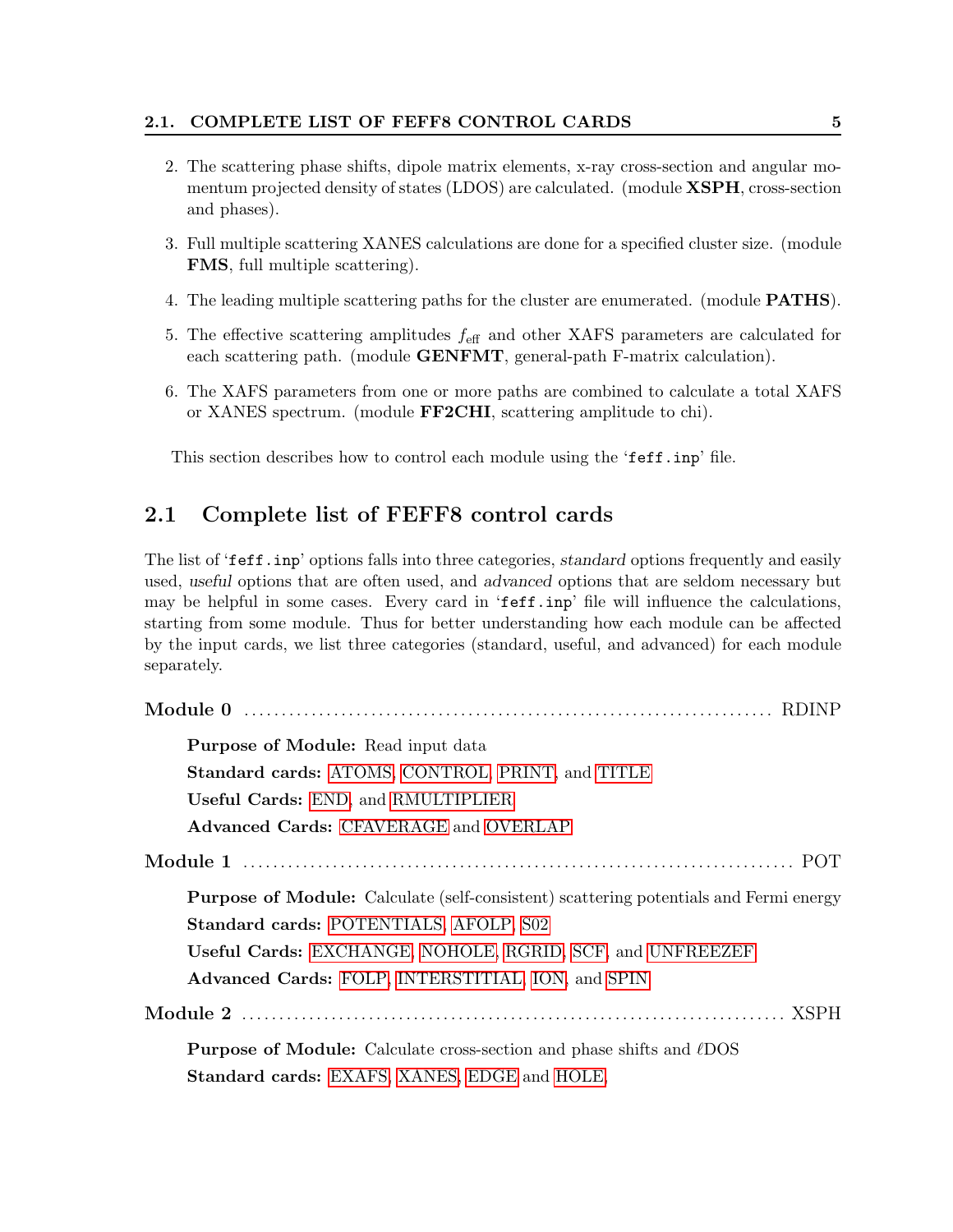### 2.1. COMPLETE LIST OF FEFF8 CONTROL CARDS 6

These data types are listed below in the same order as in the table above. Each description is of this form:

 $\blacklozenge$  CARD argument list type The type is one of Standard, Useful, or Advanced. The argument list is a brief statement of the valid arguments to the card. The text description will explain the arguments and their uses more fully. Example uses of the card look like this:

\* brief description of the example CARD argument list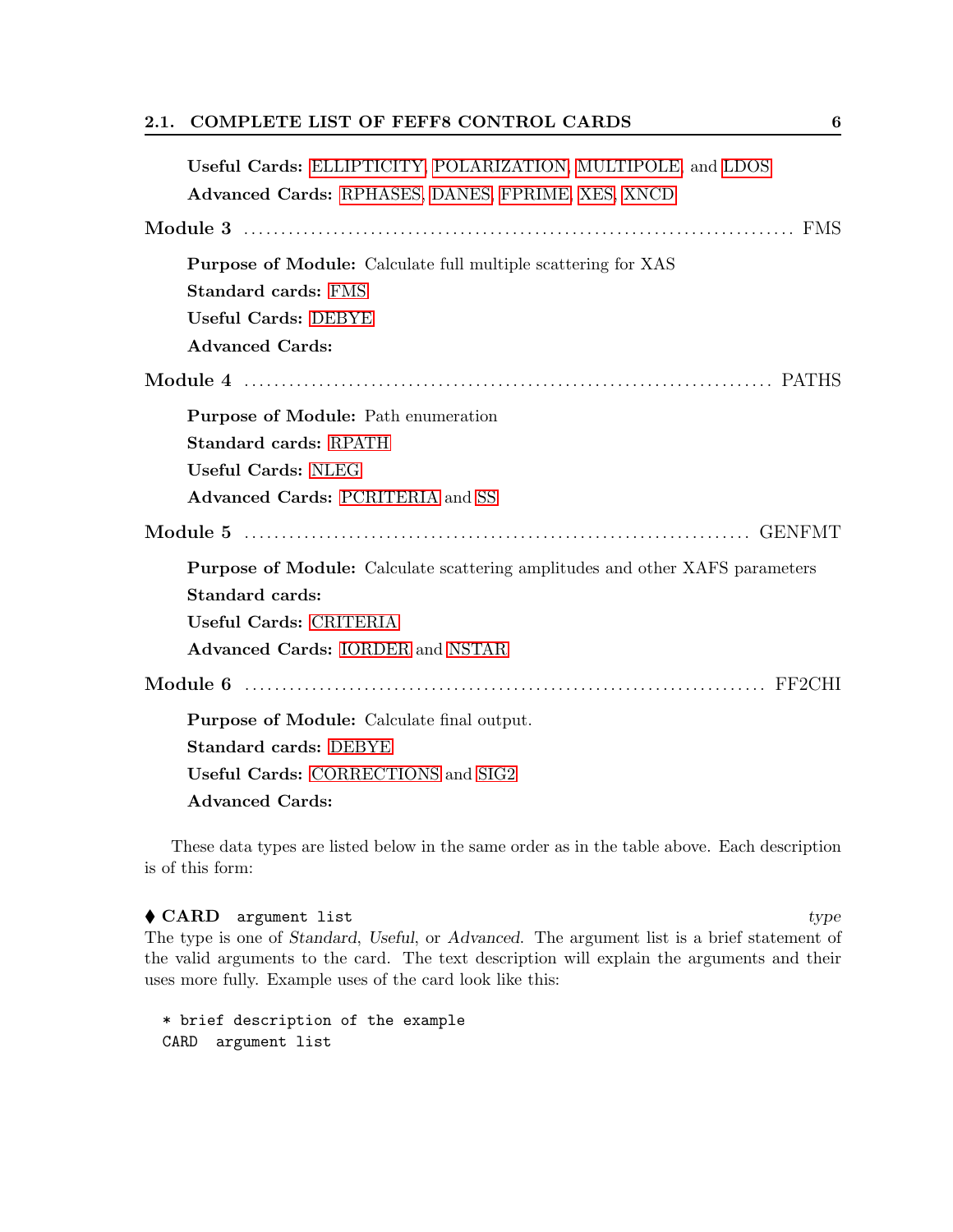### <span id="page-11-0"></span>2.2 Main Control Cards

These cards in this section are not associated with any particular module, but are used throughout the feff calculation. The ATOMS card is used to specify the absorbing atom and its environment. (If atomic coordinates are not known, then the OVERLAP card can be used to construct approximate potentials). Without this structural information no calculations can be done. The CONTROL card is used to selectively run parts of feff. The PRINT card controls which output files are written by the modules.

### ◆ ATOMS Standard

Cartesian coordinates (in Ångstroms) and unique potential indices of each atom in the cluster are entered following the ATOMS card, one per line. See the discussion of the [POTENTIALS](#page-17-0) card. An auxiliary code, atoms written by [Bruce Ravel,](http://feff.phys.washington.edu/~ravel/) is supplied with feff to generate the ATOMS list from crystallographic data. See the document file for atoms for more information.

ATOMS

| $\ast$<br>х<br>0.0 | у<br>0.0 | z<br>0.0 | ipot<br>0 | SF6 molecule<br>S K-shell hole |
|--------------------|----------|----------|-----------|--------------------------------|
| 1.56               | 0.00     | 0.00     | 1         | F 1st shell atoms              |
| 0.00               | 1.56     | 0.00     | 1         |                                |
| 0.00               | 0.00     | 1.56     | 1         |                                |
| $-1.56$            | 0.00     | 0.00     | 1         |                                |
| 0.00               | $-1.56$  | 0.00     | 1         |                                |
| 0.00               | 0.00     | $-1.56$  | 1         |                                |

◆ CONTROL ipot ixsph ifms ipaths igenfmt iff2chi Standard The CONTROL card lets you run one or more of the modules separately. There is a switch for each module: 0 means not to run that module, 1 meaning to run it. You can do the whole run in sequence, one module at a time, but you must run all modules sequentially. Do not skip modules: CONTROL 1 1 1 0 0 1 is incorrect. The default is CONTROL 1 1 1 1 1 1, i.e. run all 6 modules.

\* example 1 \* calculate self consistent potentials, phase shifts and fms only CONTROL 1 1 1 0 0 0 ipot ixsph ifms ipaths igenfmt iff2chi \* example 2 \* run paths, genfmt and ff2chi; do not run pot, xsph, fms \* this run assumes previous modules have already been run and \* adds MS paths between rfms and rpath to the MS expansion CONTROL 0 0 0 1 1 1 ipot ixsph ifms ipaths igenfmt iff2chi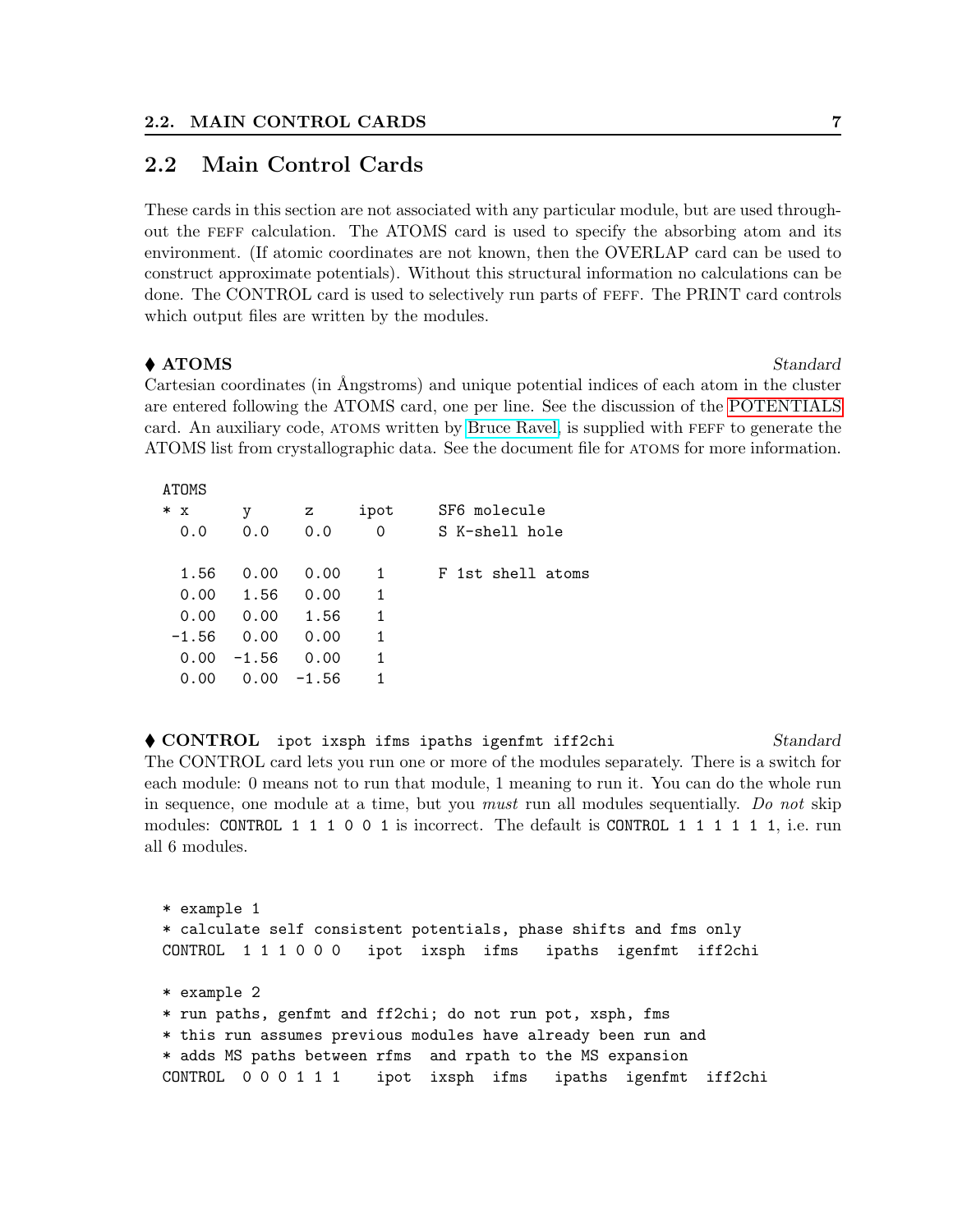### ◆ PRINT ppot pxsph pfms ppaths pgenfmt pff2chi Standard The PRINT card determines which output files are printed by each module. The default is print level 0 for each module. See Section [3](#page-33-0) for details about the contents of these files.

\* add crit.dat and feffNNNN.dat files to minimum output PRINT 0 0 0 1 0 3

The print levels for each module are summarized in Table [2.1](#page-13-0) on page [9.](#page-13-0)

#### ◆ TITLE title\_line Standard

User supplied title lines. You may have up to 10 of these. Titles may have up to 75 characters. Leading blanks in the titles will be removed.

TITLE Andradite (Novak and Gibbs, Am.Mineral 56,791 1971) TITLE K-shell 300K

### ◆ END Useful

The END card marks the end of portion of the 'feff.inp' file read by FEFF. All data following the END card is ignored. Without an END card, the entire input file is read.

END ignore any lines in feff.inp that follow this card

#### ◆ RMULTIPLIER rmult Useful Useful Useful Useful Useful Useful Useful Useful Useful Useful Useful Useful Useful Useful Useful Useful Useful Useful Useful Useful Useful Useful Useful Useful Useful Useful Useful Useful Usefu

With RMULTIPLIER all atomic coordinates are multiplied by the supplied value. This is useful to adjust lattice spacing, for example, when fractional unit cell coordinates are used. By default, rmult=1.

\*increase distances by 1% RMULTIPLIER 1.01

#### ◆ CFAVERAGE iphabs nabs rclabs Advanced Advanced

A "configuration" average over absorbers is done if the CFAVERAGE card is given. CFAV-ERAGE currently assumes phase transferability, which is usually good for EXAFS calculations, but may not be accurate for XANES. Note that the CFAVERAGE card is currently incompatible with the DEBYE card for options other than correlated Debye model ( $\mathtt{idwopt} > 0$ ).

iphabs potential index for the type of absorber to over which to make the configuration average (potential 0 is also allowed)

nabs

the configuration average is made over the first nabs absorbers in the 'feff.inp' file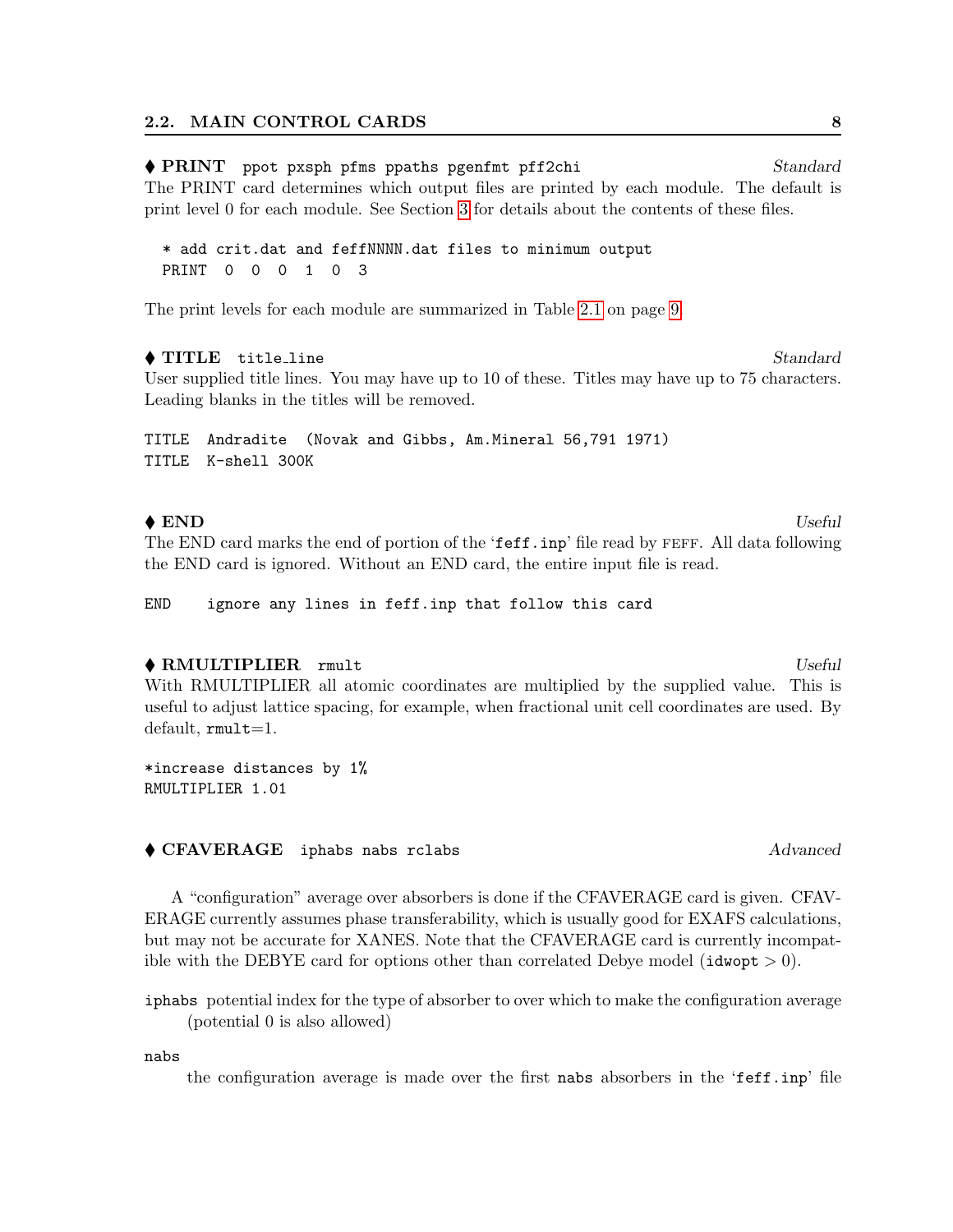| module | print levels                                                                                                                                 |
|--------|----------------------------------------------------------------------------------------------------------------------------------------------|
| pot    | 0 write 'pot.bin' and 'log1.dat' only                                                                                                        |
|        | 1 add 'misc.dat'                                                                                                                             |
|        | 2 add 'pot.dat'                                                                                                                              |
|        | 3 add 'fpf0.dat'                                                                                                                             |
|        | 5 add 'atomNN.dat'                                                                                                                           |
| xsph   | 0 'phase.bin', 'xsect.bin' and 'log2.dat' only; with LDOS card add<br>'1dosNN.dat' and 'logdos.dat'                                          |
|        | 1 add 'psisqNN.dat' and 'axafs.dat'                                                                                                          |
|        | 2 add 'phase.dat' and 'phmin.dat'                                                                                                            |
|        | 3 add 'ratio.dat' for XMCD normalization                                                                                                     |
| fms    | $0$ 'fms.bin'                                                                                                                                |
| paths  | $0$ 'paths.dat' only                                                                                                                         |
|        | 1 add 'crit.dat'                                                                                                                             |
|        | 3 add 'fbeta' files (plane wave $ f(\beta) $ approximations)                                                                                 |
|        | 5 Write only 'crit.dat' and do not write 'paths.dat'. (This is useful<br>when exploring the importance of paths for large runs.)             |
| genfmt | 0 'list.dat', all paths with importance greater than or equal to two<br>thirds of the curved wave importance criterion written to 'feff.bin' |
|        | 1 keep paths written to 'feff.bin'                                                                                                           |
| ff2chi | 0 'chi.dat' and 'xmu.dat'                                                                                                                    |
|        | 1 add 'sig2.dat' with Debye-Waller factors;                                                                                                  |
|        | 2 add 'chiNNNN.dat' $(\chi(k)$ from each path individually) This can<br>quickly fill up your disk if you're doing a large run.               |
|        | 3 add 'feffNNNN.dat' (input files for Matt Newville's FEFFIT program),<br>and do not add 'chiNNNN.dat' files.                                |

<span id="page-13-0"></span>Table 2.1: Print levels controlling output files from the modules.

Ξ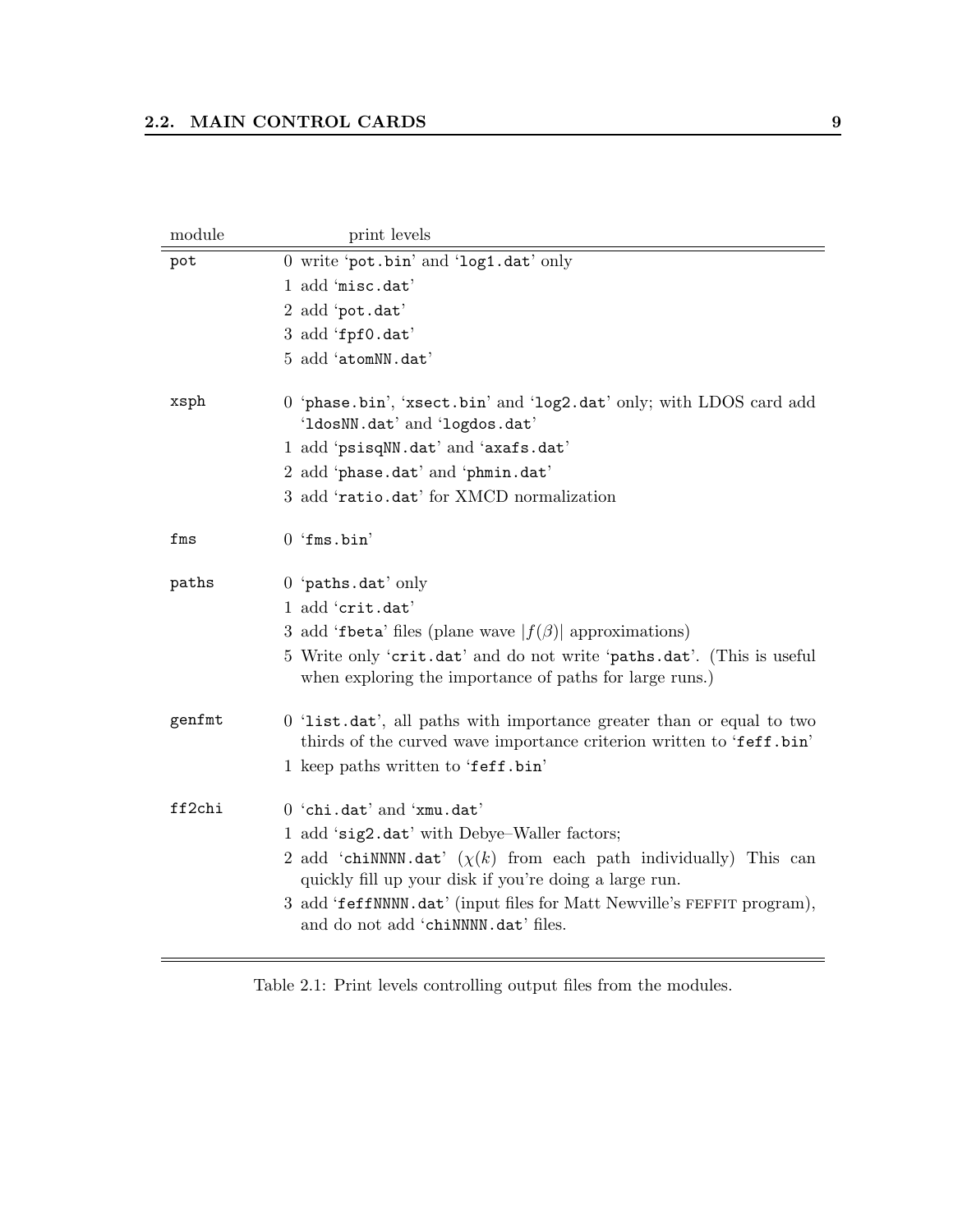of type iphabs. You don't have to have potential of index 0 in your input file when using the CFAVERAGE card, but you must have the same type of potential for  $iph=0$ and iph=iphabs. The configurational average is done over ALL atoms of type iphabs, if nabs is less or equal zero.

#### rclabs

radius to make small atom list from a bigger one allowed in 'feff.inp'. Currently the parameter controlling the maximum size of the list, natxx, is 100,000 but can be increased. The pathfinder will choke on too big an atoms list. You must choose rclabs to have less than 1,000 atoms in small atom list. If your cluster is less 1000 atoms simply use rclabs=0 or negative always to include all atoms.

Default values are iphabs=0, nabs=1, rclabs=0 (where rclabs = 0 means to consider an infinite cluster size).

\*average over all atoms with iph=2 in feff.inp with less than 1000 atoms CFAVERAGE 2 0 0

#### ◆ OVERLAP iph Advanced

The OVERLAP card can be used to construct approximate overlapped atom potentials when atomic coordinates are not known or specified. If the atomic positions are listed following the ATOMS cards, the OVERLAP cards are not needed. feff8 will stop if both ATOMS and OVERLAP cards are used. The OVERLAP card contains the potential index of the atom being overlapped and is followed by a list specifying the potential index, number of atoms of a given type to be overlapped and their distance to the atom being overlapped. The examples below demonstrate the use of an OVERLAP list. This option can be useful for initial single scattering XAFS calculations in complex materials where very little is known about the structure.

You should verify that the coordination chemistry built in using the OVERLAP cards is realistic. It is particularly important to specify all the nearest neighbors of a typical atom in the shell to be overlapped. The most important factor in determining the scattering amplitudes is the atomic number of the scatterer, but the coordination chemistry should be approximately correct to ensure good scattering potentials. Thus it is important to specify as accurately as possible the coordination environment of the scatterer. Note: If you use the OVERLAP card then you cannot use the FMS or SCF cards. Also the pathfinder won't be called and you must explicitly specify single scattering paths using SS card, which is described in Section [2.6.](#page-27-0)

```
* Example 1. Simple usage
* Determine approximate overlap for central and 1st nn in Cu
OVERLAP 0 determine overlap for central atom of Cu
 *iphovr novr rovr * ipot, number in shell, distance
  1 12 2.55266
OVERLAP 1 determine approximate overlap for 1st shell atoms
 *iphovr novr rovr * ipot, number in shell, distance
```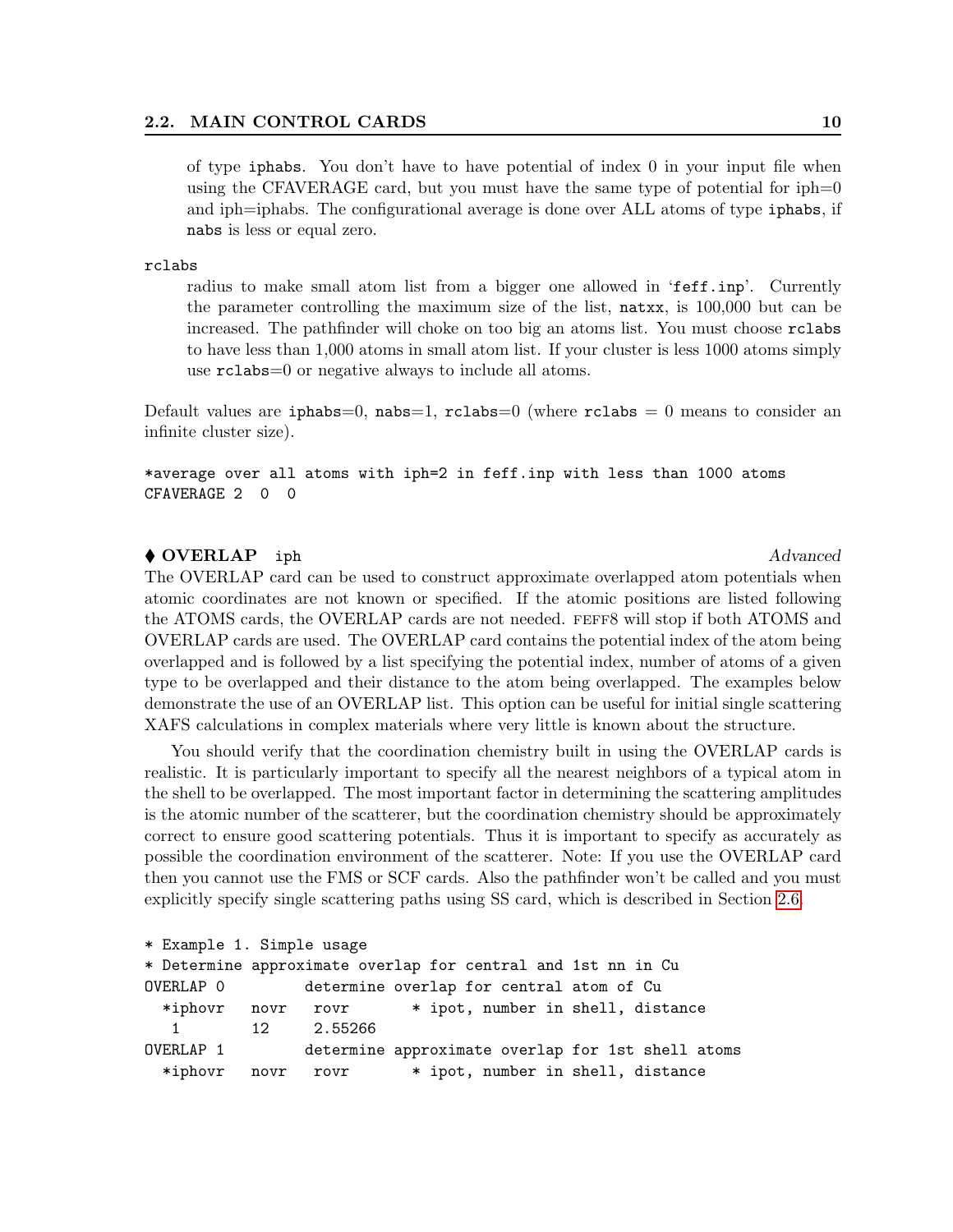0 12 2.55266

\* Example 2. More precise usage \* Determine approximate overlap for 3rd shell atoms of Cu OVERLAP 3 0 1 2.55266 ipot, number in shell, distance 1 4 2.55266 2 7 2.55266 2 6 3.61000 2 24 4.42133

## <span id="page-15-0"></span>2.3 POT: Scattering potentials

Initially the free atom potentials of each atomic type are calculated as if the atoms were isolated in space using a relativistic Dirac–Fock atom code. Scattering potentials are calculated by overlapping the free atom densities within the muffin tin approximation (Mattheiss prescription), and then including the Hedin–Lundqvist/Quinn self energy for excited states. Non overlapping muffin-tin radii are determined automatically from the calculated Norman radii. Automatic overlapping of muffin tin spheres (see the AFOLP card) is done by default, since it typically leads to better results than non overlapping muffin-tin spheres. FEFF8 can also calculate self-consistent potentials by successively calculating the electron density of states, electron density and Fermi level at each stage within a small cluster and then iterating, using the Mattheiss prescription for the initial iteration.

XAFS spectra are referenced to the threshold Fermi level. This quantity is best determined with the self-consistent field procedure (typically to within a fraction of an eV), or (less accurately but faster) can be estimated from the electron gas result at the mean interstitial density within Mattheiss prescription, as in feff7. An absolute energy scale is obtained by an atomic calculation of the total energy of the system with and without the core-hole. Atomic configurations and core-hole lifetimes are built in, and mean free paths are determined from the imaginary part of the average interstitial potential, including self-energy and lifetime contributions.

The potential calculations need as input only the atomic number of the atoms, and, for the absorbing atom, the type of the core hole being considered. To do the overlapping of the unique potentials, the neighboring atoms must be identified, either by position (from a list of the Cartesian coordinates of each atom) or by explicit overlapping instructions using the OVERLAP card described in Section [2.3.](#page-15-0)

To save time the code calculates the overlapped atom potential for each unique potential only once, using as a sample geometry for an atom with a a given unique potential index that for the atom that is closest to the absorbing atom. Thus it is essential that the neighborhood of each sample atom be appropriate.

#### ◆ AFOLP folpx Standard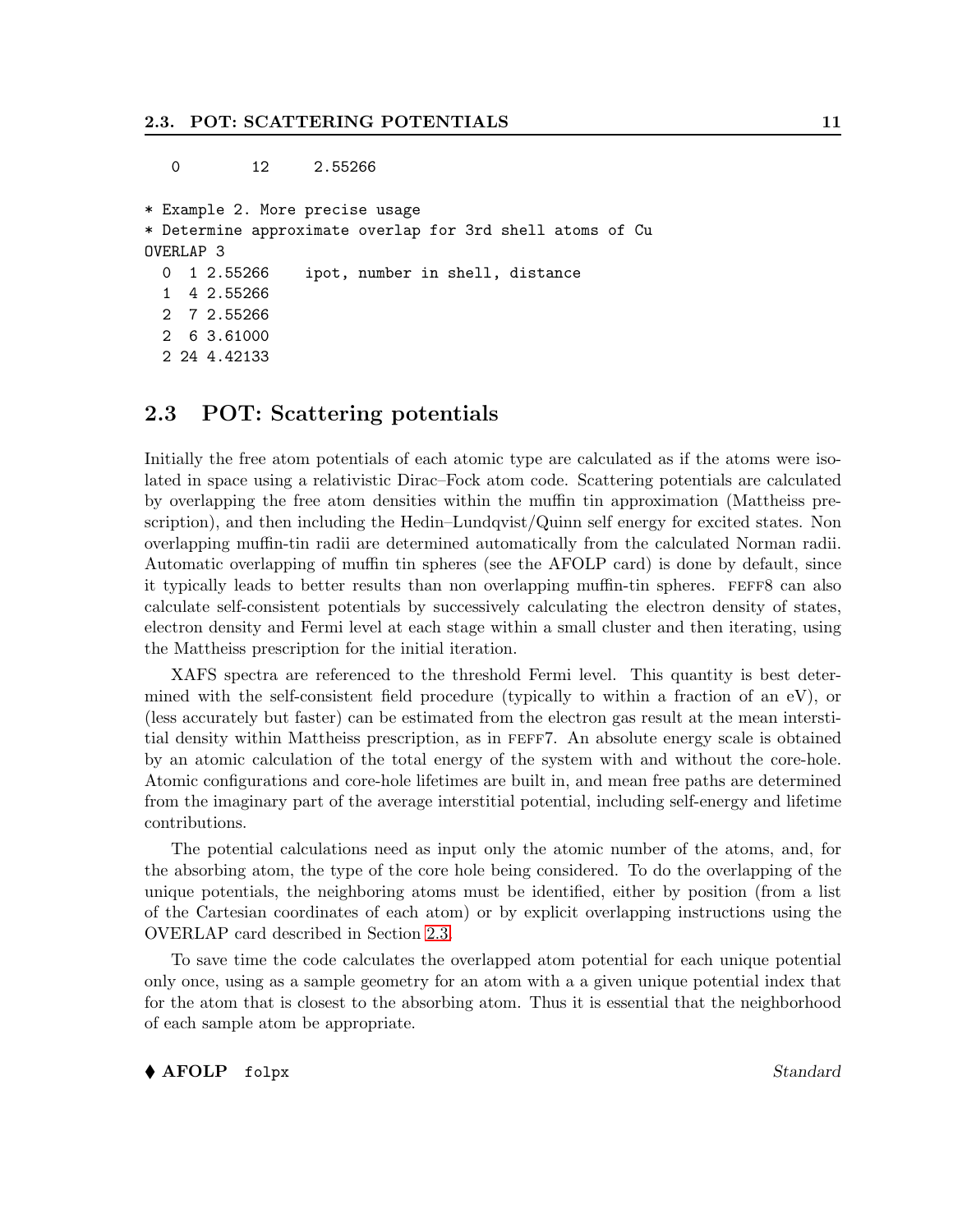#### 2.3. POT: SCATTERING POTENTIALS 12

This automatically overlaps all muffin-tins to a specified maximum value (default folpx=1.15) to reduce the effects of potential discontinuities at the muffin-tins. Automatic overlapping is done by default and is useful in highly inhomogeneous materials. Typical values of the overlapping fraction should be between 1.0 and 1.3. See FOLP for a non-automated version. Automatic overlapping is done by default; to switch overlapping off, use 1.0 as the argument for AFOLP.

\* touching muffin-tins; do not use automatic overlapping AFOLP 1.0

#### $\bullet$  EDGE label s02 Standard

The EDGE card is equivalent to the HOLE card, but you don't have to look up the appropriate integer index. Simply use the hole label:  $NO$  means no hole, K means K-shell, L1 means  $L_I$ , and so on. Calculations with very shallow edges, e.g. M-shells and higher are not well tested; please complain to the authors if you encounter problems. As with the HOLE card you may also use the integer index instead of the label. All comments for HOLE card are valid for EDGE card - see the description below. Thus if the entry for  $S_0^2$  is less than 0.1,  $S_0^2$  will be estimated from atomic overlap integrals.

\* L1-shell core hole, S02 = 1 EDGE L1 1.0

#### ◆ HOLE ihole s02 Standard

The HOLE card includes the hole-code index and the amplitude reduction factor  $S_0^2$ . If the entry for  $S_0^2$  is less than 0.1, then  $S_0^2$  will be estimated from atomic overlap integrals. Experimental values of  $S_0^2$  are typically between 0.8 and 1.0. The defaults if the HOLE card is omitted are ihole=1 for the K shell and  $S_0^2$ =1. The hole codes are shown in Table [2.2.](#page-17-0)

FEFF is designed to calculate absorption from completely filled shells. You can try to simulate absorption from valence electrons with FEFF, but you may get unreliable results. If you encounter difficulties and need valence shell absorption, please contact the authors.

For ihole  $> 4$ , the core-hole lifetime parameter  $(\gamma_{ch})$  is not tabulated in FEFF and is set equal to 0.1 eV, since the final state losses are then dominated by the self-energy. Use the [EXCHANGE](#page-17-0) card to make adjustments  $(\gamma_{ch} = 0.1 + 2 \cdot vi0)$ .

### \* K-shell core hole, S02 estimated by overlap integrals HOLE 1 0.0

#### ◆ POTENTIALS Standard

The POTENTIALS card is followed by a list which assigns a unique potential index to each distinguishable atom. The potential index ipot is the index of the potential to be used for the phase shift calculation. The list is of this form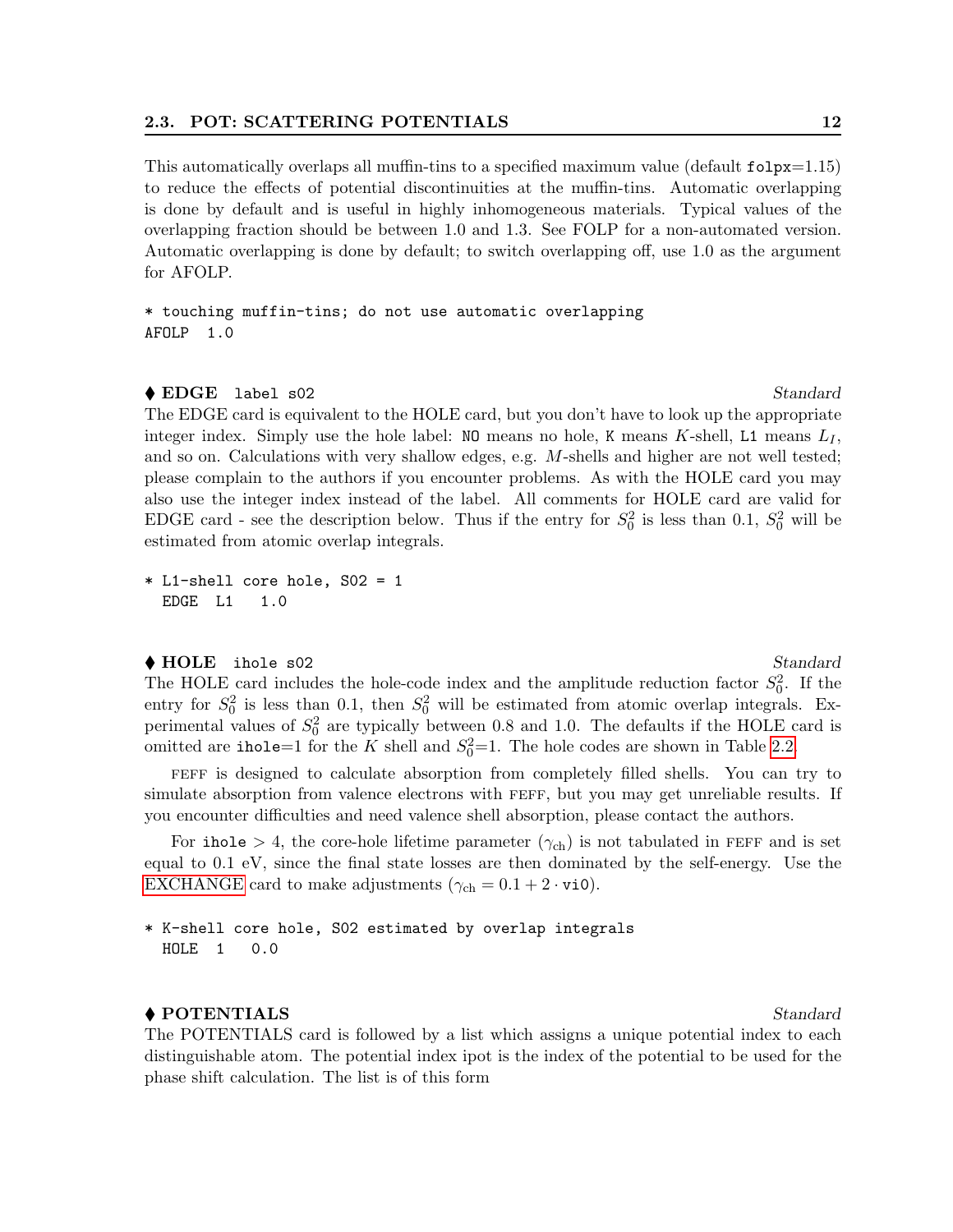### 2.3. POT: SCATTERING POTENTIALS 13

| index          | $_{\rm edge}$ | index | $_{\rm edge}$  | index | $_{\rm edge}$ | index | edge           |
|----------------|---------------|-------|----------------|-------|---------------|-------|----------------|
| 0              | NΟ            |       | M3             | 14    | N5            | 21    | 05             |
|                | Κ             | 8     | M4             | 15    | N6            | 22    | 06             |
| $\overline{2}$ | L1            | 9     | M5             | 16    | N7            | 23    | 07             |
| 3              | L2            | 10    | N <sub>1</sub> | 17    | 01            | 24    | P <sub>1</sub> |
| 4              | L3            | 11    | N <sub>2</sub> | 18    | 02            | 25    | P <sub>2</sub> |
| $\overline{5}$ | M1            | 12    | N3             | 19    | 03            | 26    | P3             |
| 6              | M2            | 13    | N4             | 20    | 04            |       |                |

<span id="page-17-0"></span>Table 2.2: Available hole codes. The entries in the columns marked edge are written as they are recognized by the EDGE card. Index 0, NO, is the no hole option described in the [NOHOLE](#page-17-0) card.

\* ipot Z [tag lmax1 lmax2 xnatph]

The required list entries are the unique potential index ipot and the atomic number Z. The tag is at most 6 characters and is used to identify the unique potential in the 'paths.dat' output file. The optional list entries lmax1 and lmax2 are used to limit the angular momentum bases of the self-consistent potentials (XSPH) and full multiple scattering calculations (FMS). If a negative number (e.g.,  $lmax1 = -1$ ) is specified for either  $lmax1$  or  $lmax2$ , FEFF will automatically use a default based upon the atomic number of the species normally lmax(atomic). The last optional entry xnatph can be used to specify the stoichiometric number of each unique potential in the unit cell of a crystalline material. This helps in the calculation of the Fermi level. In the case of an infinite solid,  $x \text{natph} = 0.01$  (default value) is a suitable value for the absorbing atom.

The absorbing atom must be given unique potential index 0. These unique potential indices are simply labels, so the order is not important, except that the absorbing atom is index 0, and you may not have missing indices (i.e., if you use index 3, you must also have defined unique potentials 1 and 2).

To save time the code calculates the overlapped atom potential for each unique potential only once, using as a sample geometry the first atom in the atom list with a given unique potential index. Thus it is essential that the neighborhood of that sample atom be representative. Failure to do so may cause the code to generate inaccurate potentials and phase shifts and poor XAS results.

It is often useful to assume that the potential for a given shell of atoms is the same as that of a previously calculated shell in order to save calculation time. For example, in Cu it is a good approximation to determine potentials only for the central atom and the first shell and to use the first shell potential ( $ipot = 1$ ) for all higher shells. Such approximations should be checked in each case, however.

```
* molecular SF6 Sulfur K edge, lamx1=default, lmax2=3 (spdf basis)
POTENTIALS
   ipot Z tag lmax1 lmax2
    0 16 S -1 3 1
```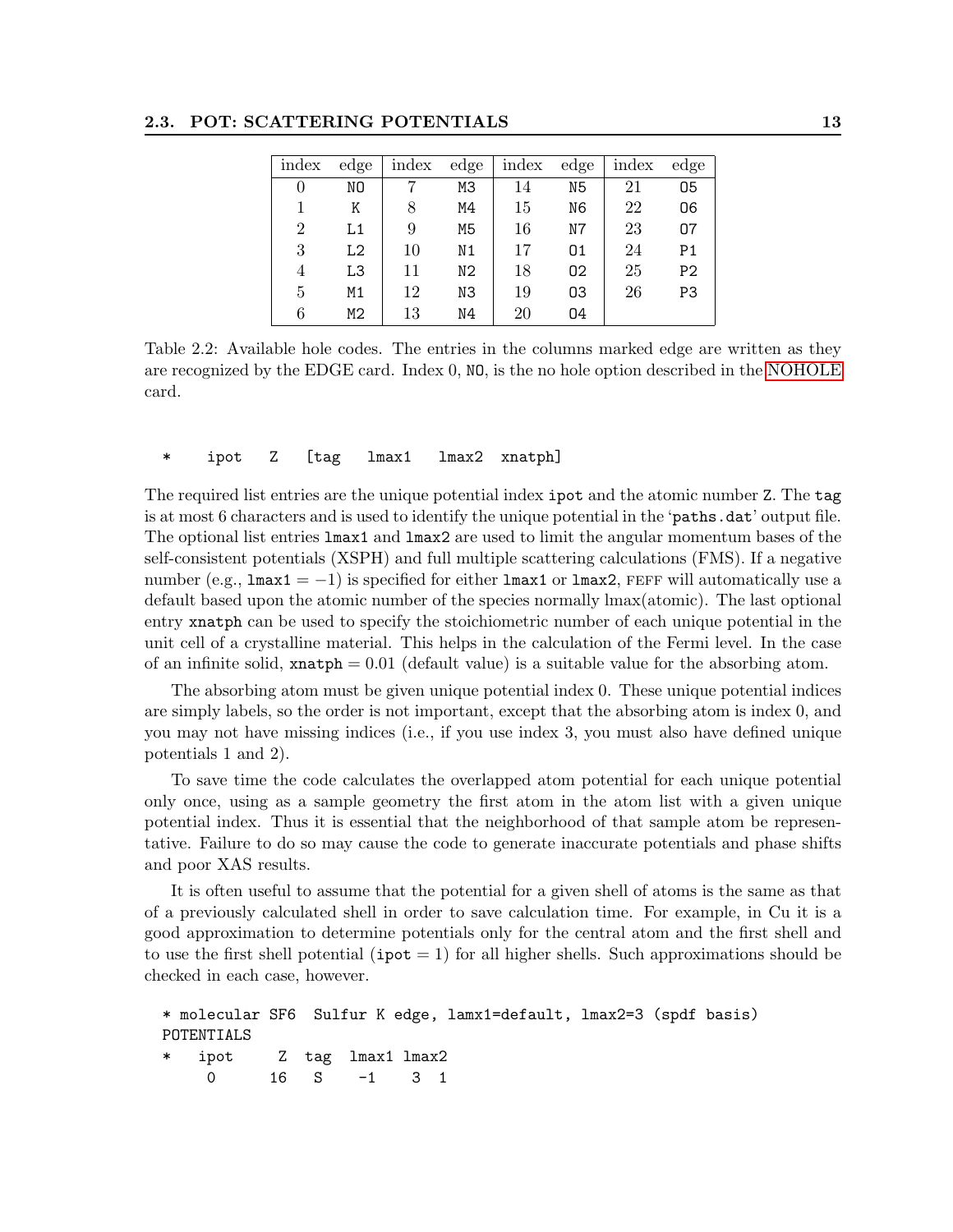#### 1 9 F -1 3 6

## $\bigcirc$  S02 s02 Standard

The S02 card specifies the amplitude reduction factor  $S_0^2$ . If the entry for  $S_0^2$  is less than 0.1, then the value of  $S_0^2$  is estimated from atomic overlap integrals. Experimental values of  $S_0^2$  are typically between 0.8 and 1.0.

Alternatively, you can specify the value of  $S_0^2$  in the HOLE or EDGE card; however, the meaning of the parameters in the 'feff.inp' file is more clear if you use the S02 card.

\* let FEFF calculate S02 S02 0.0

#### $\bullet$  FOLP ipot folp  $Useful$

The FOLP card sets a parameter which determines by what factor the muffin-tin radii are overlapped. We recommend that the AFOLP card be used (default overlap  $= 1.15$ ) in cases with severe anisotropy, and FOLP be used with caution, for example for Hydrogen or for fitting AXAFS. Typically only values larger than 1 and less than 1.3 should be used, except for hydrogen atoms, where we recommend the value 0.8. The AFOLP card is ignored when FOLP is used for a particular potential type.

```
* +20% overlap of muffin tin with unique potential 1
* -20% overlap of muffin tin with unique potential 2
FOLP 1 1.2 ! adjust overlap to fit AXAFS
FOLP 2 0.8 ! use 0.8 for hydrogen
```
#### ◆ EXCHANGE ixc vr0 vi0 [ixc0] Useful Useful Useful Useful Useful Useful Useful Useful Useful Useful Useful Useful Useful Useful Useful Useful Useful Useful Useful Useful Useful Useful Useful Useful Useful Useful Useful Us

The EXCHANGE card specifies the energy dependent exchange correlation potential to be used for the fine structure and for the atomic background. ixc is an index specifying the potential model to use for the fine structure and the optional ixc0 is the index of the model to use for the background function. The calculated potential can be corrected by adding a constant shift to the Fermi level given by vr0 and to a pure imaginary "optical" potential (i.e., uniform decay) given by vi0. Typical errors in feff's self-consistent Fermi level estimate are about 1 eV. (The [CORRECTIONS](#page-31-0) card in Section [2.8](#page-31-0) is similar but allows the user to make small changes in vi0 and vr0 *after* the rest of the calculation is completed, for example in a fitting process.) The Hedin–Lundqvist self-energy is used by default and appears to be the best choice for most applications we have tested in detail. The partially nonlocal model  $(ixc=5)$ gives slightly better results in some cases, but has not been tested extensively.

Another useful exchange model is the Dirac-Hara exchange correlation potential with a specified imaginary potential vi0. This may be useful to correct the typical error in non-selfconsistent estimates of the Fermi level of about  $+3$  eV and to add final state and instrumental broadening.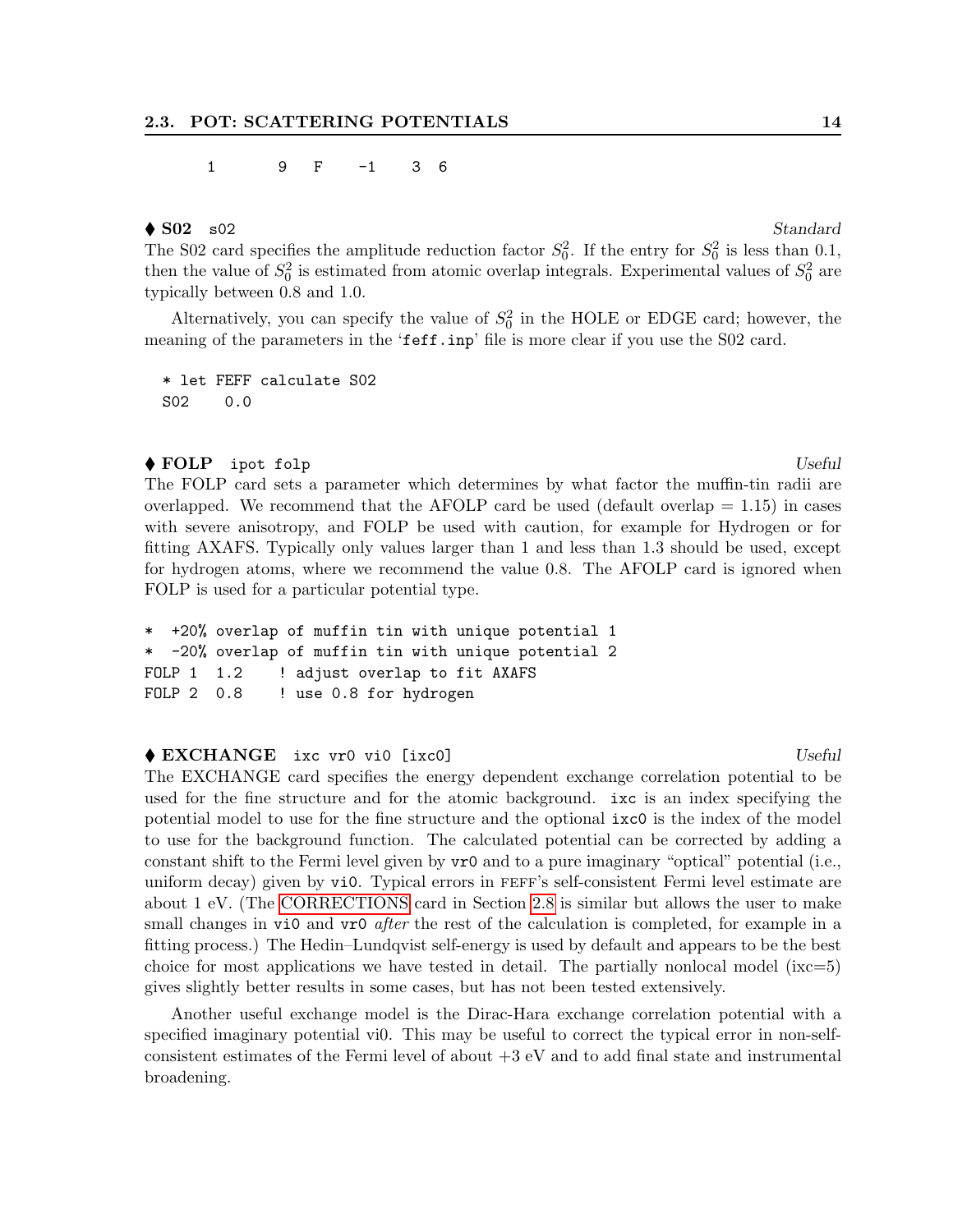Defaults if EXCHANGE card is omitted are:  $ixz=0$  (Hedin–Lundquist),  $vr0=0.0$ ,  $vi0=0.0$ . For XANES, the ground state potential  $(i \times c = 0)$  is used for the background function and for EXAFS the Hedin–Lundqvist (ixc0=0) is used.

Indices for the available exchange models:

- 0 Hedin–Lundqvist  $+$  a constant imaginary part
- 1 Dirac–Hara + a constant imaginary part
- 2 ground state + a constant imaginary part
- 3 Dirac–Hara + HL imag part + a constant imaginary part
- 5 Partially nonlocal: Dirac–Fock for core + HL for valence electrons + a constant imaginary part

\*Hedin-Lundqvist -2eV edge shift and 1eV expt broadening EXCHANGE 0 2. 1.

\*Dirac-Hara exchange -3 eV edge shift and 5 eV optical potential EXCHANGE 1 3. 5.

#### $\blacklozenge$  NOHOLE Useful

This card roughly simulates the effect of complete core-hole screening. It is useful to test the final state rule for calculated XAS, and to compare with other calculations (such as band structure or other codes) that do not have a core hole. The code will use as the final state that specified by the HOLE card for the matrix element calculation — the NOHOLE card will cause feff to calculate potentials and phase shifts as if there is no core hole. For dDOS and  $L_{II}$  or  $L_{III}$  absorption calculations, for example, NOHOLE often gives better agreement for white line intensities. Conversely NOHOLE tends to give poor XANES intensities for K-shell absorption in insulators.

#### $\blacklozenge$  RGRID delta  $Useful$

The radial grid used for the potential and phase shift calculation is

$$
r(i) = \exp(-8.8 + (i - 1) \cdot \delta)
$$

with  $delta = 0.05$  by default. The default is sufficient for most cases. However, occasionally there are convergence problems in the atomic background at very high energies (the background curves upward) and in the phase shifts for very large atoms. If such convergence problems are encountered we suggest reducing delta to 0.03 or even 0.01. This will solve these problems at the cost of longer computation times (the time is proportional to  $1/\delta$ ). This option is also useful for testing and improving convergence of atomic background calculations.

RGRID 0.03 ! reduce grid for more accurate background at high energy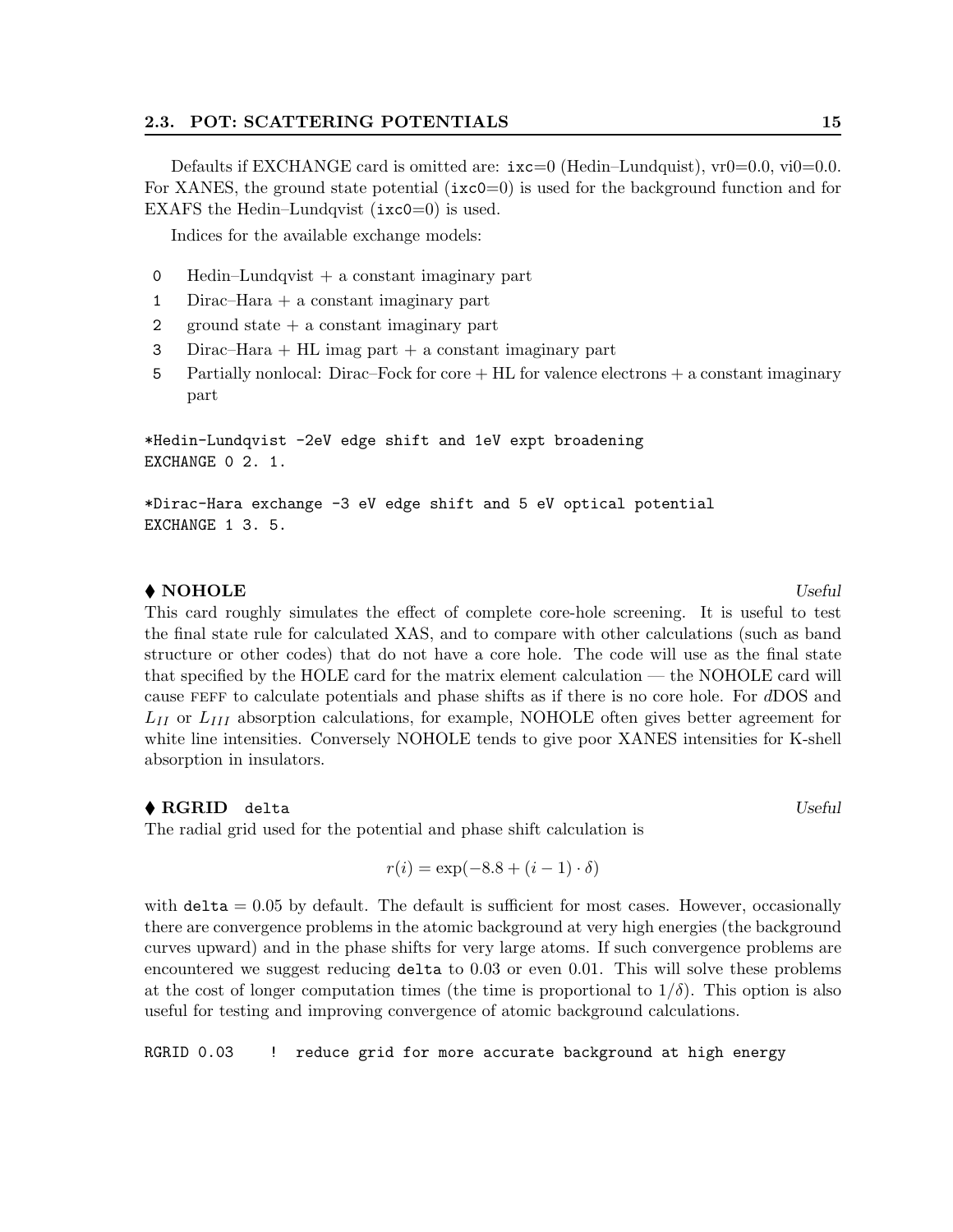#### 2.3. POT: SCATTERING POTENTIALS 16

#### ◆ SCF rfms1 [lfms1 nscmt ca nmix] Useful Useful Useful Useful Useful Useful Useful Useful Useful Useful Useful Useful Useful Useful Useful Useful Useful Useful Useful Useful Useful Useful Useful Useful Useful Useful Usefu

This card controls  $FEFF$ 's automated self-consistent potential calculations. Thus all fields except rfms1 are optional. If this card is not specified then all calculations are done with the non selfconsistent (overlapped atomic) potential. By default  $l$ fms $1=0$ , nscmt $=30$  and ca $=0.2$ .

#### rfms1

This specifies the radius of cluster for full multiple scattering during the self-consistency loop. Typically one needs about 30 atoms within sphere specified by rfms1. Usually this value is smaller than the value rfms used in the FMS card, but should be larger than the radius of the second coordination shell.

#### lfms1

The default value 0 is appropriate for solids; in this case the sphere defined by rfms1 is located on the atom for which the density of states is calculated. The value 1 is appropriate for molecular calculations and will probably save computation time, but may lead to inaccurate potentials for solids. When  $1 \text{fms1} = 1$  the center of the sphere is located on absorbing atom.

nscmt

This is the maximum number of iterations the potential will be recalculated. A value of 0 leads to non-self consistent potentials and Fermi energy estimates. A value of 1 also yields non-self consistent potentials but the Fermi energy is estimated more reliably from calculations of the LDOS. Otherwise, the value of nscmt sets an upper bound on the number of iterations in the self-consistency loop. Usually self-consistency is reached in about 10 iterations.

#### ca

The convergence accelerator factor. This is needed only for the first iteration, since FEFF uses the Broyden algorithm to reach self-consistency. A typical value is 0.2; however, you may want to try smaller values if there are problems with convergence. After a new density is calculated from new Fermi level, the density after the first iteration is  $\rho_{\text{next}} = ca * \rho_{\text{new}} + (1 - ca) * \rho_{\text{old}}$ . ca = 1.0 is extremely unstable and should not be used.

#### nmix

The nmix specifies how many iteration to do with mixing algorithm, before starting Broyden algorithm. The calculations of SCF in materials which contain f-elements may not converge. We encountered such problem for Pu. However, SCF procedure converged if we started Broyden algorithm after 10 iterations with mixing algorithm with ca=0.05.

### \* Automated FMS SCF potentials for a molecule of radius 3.1 Angstroms SCF 3.1 1

\* To reach SCF for f-elements and UNFREEZEF we sometimes had to use SCF 3.7 0 30 0.05 10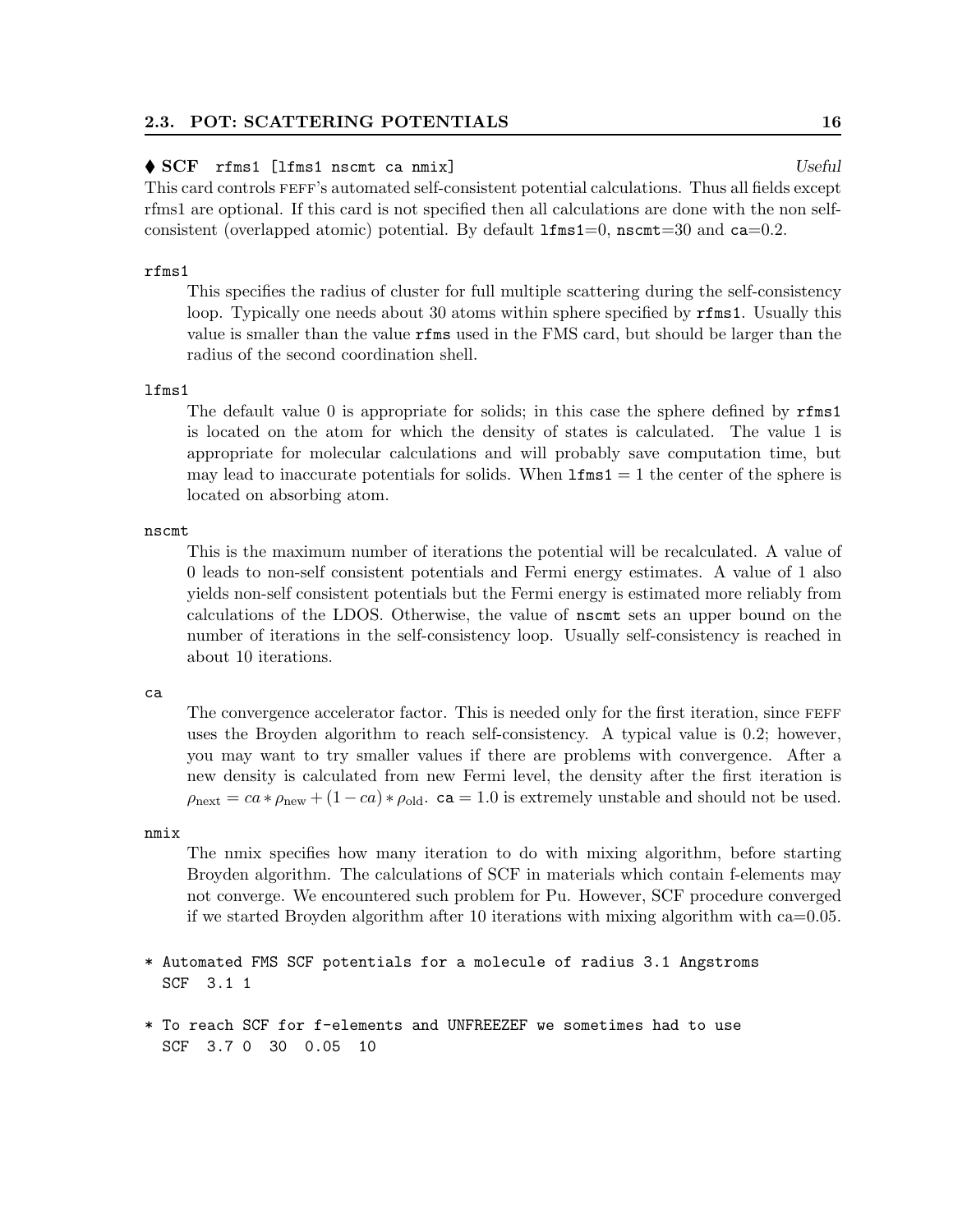#### 2.3. POT: SCATTERING POTENTIALS 17

#### $\bullet$  UNFREEZEF Useful Useful  $U$

In many applications of f-electron systems, we found that it is usually preferable to freeze the f-electron density to that for atomic calculations in order to achieve well converged SCF potentials. This is the default in  $FEFF8.2$ . If one still wants to attempt calculating the  $f$ -DOS self-consistently, as in feff8.00 and 8.10, the UNFREEZEF card should be used.

\* To include f-electrons in SCF calculations use UNFREEZEF

◆ INTERSTITIAL inters vtot Advanced The construction of interstitial potential and density may be changed by using INTERSTITIAL card. inters = ipot +  $2^*$ irav +  $6^*$ irmt. ipot=1 might be useful when only the surroundings of the absorbing atom are specified in 'feff.inp'. irav and irmt are described only for completeness and nonzero values are strongly not recommended.

ipot

defines how to find interstitial potential: ipot=0 (default) the interstitial potential is found by averaging over the entire extended cluster in ' $\texttt{feff}.\texttt{inp}'$ . ipot  $=1$  the interstitial potential is found locally around absorbing atom.

irav

also changes how interstitial potential is found. 0 (default) equation for V int is constructed at rav=r\_nrm, 1 - at rav= $(r_m + r_n)$  /2, 2 - at rav=r\_mt

irmt

0 : Norman prescription for mt radii (default) 1 : Matching point prescription for mt radii (do not use)

vtot

is the volume per atom normalized by ratmin<sup>3</sup> (*vtot*=(volume per atom)/ratmin<sup>3</sup>), where ratmin is the shortest bond for the absorbing atom. This quantity defines total volume (needed to calculate interstitial density) of the extended cluster specified in 'feff.inp'. If  $v \text{tot} \leq 0$  then the total volume is calculated as a sum of norman sphere volumes. Otherwise, totalvolume =  $nat * (vtot * ratmin^3)$ ; where nat is a number of atoms in extended cluster. Thus vtot=1.0 is appropriate for cubic structures, such as NaCl. The INTERSTITIAL card may be useful for open systems (e.g. those which have ZnS structure.

```
* improve interstitial density for ZnS structures.
* vtot = (unit_cell_volume/number_of_atoms_in_unit_cell)/ratmin**3)=1.54
INTERSTITIAL 0 1.54
```
#### ◆ ION ipot ionization Advanced

The ION card ionizes all atoms with unique potential index ipot. Negative values and non-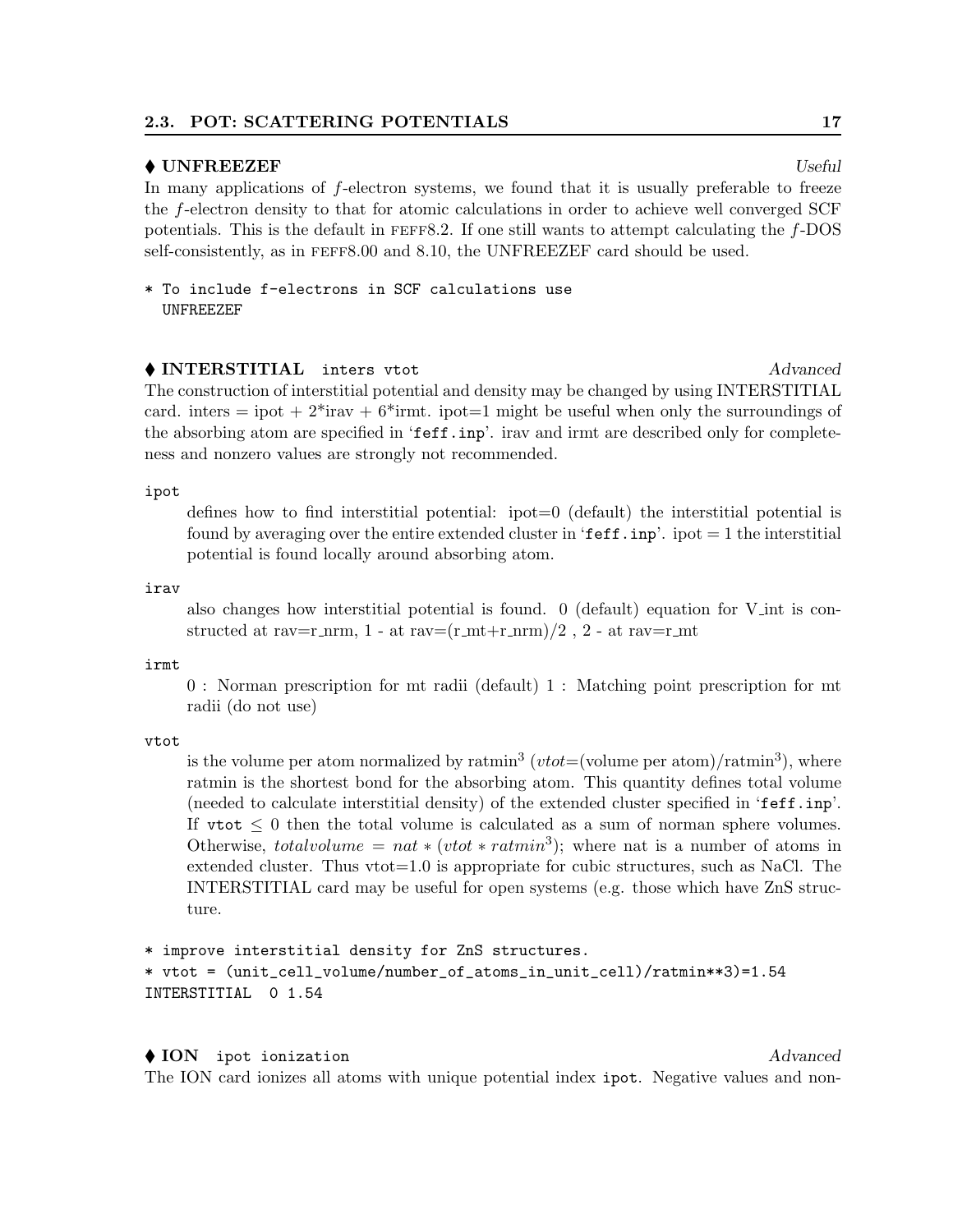integers are permitted, however ionicities larger than 2 and less than −1 often yield unphysical results. Our experience with charge transfers using the SCF card suggests values for ionization about 5–10 times smaller than the formal oxidation state. The ION card is probably not needed if the potential is self-consistent. However, it can be used to put some total charge on a cluster. In this case we suggest using the same ionicity for all atoms in cluster (i.e. total ionization divided by number of atoms). For example, for diatomics like Br2, the fully relaxed configuration has a formal ionization of 1 on the scattering atom. Because of charge transfer, the actual degree of ionization is will be much smaller. In non-self-consistent calculations the default (non-ionized) scattering potentials are often superior to those empirically ionized, and the results should be checked both ways. The default if ION cards are omitted is that the atoms are not ionized.

```
* Simulates effective ionization for formal valence state +1
* ipot, ionization
```

```
ION 1 0.2
```
#### ◆ SPIN ispin [x y z] Advanced

This card is used to specify the type of spin-dependent calculation (ispin) for spin along (x, y, z) direction. By default the spin is assumed along z-axis. Default ispin=0 is used for spin independent calculations. Ispin=1 and ispin=-1 are used for XMCD calculations, while ispin=2 and ispin=-2 are used to calculate spin-polarized LDOS and SPXAS.

The details of spin-dependent calculations are given in Section [4.4.](#page-46-1)

### <span id="page-22-0"></span>2.4 XSPH: Cross-section and phase shifts

Relativistic dipole matrix elements (alpha form) are calculated using atomic core and normalized continuum wave functions. Polarization dependence is optionally incorporated in the dipole-operator. Scattering phase shifts are determined by matching at the muffin-tin radius. Additionally,  $\ell$ -projected density of states can be calculated in this module, but it is of limited quality due to finite cluster calculations and neglect of nonspherical corrections.

#### $\triangle$  ELLIPTICITY ellipticity x y z  $Useful$

This card is used with the POLARIZATION card (see below). The ellipticity is the ratio of amplitudes of electric field in the two orthogonal directions of elliptically polarized light. Only the absolute value of the ratio is important for nonmagnetic materials. The present code can distinguish left- and right-circular polarization only with the XMCD or XNCD cards. A zero value of the ellipticity corresponds to linear polarization, and unity to circular polarization. The default value is zero.

x, y, z are coordinates of any nonzero vector in the direction of incident beam. This vector should be approximately normal to the polarization vector.

\* Average over linear polarization in the xy-plane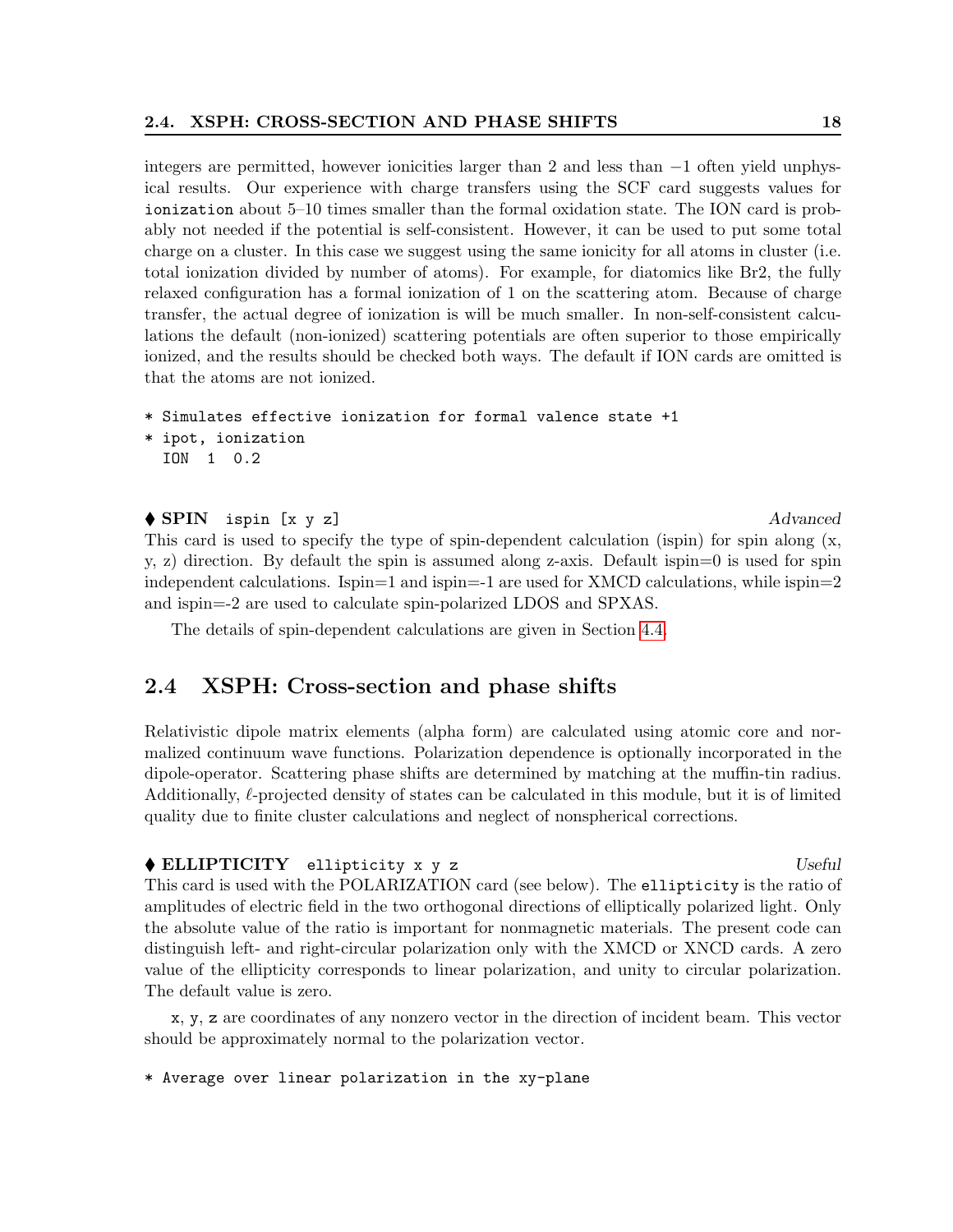#### 2.4. XSPH: CROSS-SECTION AND PHASE SHIFTS 19

ELLIPTICITY 1.0 0.0 0.0 -2.0

#### $\big\{\in$ POLARIZATION  $x, y, z$  Useful

This card specifies the direction of the electric field of the incident beam or the main axis of the ellipse in the case of elliptical polarization.  $x, y, z$  are the coordinates of the nonzero polarization vector. The ELLIPTICITY card is not needed for linear polarization. If the POLARIZATION card is omitted, spherically averaged xafs will be calculated.

Note that polarization reduces the degeneracy of the paths, increasing the calculation time. Choosing polarization in the directions of symmetry axes will result in a faster calculation.

POLARIZATION 1.0 2.5 0.0

#### $\blacklozenge$  MULTIPOLE 1e2 [121p]  $Useful$

Specifies which multipole transitions to include into the calculations. Only dipole:  $le2=0$ (default), dipole and quadrupole (le2=2), dipole and magnetic dipole(le2=1).

Additional field l2lp can be used to calculate individual dipolar contributions coming from  $L \to L+1$  (l2lp=1) and from  $L \to L-1$  (l2lp=-1). Notice that in polarization dependent data there will be also a cross term, which will be calculated only when l2lp=0.

MULTIPOLE 2 0 \*combine dipole and quadrupole transitions. MULTIPOLE 0 -1 \*calculate dipolar L -> L-1 transitions

#### ◆ LDOS emin emax eimag Useful and the Useful and the Useful and Useful and Useful and Useful and Useful and Useful and Useful and Useful and Useful and Useful and Useful and Useful and Useful and Useful and Useful and Use

The angular momentum projected density of states is placed by default on a standard grid currently fixed at 84 points. emin and emax are the minimum and maximum energies of the  $\ell$ DOS calculation and eimag is the imaginary part of potential used in the calculations. This is equivalent to Lorentzian broadening of the  $\ell$ DOS with half-width  $=$  eimag. If eimag is negative, the code automatically sets it to be 1/3 of the energy step. The output will be written again into '1 dosNN.dat' files. To obtain LDOS you must run the second module by setting the second CONTROL argument to 1. If 84 points are not enough, you can divide the energy range by 2 and run the code twice. The LDOS card is very useful when examining densities of states for interpreting XANES or when the self-consistency loop fails or gives very strange results. For crystals our LDOS will always be broadened due to the effect of finite cluster size.

emin emax eimag LDOS -20 20 0.2

## ◆ EXAFS [xkmax] Standard

The EXAFS card is used to change the maximum value of k for EXAFS calculations. Default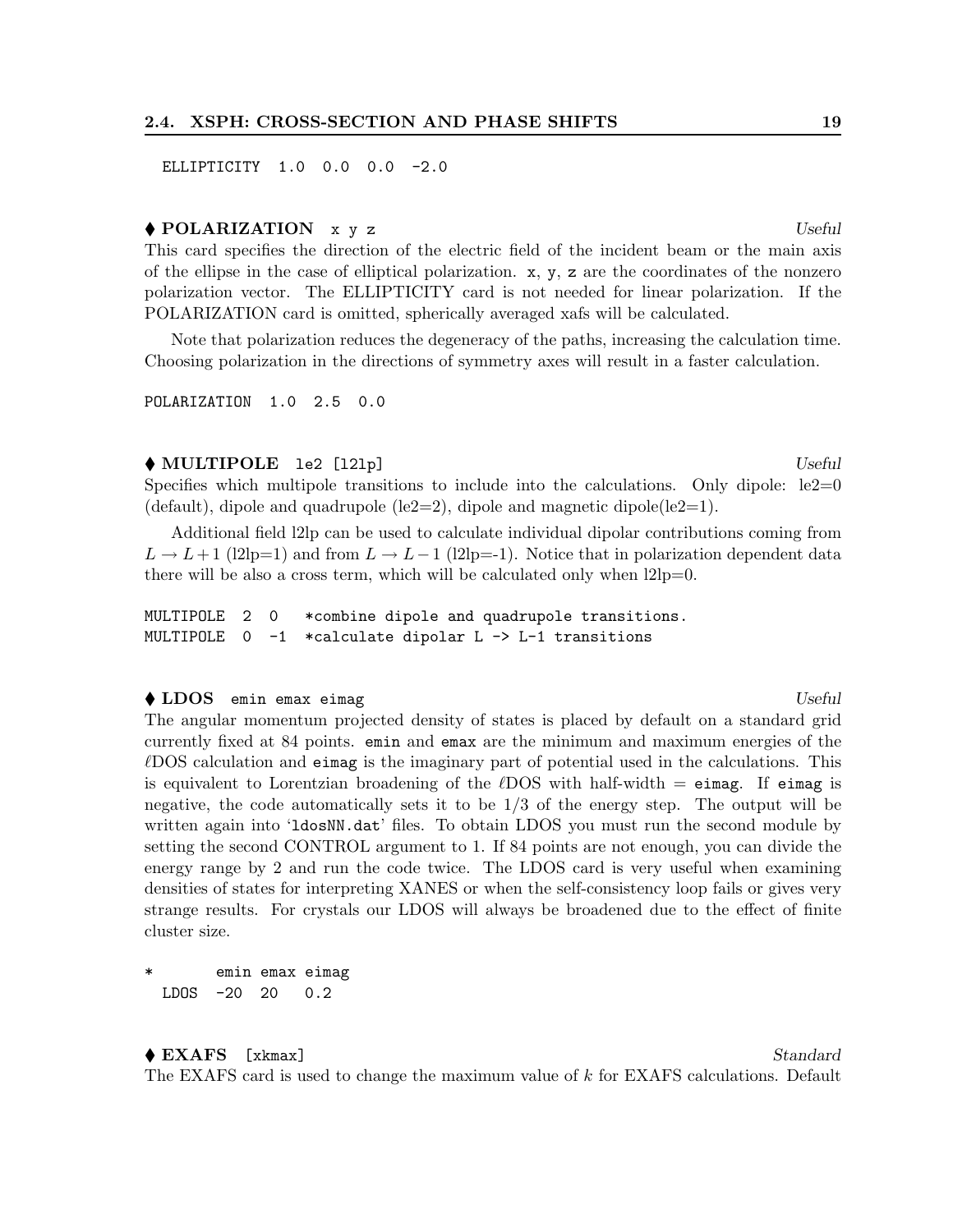value is 20  $\text{A}^{-1}$ . Now code can calculate even to higher values, however user will be prompted to increase dimensions in 'dim.h' file and recompile the code. For high  $k$  calculations it might be necessary to make smaller steps using RGRID card.

EXAFS 25

#### ◆ XANES [xkmax xkstep estep] Standard

The XANES card is used when a calculation of the near edge structure including the atomic background and absolute energies are desired.

The XANES calculation is currently limited to the (extended) continuum spectrum beyond the Fermi level. Thus bound states are not generally included; however, in molecules weakly bound states that are below the vacuum but above the muffin-tin zero will show up as resonances. The absolute energies are based on atomic total energy calculations using the Dirac-Fock-Desclaux atom code. The accuracy of this approximation varies from a few eV at low Z to a few hundred eV for very large Z. All parameters are optional. Default: XANES not calculated unless card is present.

The optional parameters are used to change the output energy mesh for the XANES calculation. xkstep specifies the size of the output  $k$  grid far from the edge. xkmax is the maximum k value of the XANES calculation. FMS calculations are not accurate beyond about  $k = 6$ ; for larger values of k, e.g.  $k = 20$  with the path expansion, FMS must be turned off. The grid at the edge will be regular in energy with a step size of estep. The default values are xkstep = 0.07, xkmax = 8, and estep =  $\gamma_{ch}/4 + \nu i0/2$ , where vi0 is given by the EXCHANGE card described in Section [2.3.](#page-15-0)

\* finer grid for XANES calculation XANES 6. .05 .3

◆ DANES [xkmax xkstep estep] Advanced To calculate x-ray scattering amplitude  $f'$  instead of absorption  $f''$ , including solid state effects. Calculate contribution from specified edge and grid, which is specified as in the XANES card. This card is still experimental.

#### $\blacklozenge$  FPRIME emin emax estep  $\blacktriangle$

To calculate x-ray scattering factor  $f'$  far from the edge (only atomic part). The energy grid is regular in energy with estep between emin and emax. This is typically needed to find out contribution from other edges to the edge calculated with DANES card. Later it may be automated. total scattering amplitude  $f'(Q, E) = f_0(Q) + f'(E) + if''(E)$  In the dipole approximation  $f'$  and  $f''$  do not depend on  $Q$ , but this does not hold with quadrupole transitions added. This is currently neglected and  $f'(E) = DANES$ (edge) + FPRIME(all other edges) + total energy term in 'fpf0.dat'.  $f_0(Q)$  is also tabulated in 'fpf0.dat';  $f''$  is printed out by FPRIME in electronic units, and can be used to obtain total  $f'$ . The total energy correction to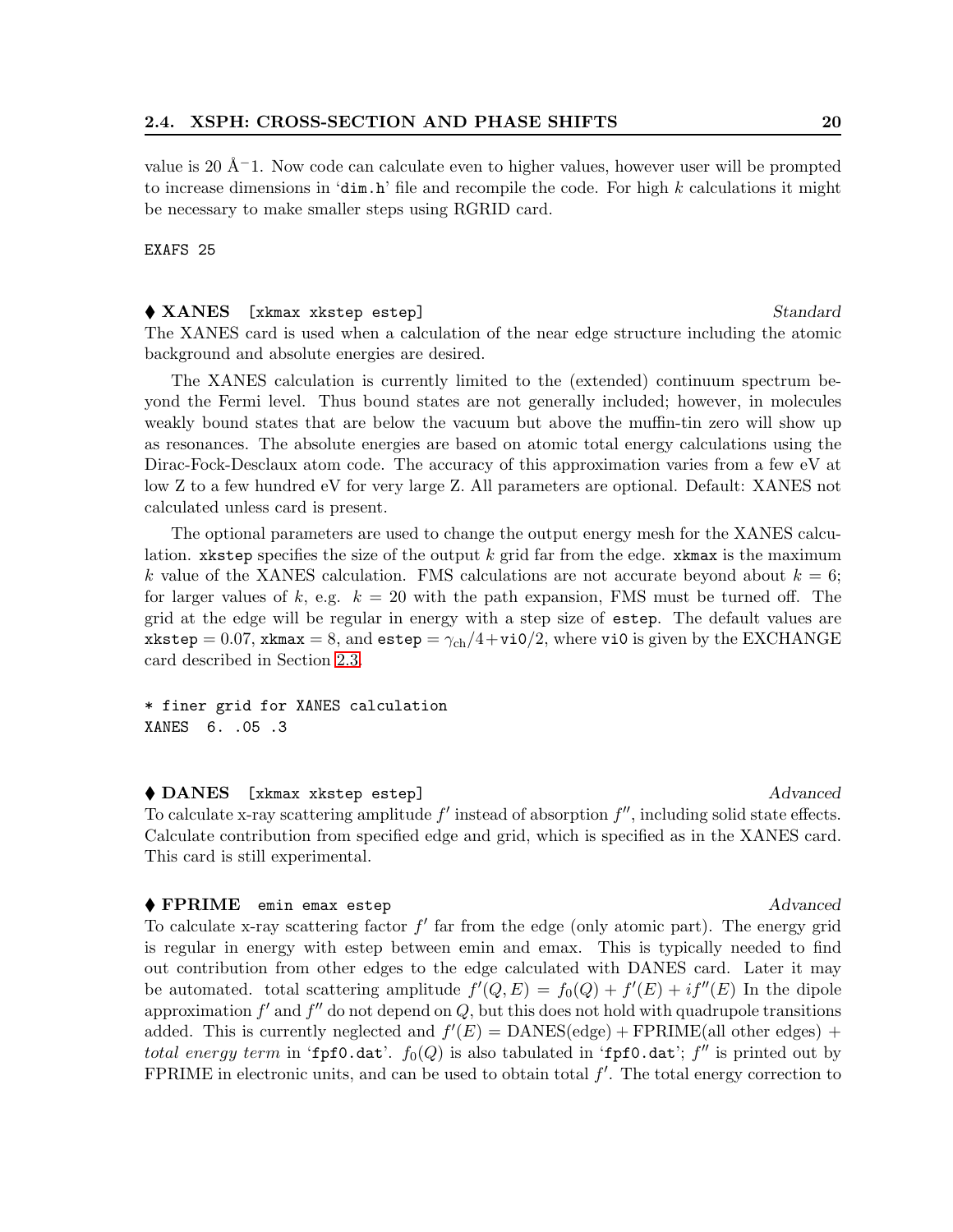#### 2.5. FMS: FULL MULTIPLE SCATTERING 21

f' is given in first line of 'fpf0.dat' in Cromer-Liberman, and the more accurate Kissel-Pratt form. See our paper on elastic scattering amplitude for references and details.

#### ◆ XES emin emax estep and a set of the set of the set of the set of the set of the set of the set of the set of the set of the set of the set of the set of the set of the set of the set of the set of the set of the set of

To calculate nonresonant x-ray emission spectra (XES) for a specified grid. XES may be compared to the occupied DOS.

◆ XMCD or XNCD [xkmax xkstep estep] Advanced Use either of the cards to calculate x-ray circular dichroism (the output will contain both magnetic and natural). The code calculates XMCD and XNCD from specified edge and grid, which is specified by auxiliary fields exactly as in XANES card.

The XNCD originates from cross dipole-quadrupole contribution for special types of crystals and will change sign for opposite direction of propagation (use ELLIPTICITY card to do that). It can be present even for nonmagnetic systems but with low symmetry.

The XMCD (dipolar and quadrupolar) does not change sign under the change of direction of x-ray propagation, and is zero for nonmagnetic systems. The origin of the effect is that due to spin-orbit coupling the right circular polarized light will produce more electrons with spin along or opposite to the direction of x-ray propagation. Thus it is important to use spin-dependent calculations for XMCD calculations.

#### $\bullet$  RPHASES  $\bullet$  Advanced

If this card is present, real phase shifts rather than complex phase shifts will be used. The results of the calculation will not be accurate. This option is intended to allow users to obtain real scattering phase shifts for use with other programs, or for diagnostic purposes. The phase shifts can be written to output files 'phaseNN.dat' using the PRINT card. If the RPHASES card is present, these will be the real phase shifts.

### ◆ RSIGMA *Advanced*

If this card is present, the imaginary part of self-energy will be neglected. It might be useful for calculations in XANES region, since the imaginary part of Hedin -Lundqvist self-energy tends to overestimate losses in this region.

## <span id="page-25-0"></span>2.5 FMS: Full multiple scattering

This module carries out a full multiple scattering XANES calculation for a cluster centered on the absorbing atom. Thus all multiple-scattering paths within this cluster are summed to infinite order. This is useful for XANES calculations, but usually cannot be used for EXAFS analysis. FMS loses accuracy beyond  $k = (l_{\text{max}} + 1)/r_{\text{mt}}$ , which is typically about 4  $\AA^{-1}$  since the muffin-tin radius  $r<sub>mt</sub>$  is typically about 1 Å.

◆ FMS rfms lfms2 [minv toler1 toler2 rdirec] Standard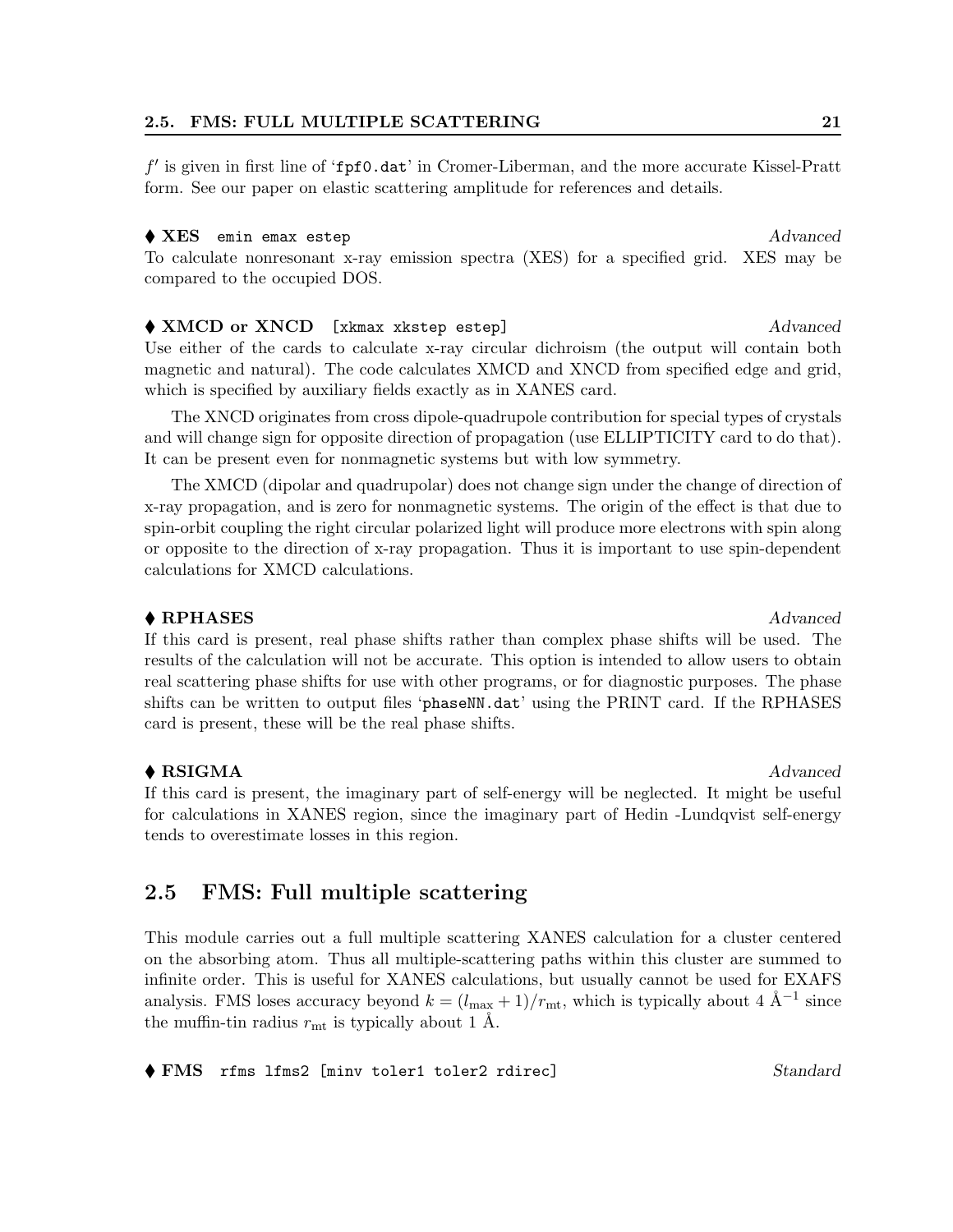Compute full multiple scattering within a sphere of radius rfms centered on the absorbing atom. If you don't use FMS card, the multiple scattering path expansion is used.

rfms is the cluster radius used in all modules but POT. Specifically is is used for in the LDOS, FMS, and as the lower limit of pathfinder calculations. Typically a converged XANES calculation requires about 50-150 atoms in a cluster. The FMS module sums all MS paths within the specified cluster. The number of atoms in this cluster is limited to 87 by default, but one can manually increase the dimension parameter nolusx in the ancillary FEFF8 source code file 'dim.h' to alter the maximum cluster size. If there are more than nclusx atoms within the specified cluster size, FEFF will reduce the cluster size and issue a warning.

For EXAFS analysis one typically calculates to  $k = 20$ , but FMS results are not accurate at high energies. Thus if you are running feff8 for EXAFS you should not use FMS and XANES cards. It is, however, desirable to calculate self-consistent potentials even for EXAFS calculations as in the example below:

```
*calculate EXAFS with SCF potentials and paths to R=6 angstroms
CONTROL 1 1 1 1 1 1
*FMS
SCF 3.1
RPATH 6.0
EXAFS
```
If the value of RPATH as described in Section [2.6](#page-27-0) is greater than rfms, the pathfinder will look for paths which extend beyond the cluster used for the FMS and add them to the FMS calculation of the  $\ell$ DOS and XANES:

$$
G_{\text{tot}} = G_{\text{fms}} + G_0 t_i G_0 + G_0 t_i G_0 t_j G_0 + \cdots
$$

where at least one atoms  $i$  in the path is outside the FMS cluster and the value of RPATH is the maximum half path length for LDOS, FMS and pathfinder modules. Note: this approximation may not be accurate and should be used with caution.

The MS expansion sometimes does not converge well in the XANES energy region. Thus one should avoid adding paths for LDOS and XANES, and RPATH should be less than rfms. Adding single scattering path only (NLEG 2) usually works well to check the convergence of FMS. But adding double scattering (NLEG 3) often leads to very bad results in XANES. Thus RPATH is useful for EXAFS or for XANES only when the path expansion is stable.

The optional lfms2 argument is a logical flag which defines how the FMS is done, similar to the flag lfms1 in the SCF card. With the default value of 0 (appropriate for solids), the FMS is calculated for a cluster of size rfms around each representative unique potential. With lfms=1 (appropriate for molecules), FMS is done only once for a cluster of size rfms around absorbing atom only. The proper use of this flag can lead to a considerable time savings.

For example, if you calculate FMS for a molecule smaller than 40 atoms, there is no need to invert  $nph + 1$  matrices, and  $1fmsl = 1$  will reduce time for calculations by factor  $(nph + 1)$ , where nph is a number of unique potentials listed in POTENTIAL card).

A typical use of the FMS card uses  $1 \text{fms2} = 0$ , for example,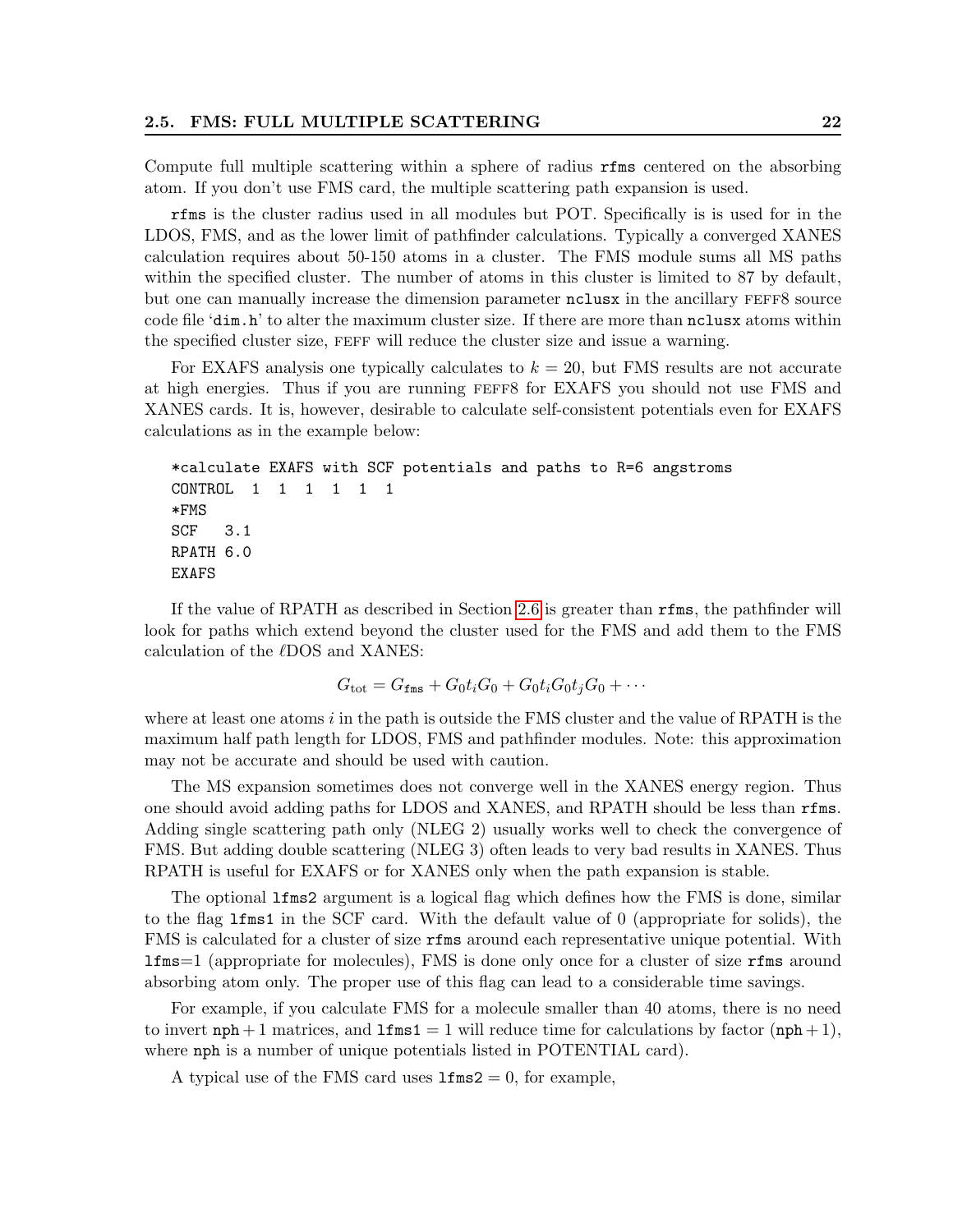| FMS 6.0 |                                             |  |  |  |  |  |                                              | ! for XANES and LDOS need about 100 atom cluster |
|---------|---------------------------------------------|--|--|--|--|--|----------------------------------------------|--------------------------------------------------|
|         | RPATH $8.0$ ! usually use rpath $\leq$ rfms |  |  |  |  |  |                                              |                                                  |
| NLEG 2  |                                             |  |  |  |  |  | ! adds 2 leg paths between 6 and 8 angstroms |                                                  |

For molecules of less than 30 atoms of radius 4.0 Å we suggest using  $1 \text{fms2} = 1 \text{fms1} = 1$ , as in

FMS 5.0 1  $RPATH -1$ 

The optional minv index defines the FMS algorithm used in the calculations. By default (minv=0) the FMS matrix inversion is performed using LU decomposition. However, several alternative have been designed for FMS algorithm that start to work faster than LU decomposition for clusters of more than a 100 atoms. (See the feff8.2 reference). We strongly recommend the Lanczos recursion method (minv=2) which is very robust and speeds the calculations by a factor of 3 or more. The Broyden algorithm (minv=3) is faster, but less reliable, and may fail to converge, if the FMS matrix has large eigenvalues.

The optional toler1 defines the tolerance to stop recursion and Broyden algorithm. The default value 0.001 gives results in agreement with LU decomposition to within a linewidth.

The optional toler<sub>2</sub> sets the matrix element of Gt matrix to zero if its value is less than toler2 (default 0.001).

The optional reduce sets the matrix element of the  $Gt$  matrix to zero if the distance between atoms is larger than rdirec.

The last two variables can make the matrix Gt very sparse so both recursion and Broyden algorithms work faster. For example for large Si calculations with the Lanczos algorithm, we used

FMS 29.4 0 2 0.001 0.001 40.0

#### ◆ DEBYE temp thetad [idwopt] Useful

See the full description in Section [2.8](#page-31-0) for details. The effect of temperature on FMS is approximated by multiplying each free propagator by  $\exp(-\sigma^2 k^2)$ , which gives correct DW factors for single scattering. The DW factors for multiple scattering are not exact, but their contribution is reduced both by thermal factors and by the mean free path. Also if you are running the FMS module, then you can only obtain XANES, where this approximate treatment of thermal effect is probably adequate.

## <span id="page-27-0"></span>2.6 PATHS: Path enumeration

The code uses a constructive algorithm with several path importance filters to explore all significant multiple-scattering paths in order of increasing path length. The paths are determined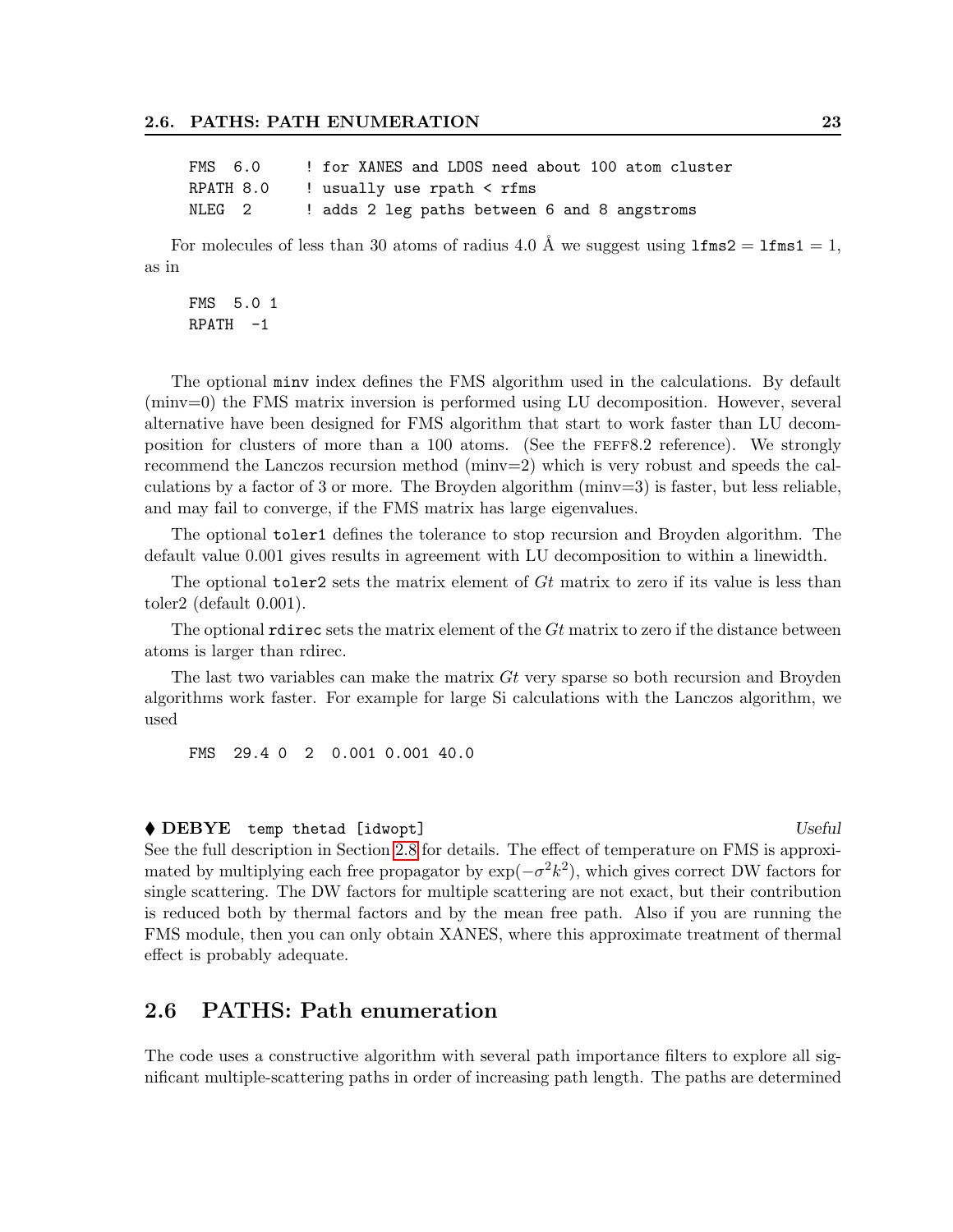from the list of atomic coordinates in 'feff.inp'. An efficient degeneracy checker is used to identify equivalent paths (based on similar geometry, path reversal symmetry, and space inversion symmetry). To avoid roundoff errors, the degeneracy checker is conservative and occasionally treats two degenerate paths as not degenerate. These errors occur in the third or fourth decimal place (less than 0.001 Ang) but are fail safe; that is, no paths will be lost. Of course, all paths which are completely inside the FMS cluster are automatically excluded from paths list.

The criteria used in filtering are based on increasingly accurate estimates of each path's amplitude. The earliest filters, the pathfinder heap and keep filters, are applied as the paths are being searched for. A plane wave filter based on the plane wave approximation (plus a curved wave correction for multiple-scattering paths) and accurate to about 30% is applied after the paths have been enumerated and sorted. Finally, an accurate curved wave filter is applied to all remaining paths.

 PCRITERIA keep-criterion heap-criterion Advanced These criteria, like those described in the CRITERIA card, also limit the number of paths. However, they are applied in the pathfinder and eliminate unimportant paths while the pathfinder is doing its search. The pathfinder criteria (pcrit's) do not know the degeneracy of a path and are therefore much less reliable than the curved wave and plane wave criteria in the CRITE-RIA card above. These path finder criteria (keep and heap) are turned off by default, and we recommend that they be used only with very large runs, and then with caution.

The keep-criterion looks at the amplitude of chi (in the plane wave approx) for the current path and compares it to a single scattering path of the same effective length. To set this value, consider the maximum degeneracy you expect and divide your plane wave criterion by this number. For example, in fcc Cu, typical degeneracies are 196 for paths with large r, and the minimum degeneracy is 6. So a keep criterion of 0.08% is appropriate for a pw criteria of 2.5%.

The heap-criterion filters paths as the pathfinder puts all paths into a heap (a partially ordered data structure), then removes them in order of increasing total path length. Each path that is removed from the heap is modified and then considered again as part of the search algorithm. The heap filter is used to decide if a path has enough amplitude in it to be worth further consideration. If we can eliminate a path at this point, entire trees of derivative paths can be neglected, leading to enormous time savings. This test does not come into play until paths with at least 4 legs are being considered, so single scattering and triangular (2 and 3 legged) paths will always pass this test. Because only a small part of a path is used for this criterion, it is difficult to predict what appropriate values will be. To use this (it is only necessary if your heap is filling up, and if limiting rpath doesn't help), study the results in 'crit.dat' from runs with shorter rpath and experiment with the heap criterion accordingly. In the future, we hope to improve this filter.

Before using these criteria, study the output in the file 'crit.dat' (use print option 1 for paths, see Table [2.1\)](#page-13-0), which has the values of critpw, keep factor and heap factor for all paths which pass the critpw filter.

Default: If this card is omitted, the keep and heap criteria are set to zero, that is, no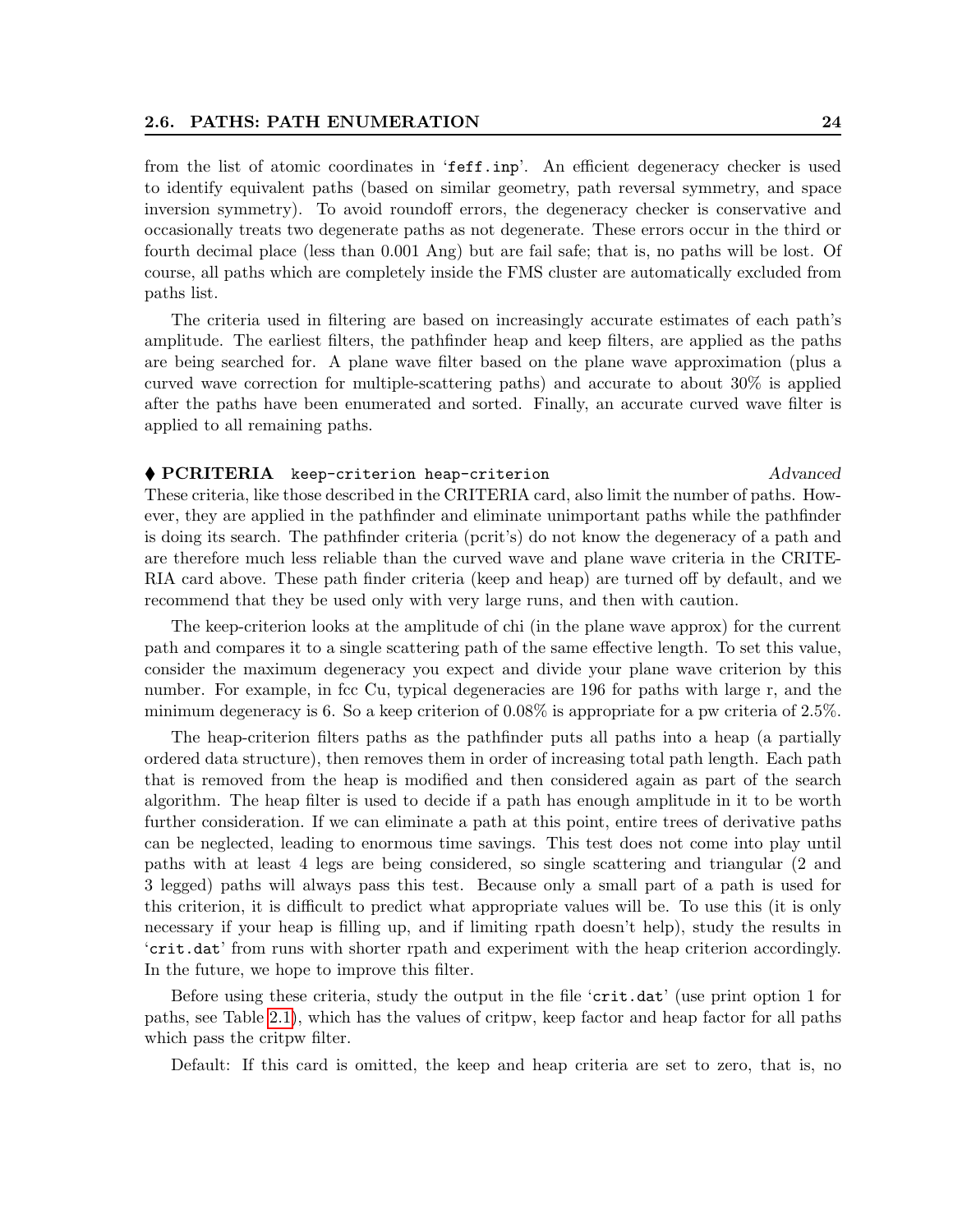filtering will be done at this step in the calculation.

\* fcc Cu had degeneracies from 6 to 196, so correct for this by

\* dividing pw-crit of 2.5% by 30 to get 0.08 for keep crit. Check this

\* empirically by running with pcrits turned off and studying crit.dat.

\* After studying crit.dat, choose 0.5 for heap crit.

```
PCRITERIA 0.08 0.5
```
#### ◆ RPATH rpath Useful Research Week and Distribution of the Useful Research Museum of the Useful Research Oseful Research Museum of the Useful Research Museum of the Useful Research Museum of the Useful Research Museum of

The RPATH card determines the maximum effective (half-path) distance, rpath, of a given path. RPATH is equivalent to the RMAX card in the feff7 code. We changed the name because it provides a clearer distinction between the max distance in the MS path expansion and that for FMS calculations. Typically rpath is needed for EXAFS calculations only to set limits on the number of calculated paths. Note that rpath is one-half of the total path length in multiple-scattering paths. Setting this too large can cause the heap in the pathfinder to fill up. Default is  $\text{rpath} = 2.2$  times the nearest neighbor distance. Since the multiple scattering expansion is unstable close to the absorption edge, the path (MS) expansion should be used only for EXAFS calculations or for diagnosing the XANES or LDOS calculations. If you use FMS for XANES calculations, better results are obtained without the MS contribution. For EXAFS analysis this card is extremely useful, since rpath cuts off long paths which give contribution only at high R values in R-space.

\* include MS paths with effective length up to 5.10 Ang RPATH 5.10

### ◆ SS index ipot deg rss Advanced

The SS card can only be used with OVERLAP cards when the atomic structure is unknown but one does know the distance and coordination numbers and wants to generate an approximate EXAFS contribution. Thus the pathfinder cannot be used in this case. Instead the user has to specify explicitly the single scattering paths and their degeneracy. OVERLAP cards must be used to construct the potentials for the use with SS card. The parameters are a shell index, which is a label used for 'feffNNNN.dat' file name, a unique potential index ipot identifying the unique potential of the scattering atom, the degeneracy (or multiplicity) of the single scattering path, and the distance to central atom rss.

This information is used to write the file 'paths.dat' and is not needed when ATOMS card is used. To generate SS paths with ATOMS use (NLEG 2) card.

| * index ipot deg rss |           | generate single scattering results |
|----------------------|-----------|------------------------------------|
| SS 29                | 1 48 5.98 | parameters for 19th shell of Cu    |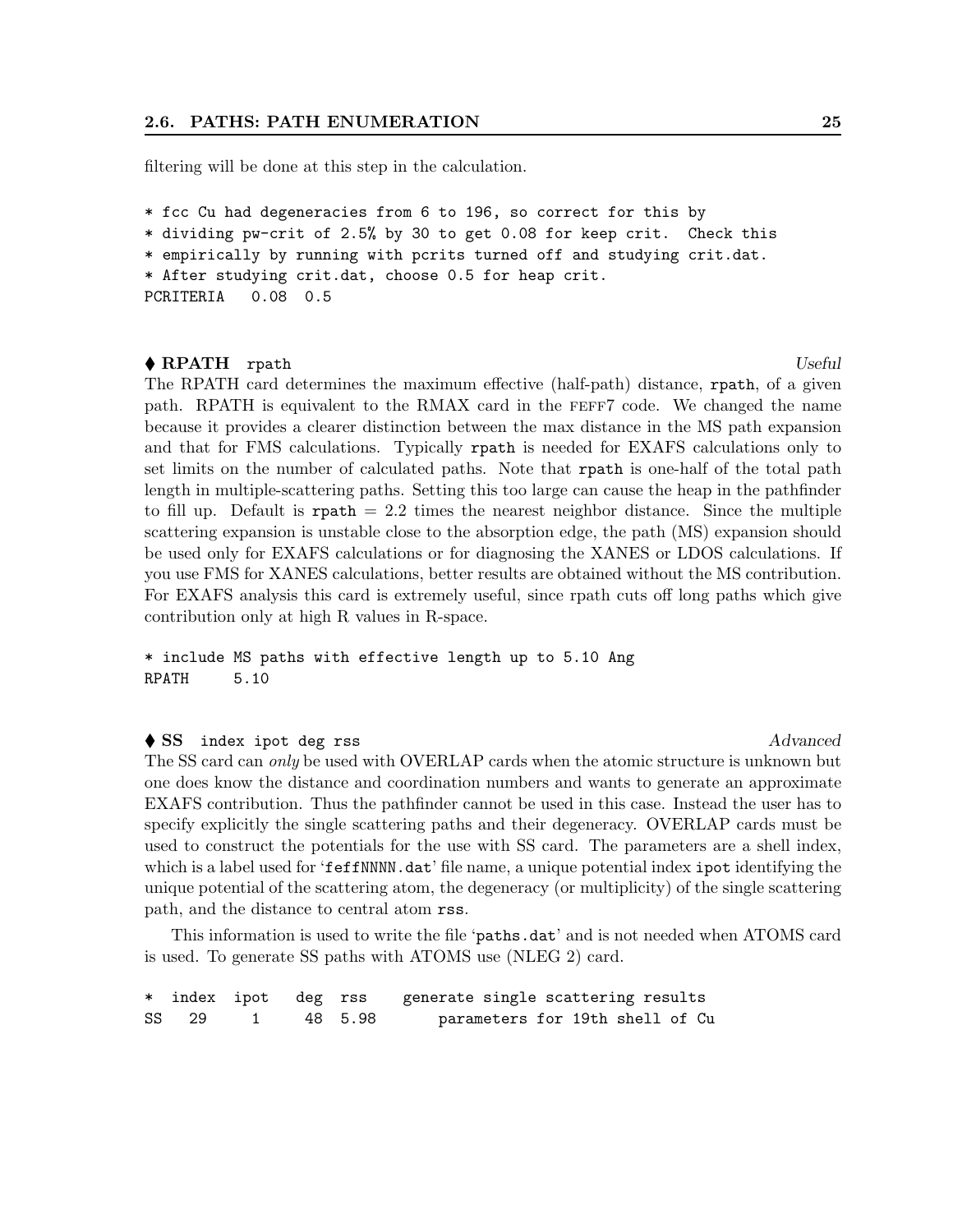### <span id="page-30-0"></span>2.7 GENFMT: XAFS parameters

For each path the code calculates the effective scattering amplitude  $(f_{\text{eff}}$  from which FEFF gets its name, see Section [3.2.4\)](#page-37-1) and the total scattering phase shift along with other XAFS parameters using the scattering matrix algorithm of Rehr and Albers. Once the scattering phase shifts and the paths are determined, no other input is necessary for this calculation.

#### ◆ CRITERIA critcw critpw Useful and the Useful and Useful and Useful and Useful and Useful and Useful and Useful and Useful and Useful and Useful and Useful and Useful and Useful and Useful and Useful and Useful and Usefu

Since the number of multiple scattering paths gets large very quickly, it is necessary to eliminate as many paths as possible. Fortunately, we have found that most multiple scattering paths have small amplitudes and can be neglected. Various cutoff criteria are used in FEFF8 to limit the number of paths to consider. These criteria are based on the importance of the path, defined as the integral over the full energy range of  $\chi(k)$  dk. Very close to the edge these cutoff criteria should be examined with care and in some cases reduced from the values used for EXAFS.

critcw is the cutoff for a full curved wave calculation. A typical curved wave calculation requires a complete spherical wave calculation, which typically takes seconds of CPU time per path. The default value of critcw is 4%, meaning that any path with mean amplitude exceeding 4% of largest path will be used in calculation of chi. The criterion critcw is used by GENFMT. Since the XAFS parameter calculation is already done, the savings is not in computer time, but in disk space and ease of analysis. The values of critcw for each path are written in the file 'list.dat' written by module GENFMT.

critpw is a plane-wave approximation to  $\chi$ . This is extremely fast to calculate, and is used in the pathfinder. The default value of critpw is 2.5, meaning that any path with mean amplitude 2.5% of largest path, including degeneracy factors, (in plane wave approximation) will be kept. Any path that does not meet this criterion will not be written to 'paths.dat', and there is no need to calculate the XAFS parameters for this path. The default for critpw is less than that for critcw since some paths are more important when the full curved wave calculation is done than they appear in the plane wave approximation. Since the plane wave estimate is extremely fast, use this to filter out as many paths as you can. The file 'crit.dat' (written by the module PATHS) tells you critpw for each path that passes the criterion.

The method of calculation of these importance factors has been improved for feff8, so don't worry if the values for some paths have changed slightly from previous versions. (Default values critcw=4.% critpw=2.5%)

CRITERIA  $6.0$  3.0  $*$  critcw  $6\%$ , critpw  $3\%$  $CRITERIA$  0 0  $*$  use all paths (cw and pw criteria turned off)

#### $\big\{\right.$  NLEG nleg  $Useful$

The NLEG card limits the number of scattering paths to nleg. If nleg is set to 2, only single scattering paths are found. The default is  $n \leq 8$ .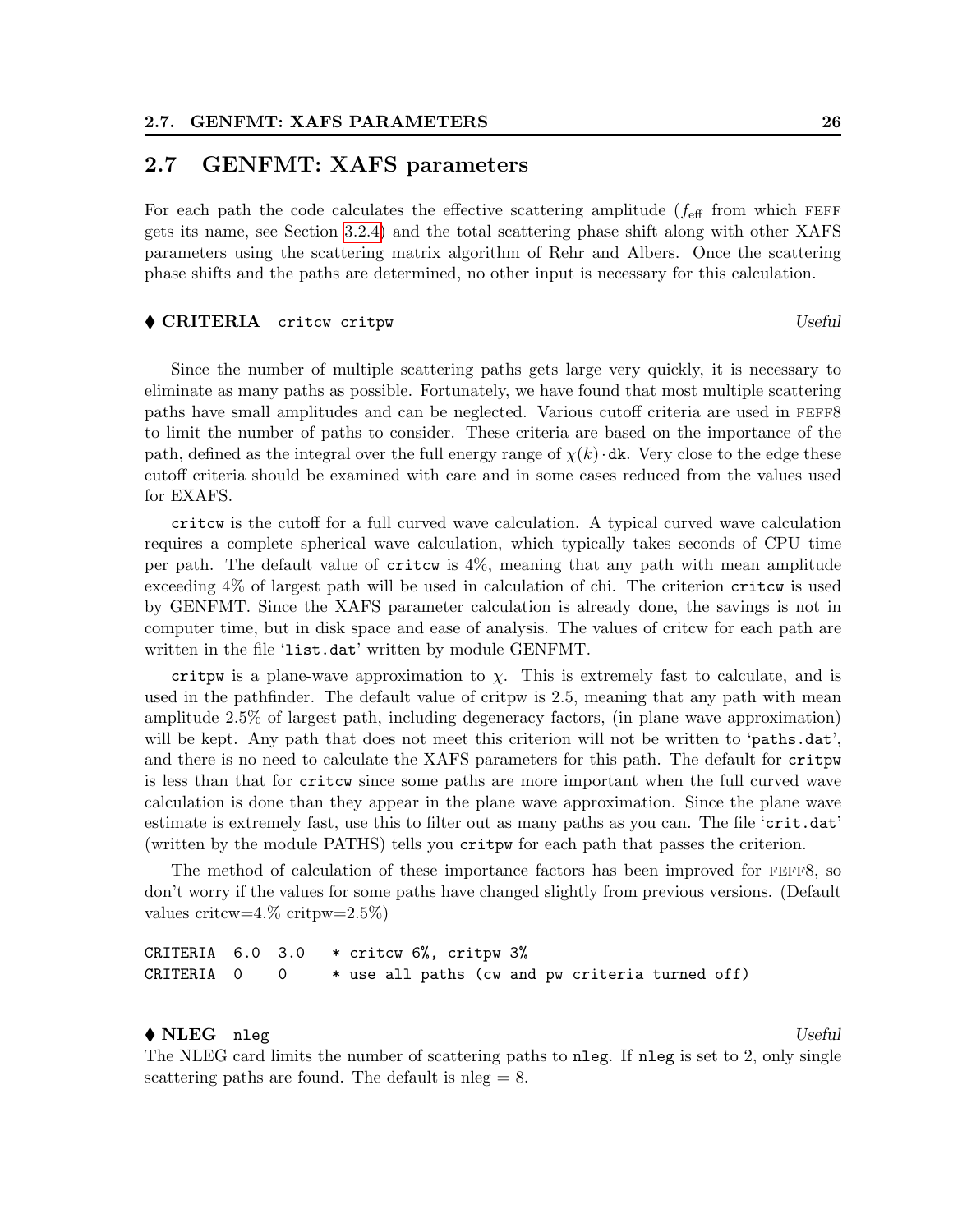\* only single scattering paths (i.e. 2 legged paths) NLEG 2

#### ◆ IORDER iord Advanced

Order of the approximation used in module GENFMT. FEFF uses order 2 by default which is correct to terms of order  $1/(pR)^2$ , and corresponds to 6x6 scattering matrices in the Rehr-Albers formalism. Single scattering is calculated exactly to this order. The 6x6 approximation is accurate to within a few percent in every case we have tried (that is, higher order doesn't change the result more than a few percent). However  $M_{IV}$  shells and higher shells may require increased iorder for coupling the matrix elements. Changing the default values requires some familiarity with the Rehr–Albers paper and the structure of the module GENFMT. To do so, follow the instructions in the feff source code in subroutine setlam. The key iord is passed to setlam for processing. You may need to change the code parameter lamtot if you want to do higher order calculations. For details of the algorithm used by GENFMT, see the paper by J.J. Rehr and R.C. Albers (see the references in Appendix [C\)](#page-61-0). For the  $M_{IV}$  and higher edges, you may receive the error message like: Lambda array overfilled. In that case the calculations should be repeated with IORDER -70202 (10x10 matrices).

\* change iorder for M4 calculations IORDER -70202

### $\blacklozenge$  NSTAR  $\blacktriangle$

When this card is present, GENFMT will write the file 'nstar.dat' with the effective coordination number  $N^*$  which is the coordination number weighted by  $\cos^2(\theta)$  to correct for polarization dependence in SEXAFS calculations.

### <span id="page-31-0"></span>2.8 FF2CHI: XAFS spectrum

The module FF2CHI constructs the XAS spectrum  $\chi(k)$  or  $\mu$  using the XAFS parameters described in Section [3.2.4](#page-37-1) from one or more paths, including any FMS contributions. Single and multiple scattering Debye–Waller factors are calculated using, for example, the correlated Debye model. Output from this module is the total XAFS spectrum and optionally, the contribution to the XAFS from each path individually. Numerous options for filtering, Debye– Waller factors, and other corrections are available.

◆ DEBYE temperature Debye-temperature [idwopt] Standard The Debye card is used to calculate Debye–Waller factors for each path using the correlated Debye Model. The model is best suited for homogeneous systems, where it is quite accurate. CAUTION: in heterogeneous systems the model only gives approximate values which can easily be off by factors of two or more. Temperatures are in kelvin. If this card is present, the correlated Debye model Debye–Waller factors will be summed with the DW factors from the SIG2 card and from the 'list.dat' file, if present.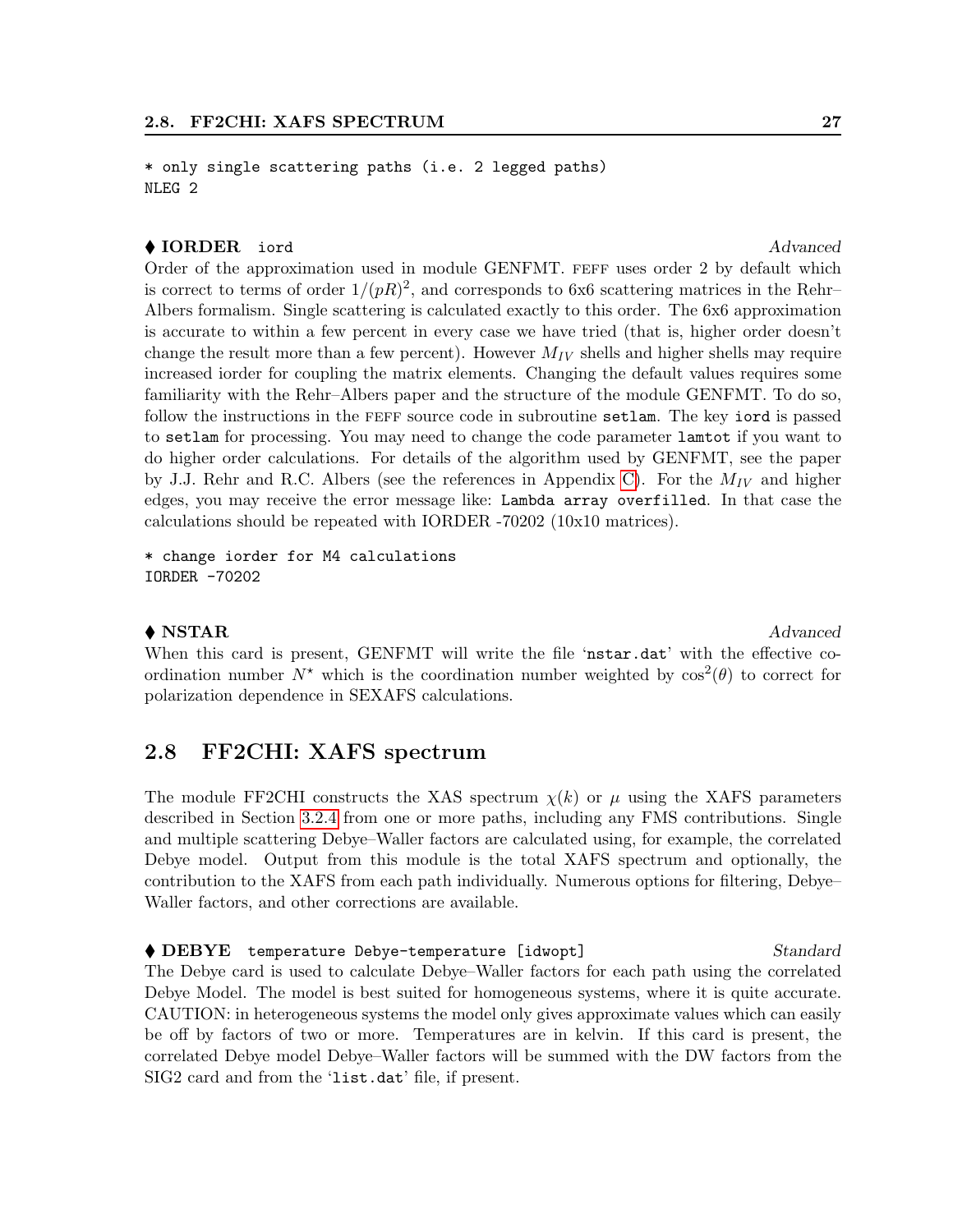#### \*Debye-Waller factors for Cu at 190K with correlated Debye Model DEBYE 190 315

By default, idwopt=0 specifies that the correlated Debye model is used to calculate EXAFS Debye–Waller factors. Two additional models for calculating DW factors are available in FEFF8 based on the information about the harmonic force constants in the material.  $\mathbf{i} \cdot \mathbf{d} \cdot \mathbf{d}$  means the equation of motion  $(EM)$  method is used to get Debye–Waller factors and  $i$ dwopt $=2$  means the recursion method (RM) which is an improved correlated Einstein model. Both methods are faster than molecular dynamics simulations, and the recursion method is much faster than the equation of motion method. However, the equation of motion method leads to somewhat more accurate results than the recursion. These additional methods seem to be superior to correlated Debye model in cases with tetrahedral coordination, such as solid Ge or many biological materials. Both EM and RM methods need additional input (the force constants) and a complete description of both is given in Anna Poiarkova's thesis (see the FEFF Project web site (http://feff.phys.washington.edu) and in the associated documentation.

\* Calculate Debye-Waller factors for Cu at 190K with equation of motion DEBYE 190 0 1

◆ CORRECTIONS real-energy-shift imaginary-energy-shift Useful The real energy shift moves  $E_0$  in the final  $\chi(k)$  and the imaginary energy shift adds broadening to the result. The real energy shift is useful to correct the error in feff's Fermi level estimate and the imaginary part can be used to correct for experimental resolution or errors in the core-hole lifetime. This error in the Fermi level is typically about 1 eV with self-consistent calculations and about 3 eV with overlapped atom potentials. The imaginary energy is typically used to correct for instrument broadening or as a correction to the mean free path calculated by feff. This affects only the module FF2CHI, which combines the results in all of the 'feffNNNN.dat' files. This card is useful in fitting loops because you can simply make such energy corrections and see the results without redoing the entire XAFS parameter calculation. CAUTION: the results are not as accurate as those obtained with the EXCHANGE card. Both energies are in eV. (See also the EXCHANGE card in Section [2.3\)](#page-15-0).

```
* Reduce E0 by 3.0 eV and add 1 eV of broadening (full width)
* This will only affect module 4, ff2chi
CORRECTIONS 3.0 1.0 real shift, imag shift
```
#### $\bullet$  SIG2 sig2 Useful

Specify a global Debye–Waller factor to be used or added to Debye–Waller calculations (see DEBYE card) for all paths. This value will be summed with the correlated Debye model value (if the DEBYE card is present) and any value added to 'list.dat'. Units are  $\AA^2$ . This card can be used, for example to add Debye–Waller factors from structural disorder.

SIG2 0.001 add 0.001 globally to all DW factors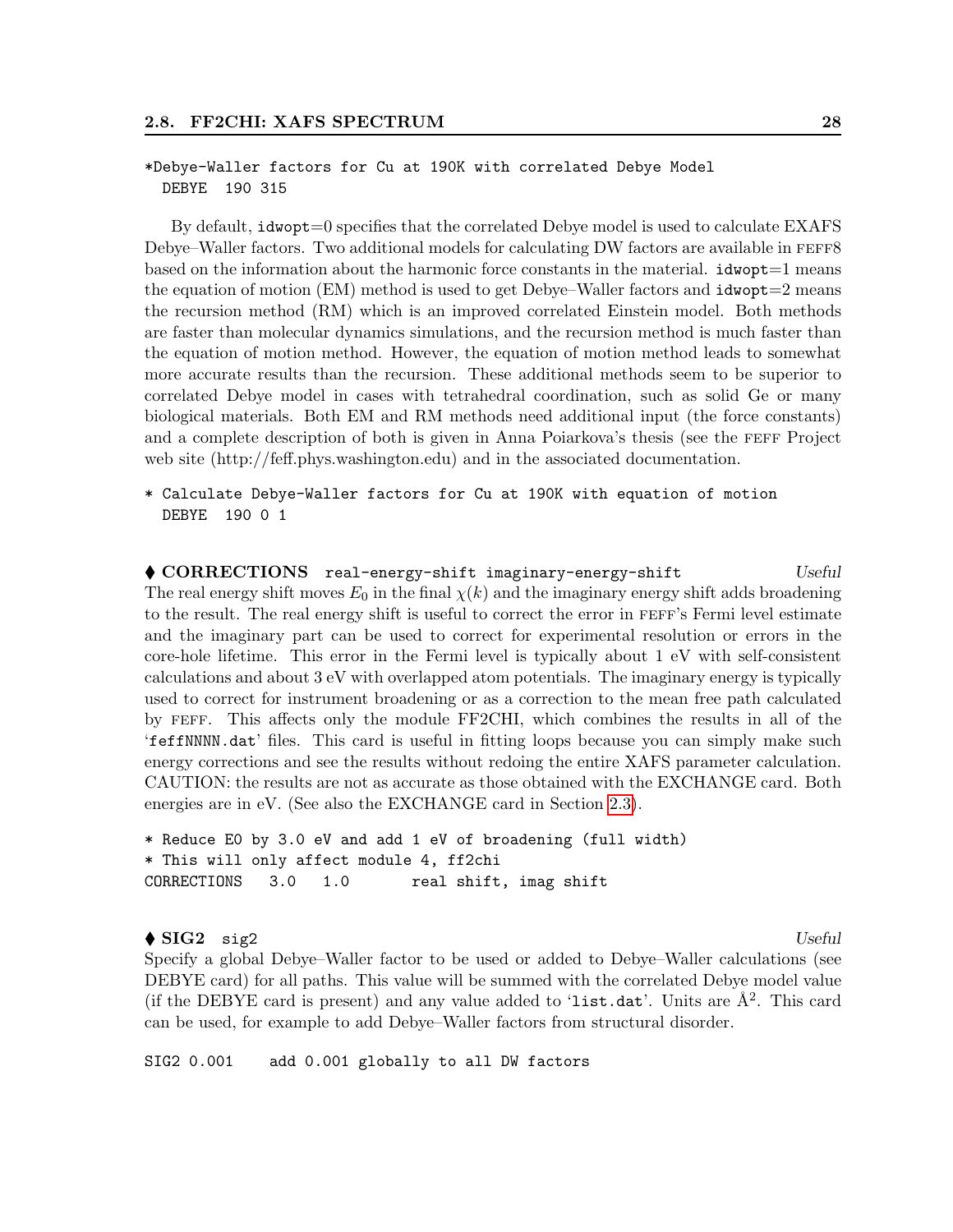# <span id="page-33-0"></span>Chapter 3

# Input and Output Files

Other files required by the various modules are created by FEFF from 'feff.inp'. Some of these other files may be edited by the user as a way to modify the input data to the modules, see Section [3.3.](#page-38-0) See the PRINT card in Section [2.2](#page-11-0) to obtain various diagnostic files. Section [3.1](#page-33-1) summarizes this structure, the rest of this section describes the structure in more detail.

## <span id="page-33-1"></span>3.1 Module Input and Output Files

| <b>Purpose of Module:</b> Read input data                                                                                                                                                                             |
|-----------------------------------------------------------------------------------------------------------------------------------------------------------------------------------------------------------------------|
| Input files: 'feff.inp'                                                                                                                                                                                               |
| Output files: 'geom.dat global.dat modN.inp (N=1-6)'                                                                                                                                                                  |
| <b>Other output:</b> 'paths.dat' (only if SS card is used)                                                                                                                                                            |
| <b>Description:</b> Reads the 'feff.inp' file, makes appropriate operations on the data, and<br>writes resulting information into several output files, that contain formatted data<br>needed for all modules.        |
|                                                                                                                                                                                                                       |
| <b>Purpose of Module:</b> Calculate embedded atomic potentials for the photoelectron                                                                                                                                  |
| Input files: 'mod1.inp' and 'geom.dat'                                                                                                                                                                                |
| Output files: 'pot.bin'                                                                                                                                                                                               |
| <b>Other output:</b> diagnostic files (see Table 2.1 on page 9)                                                                                                                                                       |
| <b>Description:</b> Reads 'mod1.inp' and calculates potentials for the photoelectron which<br>are written into 'pot.bin'. Optionally, POT will write other diagnostic files with<br>information about the potentials. |
|                                                                                                                                                                                                                       |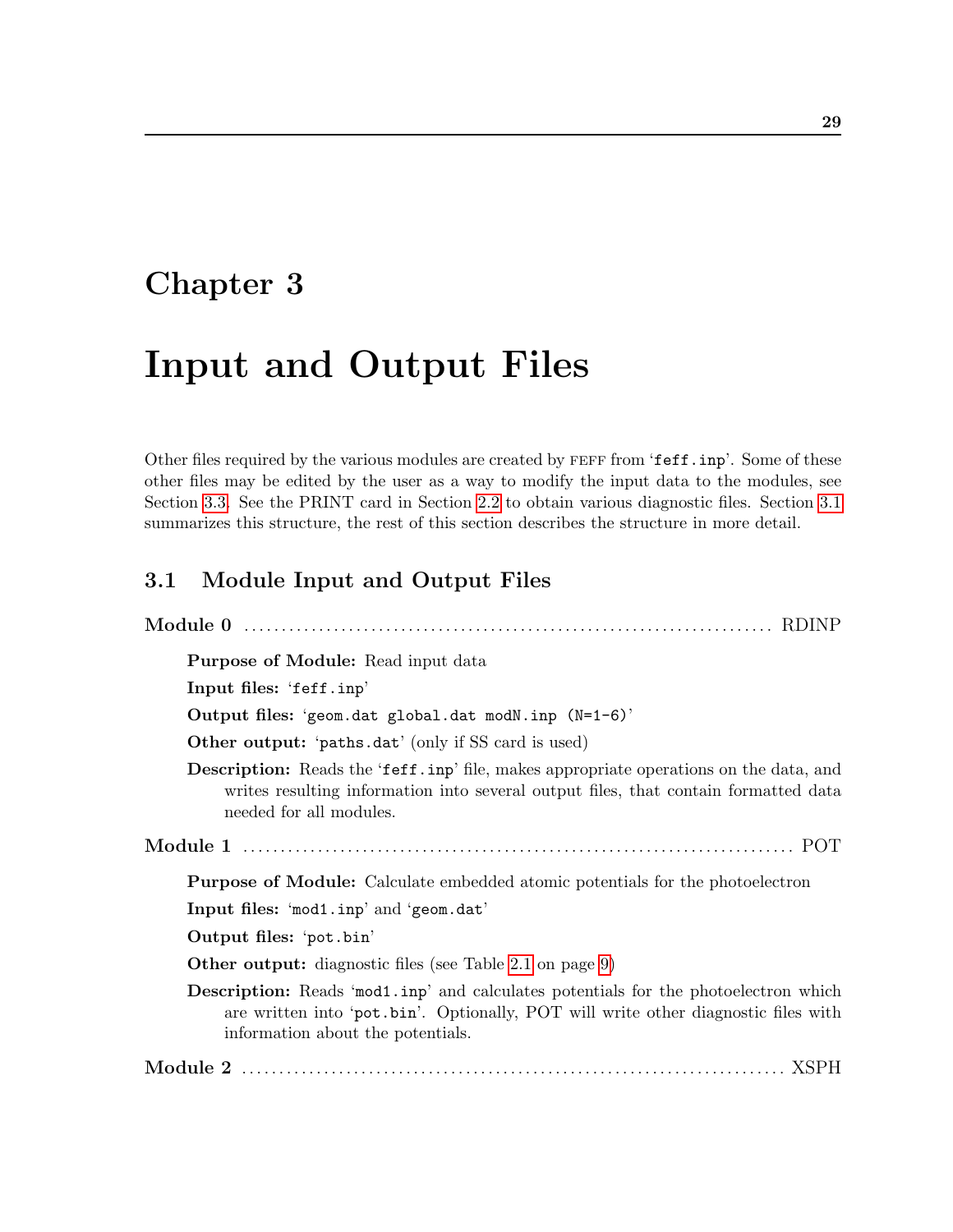#### 3.1. MODULE INPUT AND OUTPUT FILES 30

Purpose of Module: Calculate cross-section and phase shifts Input files: 'mod2.inp', 'geom.dat', 'global.dat' and 'pot.bin' Output files: 'phase.bin', and 'xsect.bin', Other output: diagnostic files (see Table [2.1](#page-13-0) on page [9\)](#page-13-0), 'axafs.dat', and 'ldosNN.dat'  $(\ell$ DOS) Description: XSPH writes the binary file 'phase.bin', which contains the scattering phase shifts and other information needed by PATHS and GENFMT. The atomic cross-section data is written in 'xsect.bin' and used in final module (FF2CHI) for overall normalization. Optionally, XSPH will write other diagnostic files with information about the phase shift calculations. Module 3 . . . . . . . . . . . . . . . . . . . . . . . . . . . . . . . . . . . . . . . . . . . . . . . . . . . . . . . . . . . . . . . . . . . . . . . . . . FMS **Purpose of Module:** Calculate full multiple scattering for XANES and  $\ell$ DOS Input files: 'mod3.inp', 'global.dat', 'geom.dat', and 'phase.bin', Output files: 'fms.bin' Other output: Description: Performs full multiple scattering algorithm. Writes output into 'fms.bin' for the FF2CHI module, which contains the  $\chi(k)$  from FMS. Module 4 . . . . . . . . . . . . . . . . . . . . . . . . . . . . . . . . . . . . . . . . . . . . . . . . . . . . . . . . . . . . . . . . . . . . . . . PATHS Purpose of Module: Path enumeration Input files: 'mod4.inp', 'geom.dat', 'global.dat' and 'phase.bin' Output files: 'paths.dat' Other output: 'crit.dat' Description: PATHS writes 'paths.dat' for use by GENFMT and as a complete description of each path for use of the user. PATHS will optionally write other diagnostic files. The file 'crit.dat' is particularly useful when studying large numbers of paths. When studying large numbers of paths, this module will optionally write only 'crit.dat' and not writing 'paths.dat'. Module 5 . . . . . . . . . . . . . . . . . . . . . . . . . . . . . . . . . . . . . . . . . . . . . . . . . . . . . . . . . . . . . . . . . . . . GENFMT Purpose of Module: Calculate scattering amplitudes and other XAFS parameters Input files: 'mod5.inp', 'global.dat', 'phase.bin', and 'paths.dat' Output files: 'feff.bin', and 'list.dat' Other output: Description: GENFMT reads input files, and writes a file 'feff.bin' which contains all the EXAFS information for the paths, and 'list.dat' which tells you some basic information about them. These files are the main output of FEFF for EXAFS analysis. To read 'feff.bin' into your own program, use the subroutine feffdt as an example.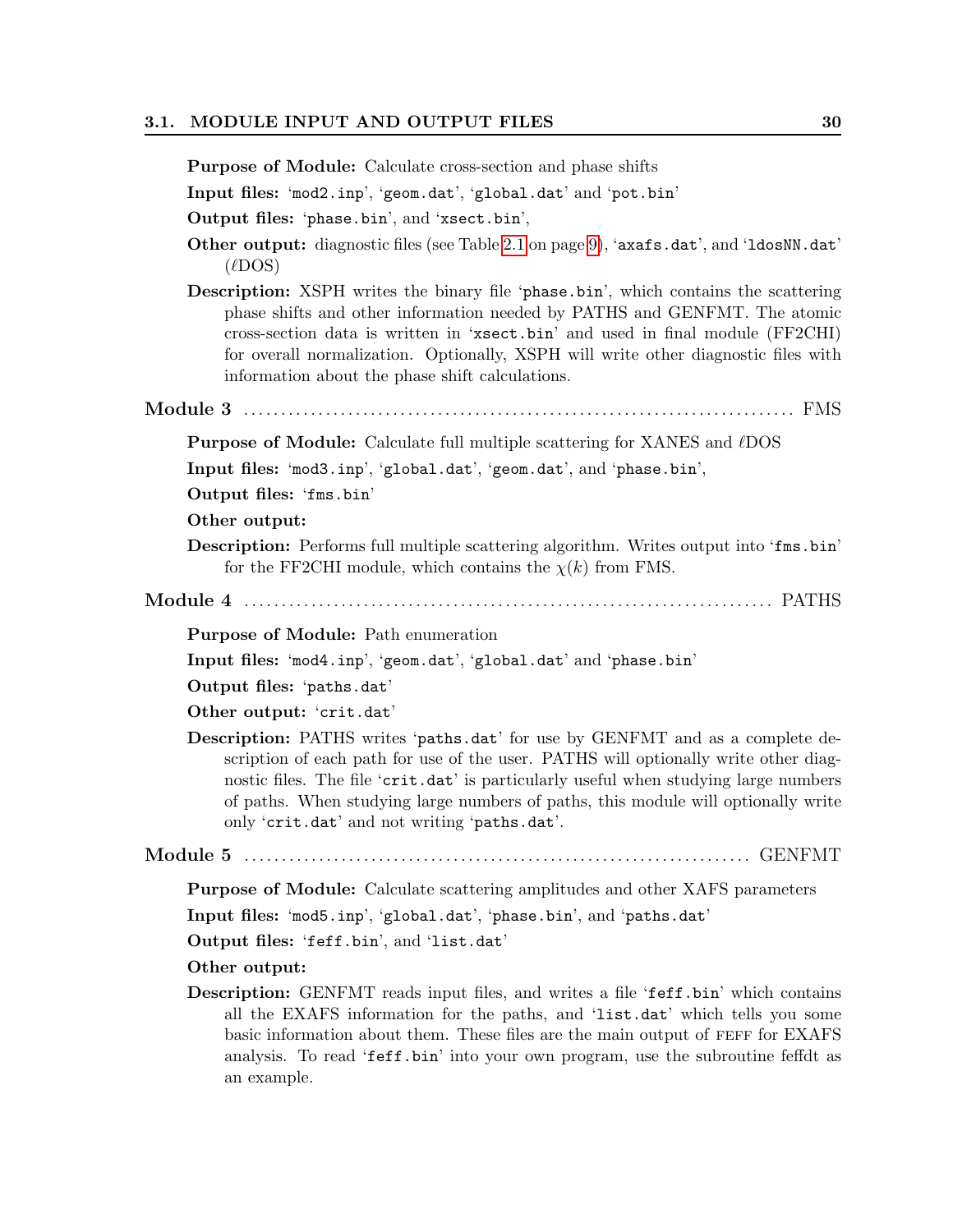Module 6 . . . . . . . . . . . . . . . . . . . . . . . . . . . . . . . . . . . . . . . . . . . . . . . . . . . . . . . . . . . . . . . . . . . . . . FF2CHI Purpose of Module: Calculate specified x-ray spectrum Input files: 'mod6.inp', 'global.dat', 'list.dat', 'feff.bin', 'fms.bin', 'xsect.bin' Output files: 'chi.dat' and 'xmu.dat' Other output: 'chipNNNN.dat' and 'feffNNNN.dat' Description: FF2CHI reads 'list.dat', 'fms.bin', 'feff.bin', and writes 'chi.dat' with the total XAFS from the paths specified in 'list.dat'. Additional instructions are passed to FF2CHI from 'feff.ior', so you can change S02, Debye temperature and some other parameters without re-doing the whole calculation. The file 'list.dat' can be edited by hand to change the paths being considered, and individual 'chipNNNN.dat' files with  $\chi(k)$  from each path are optionally written. If the XANES, DANES, FPRIME or XNCD card is specified, FF2CHI will write the calculated requested data in 'xmu.dat'. Various corrections are possible at this point — see input cards above.

There is an internal limit on the number of paths (set to 1200) that will be read from 'feff.bin'. This limit was chosen to handle any reasonable problem without using an excessive amount of memory. If you must use more paths, change the parameter npx in the FEFF source in subroutine ff2chi to whatever you need. It will need more memory. We have not had a case where the filter criteria were not able to solve the problem with fewer than 1200 paths.

## <span id="page-35-0"></span>3.2 Descriptions of output files

#### <span id="page-35-1"></span>3.2.1 Intermediate output files

```
'modN.inp' and 'ldos.inp'
```
This ASCII file contains basic information from 'feff.inp' for a particular module. They still can be edited, for example to take advantage of the symmetries.

#### 'global.dat'

This ASCII file contains global information about x-ray polarization and about configurational averaging.

#### 'geom.dat'

This ASCII file contains Cartesian coordinates of all atoms and first-bounce information for the degeneracy reduction in pathfinder.

#### 'pot.bin'

Charge density and potential (SCF or not) for all types of atoms. This file is used by XSPH module.

#### 'phase.bin'

This is a binary file with the scattering phase shifts for each unique potential and with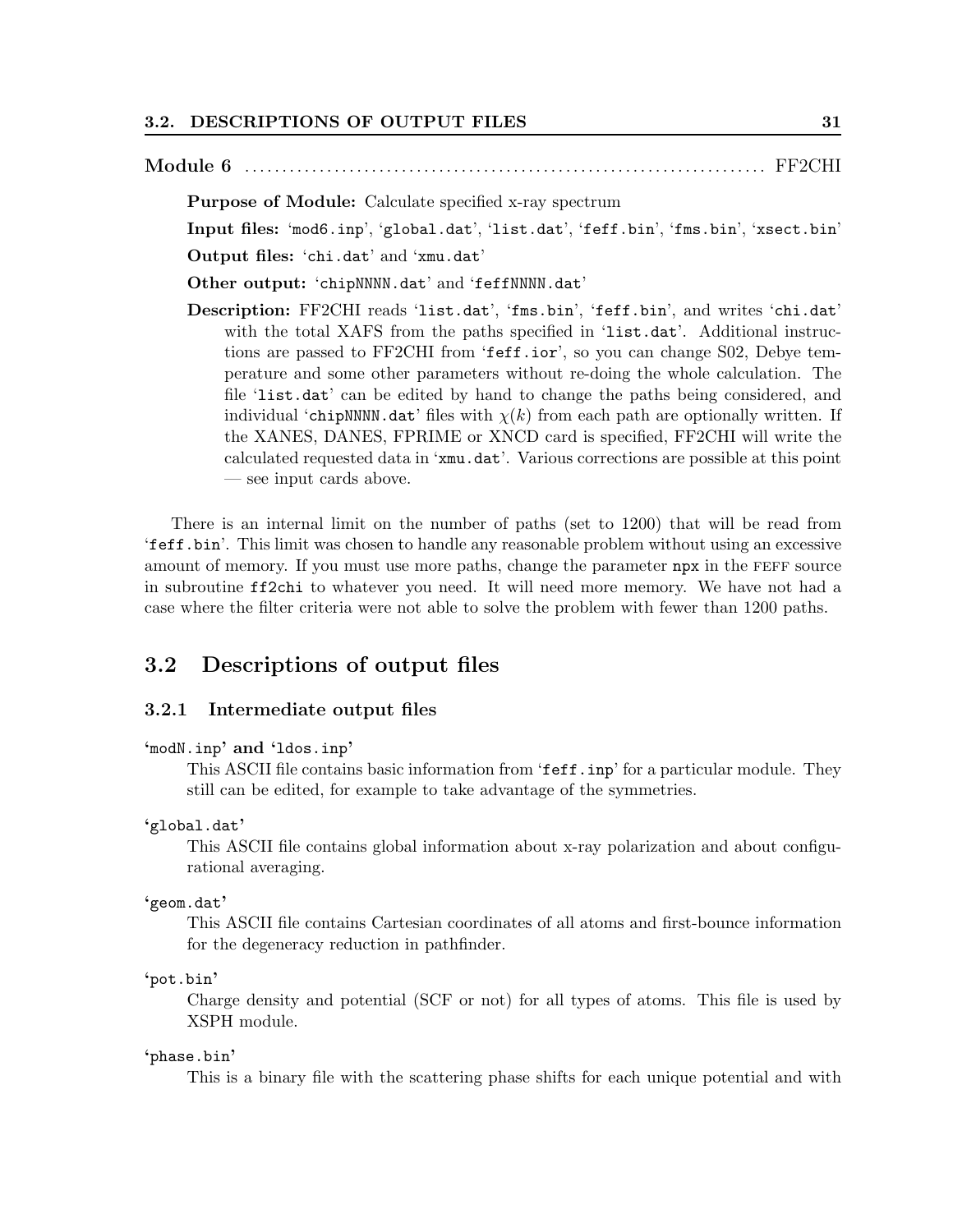#### 3.2. DESCRIPTIONS OF OUTPUT FILES 32

relativistic dipole matrix elements, normalized to total cross section in 'xsect.bin'. It is used by the FMS, pathfinder and GENFMT.

#### 'xsect.bin'

Total atomic cross section for x-ray absorption. This is ASCII file, but highly sensitive to format. Information can be viewed, by the editing of this file is highly not recommended.

#### 'ldosNN.dat'

 $\ell$ -projected density of sates for the NN<sup>th</sup> potential index (see the LDOS card)

'fms.bin'

contains the results of FMS calculations. Used by FF2CHI to get total XAFS or XANES.

#### 'paths.dat'

Written by the pathfinder, this is a description of all the paths that fit the criteria used by the pathfinder. It is used by GENFMT. The path descriptions include Cartesian coordinates of atoms in the path, scattering angles, leg lengths and degeneracy. For details on editing this by hand, see Section [3.3.](#page-38-0) 'pathNN.dat' files are created during the LDOS calculations for each type of potential, but they are deleted after use.

### 'crit.dat'

Values of the quantities tested against the various criteria in the pathfinder.

'list.dat'

List of paths to use for the final calculations. Written by GENFMT when the xafs parameters are calculated and used by FF2CHI. It contains the curved wave importance ratios, which you may wish to study. For details on editing this by hand, see Section [3.3.](#page-38-0)

The curved wave importance ratios are the importance of a particular path relative to the shortest single scattering path.

### <span id="page-36-0"></span>3.2.2 Diagnostic files from XSPH

'misc.dat'

Header file for quick reference.

#### 'phaseNN.dat'

Complex phase shifts for each shell.

#### 'phminNN.dat'

Real part of phase shifts for  $\ell=0,1,2$  only. They are smaller versions of corresponding 'phaseNN.dat'.

#### 'potNN.dat'

Detailed atomic potentials and densities.

#### 'atomNN.dat'

Diagnostic information on Desclaux free atom NN.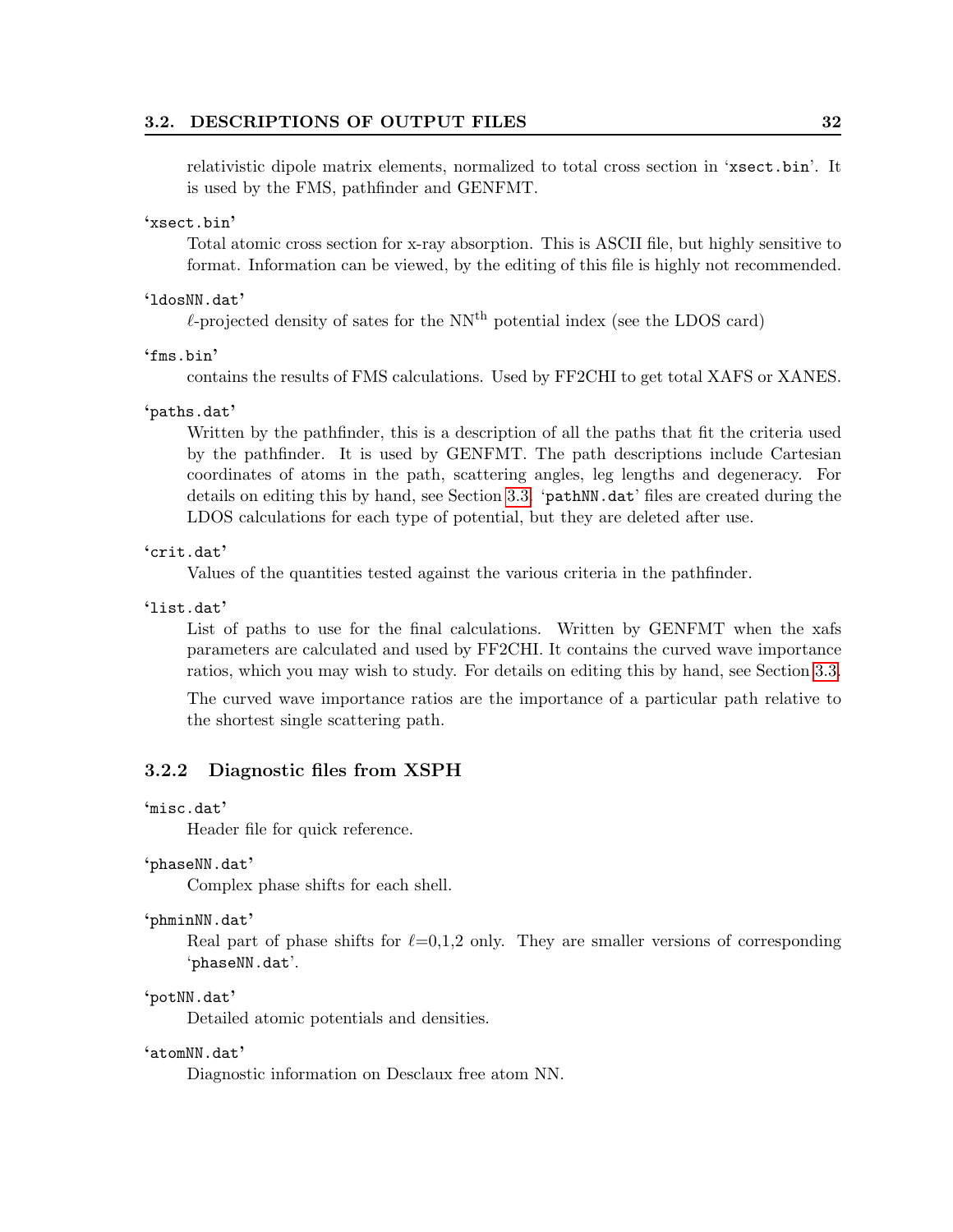### <span id="page-37-0"></span>3.2.3 Main output data

#### 'chi.dat'

Standard xafs data containing k,  $\chi(k)$ ,  $|\chi(k)|$  relative to threshold  $(k = 0)$ . The header also contains enough information to specify what model was used to create this file.

### 'xmu.dat'

The file 'xmu.dat' contains both XANES and XAFS data  $\mu$ ,  $\mu_0$ , and  $\tilde{\chi} = \chi \mu_0 / \mu_0$  (edge + 50eV as functions of absolute energy E, relative energy  $E - E_f$  and wave number k.

#### 'feff.bin'

A binary file that contains all the information about the XAFS from all of the paths. This replaces the old 'feffNNNN.dat' files (which you can make using the PRINT card). If you want to use this file with your own analysis package, use the code in subroutine feffdt as an example of how to read it.

### 'feffNNNN.dat'

You have to use the PRINT option to obtain these files. Effective scattering amplitude and phase shift data, with k referenced to threshold for shell nn: k,  $\phi_c$ ,  $|F_{\text{eff}}|$ ,  $\phi_{\text{eff}}$ , the reduction factor,  $\lambda$ , Re(p).

If you need these, use the [PRINT](#page-11-0) option for FF2CHI greater than 3, which will read 'feff.bin' and write the 'feffNNNN.dat' files in exactly the form you're used to.

#### 'fpf0.dat'

Thompson scattering amplitude  $f_0(Q)$  and constant contribution to f' from total energy term.

#### 'ratio.dat'

Ratio  $\mu_0(E)$ ,  $\rho_0(E)$  and their ratio versus energy, for XMCD sum rules normalization.

### <span id="page-37-1"></span>3.2.4 Variables in the EXAFS and XANES formulae

k The wave number in units of  $\AA^{-1}$ .  $k = \sqrt{E - E_f}$  where E is energy and  $E_f$  is the Fermi level computed from electron gas theory at the average interstitial charge density.

 $\chi(k)$ 

$$
\chi(k) = S_0^2 \mathcal{R} \sum_{\text{shells}} \frac{NF_{\text{eff}}}{kR^2} \exp(-2r/\lambda) \sin(2kR + \phi_{\text{eff}} + \phi_c) \exp(-2k^2 \sigma^2)
$$

 $\phi_c$  The total central atom phase shift,  $\phi_c = 2\delta_{\ell,c} - \ell \pi$ 

- $F_{\text{eff}}$  The effective curved-wave backscattering amplitude in the EXAFS formula for each shell.
- $\phi_{\text{eff}}$  The phase shift for each shell
- R The total central atom loss factor,  $\mathcal{R} = \exp(-2 \operatorname{Im}(\delta_c))$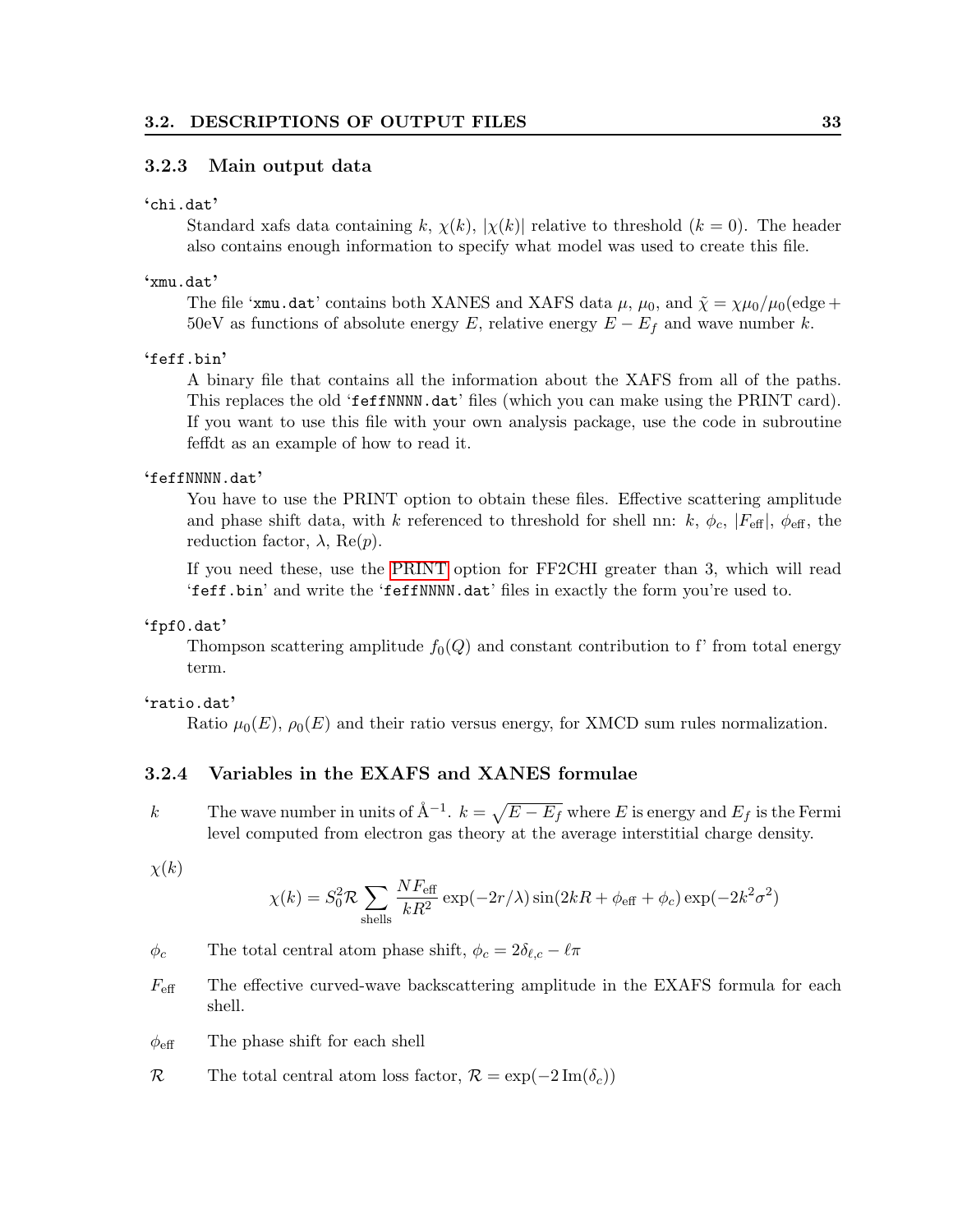- R The distance to central atom for each shell
- N The mean number atoms in each shell
- $\sigma^2$ The mean square fluctuation in  $R$  for each shell
- $\lambda$  The mean free path in  $\hat{A}$ ,  $\lambda = 1/|\operatorname{Im} p|$
- $k_f$  The Fermi momentum at the average interstitial charge density
- $p(r)$  The local momentum,  $p^2(r) = k^2 + k_f^2(r) + \Sigma \Sigma_f$
- $\Sigma(E)$  The energy dependent self energy at energy,  $\Sigma_f$  is the self energy at the Fermi energy.
- $\mu(E)$  The total absorption cross-section
- $\mu_0(E)$  The embedded atomic background absorption

### <span id="page-38-0"></span>3.3 Program control using intermediate output files

In addition to the CONTROL card and other options in 'feff.inp', some parameters in the files read by the various modules can be changed. For example, you can create your own paths by editing 'paths.dat' and explicit change Debye–Waller factors in the final result by editing 'list.dat'.

Users may edit the some files as a quick and sometimes convenient way to prepare a given run. It is easiest to use an existing file as a template as the code which reads these files is fussy about the format of the files.

### <span id="page-38-1"></span>3.3.1 Using 'paths.dat'

You can modify a path, or even invent new ones, such as paths with more than the pathfinder maximum of 8 legs. For example, you could make a path to determine the effect of a focusing atom on a distant scatterer. Whatever index you enter for the path will be used in the filename given to the 'feffnnnn.dat' file. For example, for the choice of index 845, the EXAFS parameters will appear in 'feff0845.dat'. A handy way to add a single scattering path of length  $R$ is to make a 2-leg path with the central atom at  $(0, 0, 0)$  and the scatterer at  $(R, 0, 0)$ .

GENFMT will need the positions, unique potentials, and character tags for each atom in the path. The angles and leg lengths are printed out for your information, and you can omit them when creating your own paths by hand. The label lines in the file are required (there is code that skips them, and if they're missing, you'll get wrong results).

#### <span id="page-38-2"></span>3.3.2 Using 'list.dat'

This is the list of files that ff2chi uses to calculate chi. It includes the paths written by module GENFMT, curved wave importance factors, and user-defined Debye–Waller factors. If you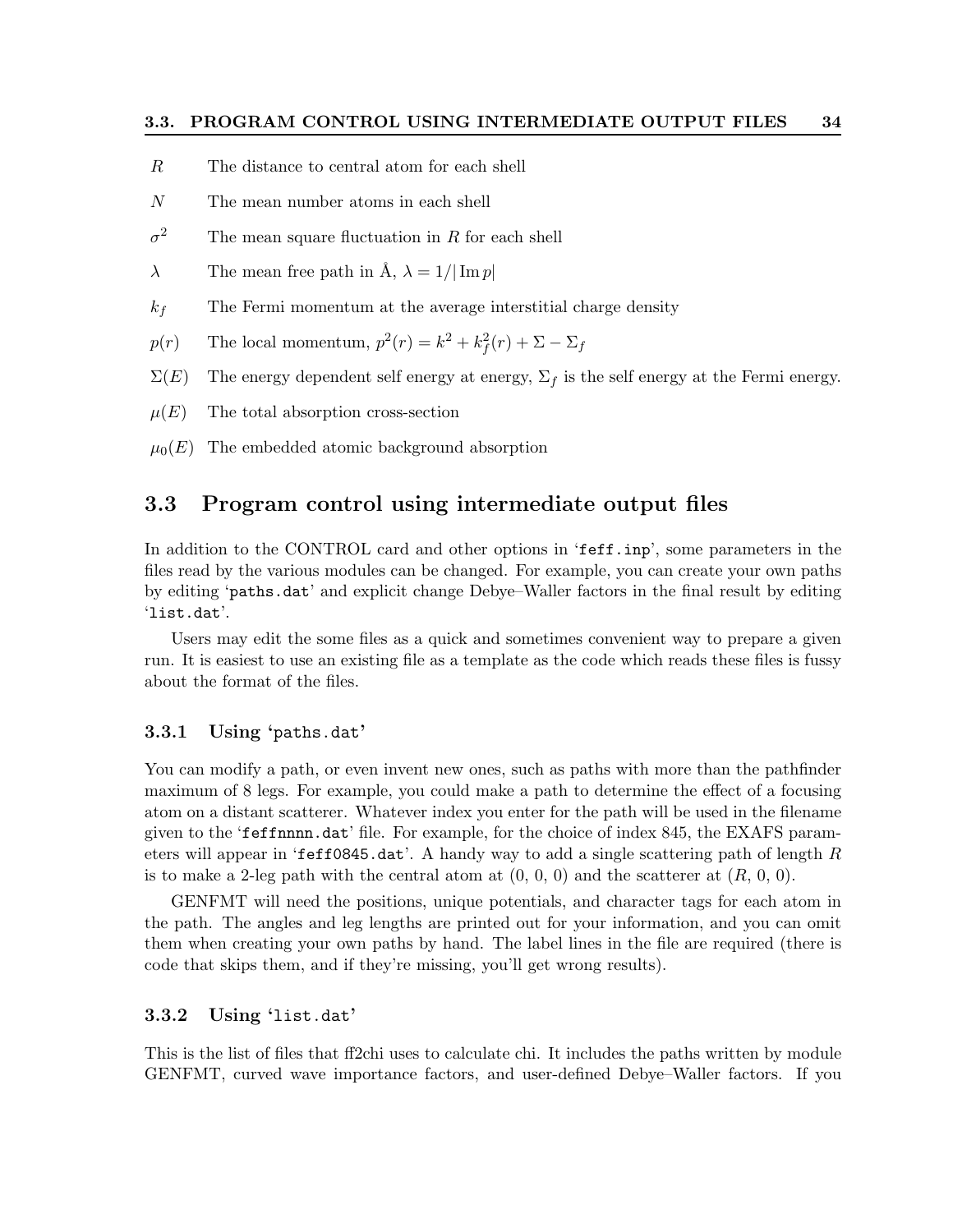### 3.3. PROGRAM CONTROL USING INTERMEDIATE OUTPUT FILES 35

want to set Debye–Waller factors for individual paths, you may edit this file to set them. FF2CHI will sum the Debye–Waller factors in this file with the correlated Debye model  $\sigma^2$  and the global  $\sigma^2$ , if present. You may also delete paths from this file if you want to combine some particular set of paths. (CAUTION: Save the original, or you'll have to re-run GENFMT!)

### <span id="page-39-0"></span>3.3.3 Using 'geom.dat'

This file can be manually edited to take advantages of the paths symmetries. See the NOGEOM card.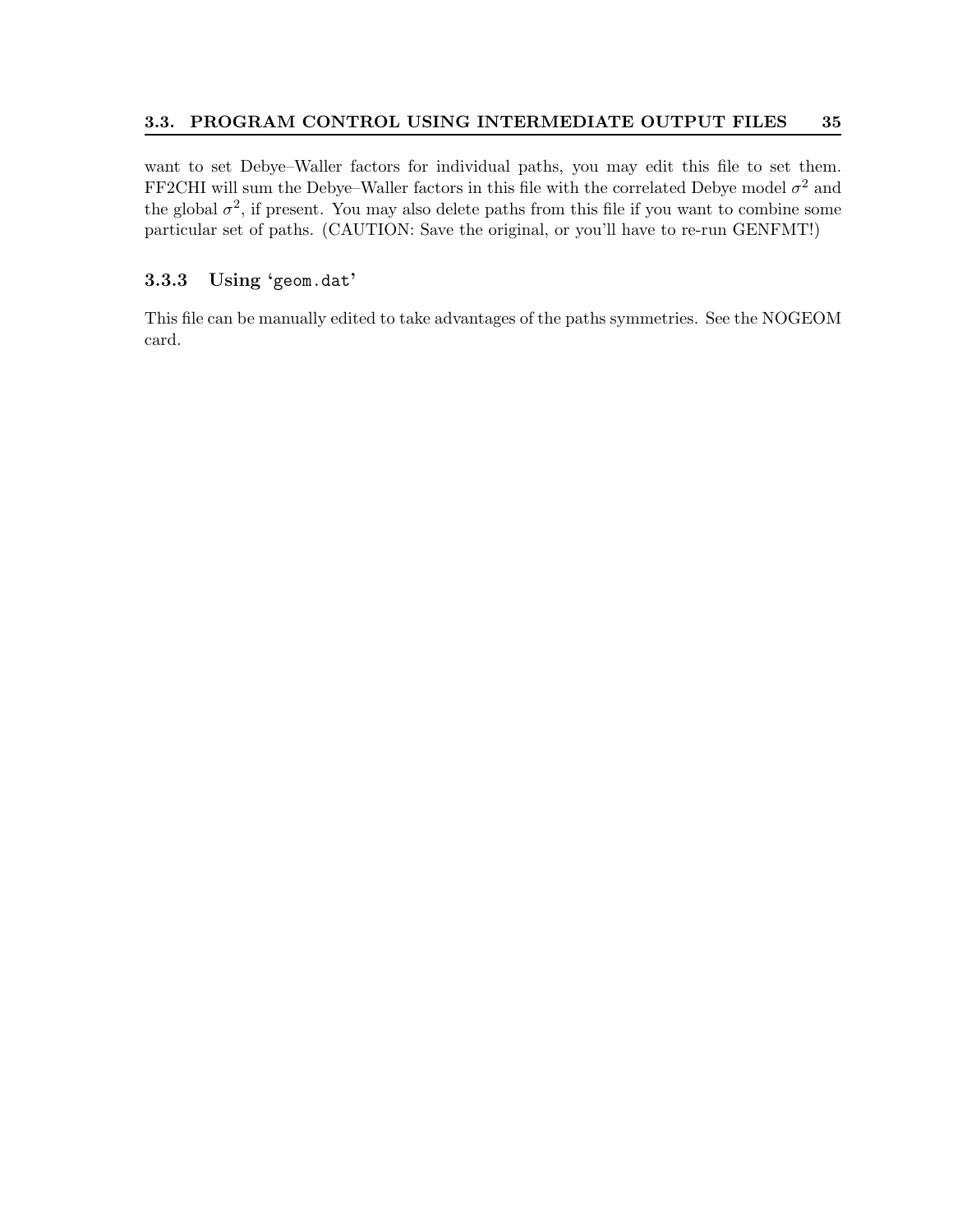# <span id="page-40-0"></span>Chapter 4

# Calculation Strategies and Examples

### <span id="page-40-1"></span>4.1 General comments

Self-consistent or overlapped atom potentials are necessary for the calculation of the scattering phase shifts. Self-consistent calculations take more time, and are often essential for XANES, especially for cases with significant charge transfer. Although the effect of self-consistency on EXAFS is small, such calculations give an accurate determination of  $E_0$ , thus eliminating an important parameter in EXAFS distance determinations.

Scattering phase shifts for each unique potential are necessary for FMS, PATHS and GENFMT. They are needed for the importance filters in PATHS and are the basis of the XAFS parameters calculation in GENFMT. This part of the calculation is relatively slow, so it is usually best to run it only once and use the results while studying the paths and XAFS.

To enumerate the necessary paths, the pathfinder module PATHS needs the atomic positions of any atoms from which scattering is expected. If the structure is completely unknown, only single-scattering paths can be created explicitly. Because the number of possible paths increases exponentially with total path length, one should start with a short total path length, examine the few paths (representing scattering from the nearest neighbors), and gradually increase the total path length, possibly studying the path importance coefficients and using the filters to limit the number of paths. This process is not automated, and if done carelessly can yield so many paths that no analysis will be possible.

Finally, use GENFMT to calculate the XAFS parameters, and FF2CHI to assemble the results into a chi curve. Here, the slow part is GENFMT and FF2CHI is very fast. Therefore, to explore parameters such as Debye–Waller factors, mean free path and energy zero shifts, various combinations of paths and coordination numbers, run only module FF2CHI using the results saved from GENFMT.

There are three ways to modify the Debye–Waller factor, all of which affect only the module FF2CHI. The DEBYE card calculates a Debye–Waller factor for each path. The SIG2 card adds a constant Debye–Waller factor to each path. And you can edit 'list.dat' to add a particular Debye–Waller factor to a particular path. These three Debye–Waller factors are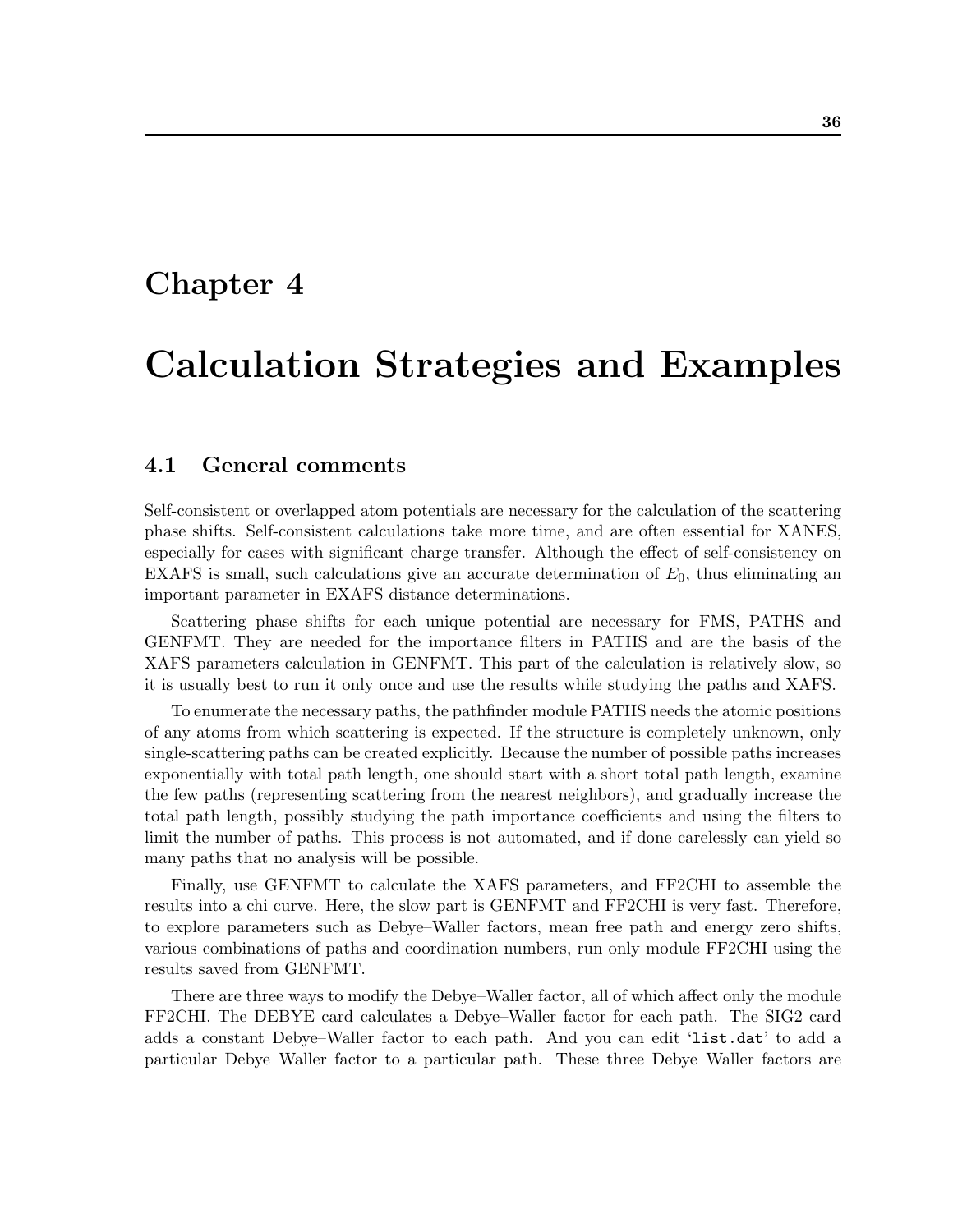summed, so if the DEBYE and SIG2 cards are present, and if you have added a Debye–Waller factor to a particular path, the Debye- Waller factor used will be the sum of all three. See documentation below for details.

If your model changes significantly, the phase shifts (which are based in part on the structure of the material) should be recalculated. Any time the phase shifts change, the XAFS parameters will also have to be re-calculated. If the path filters have been used, the path list will also have to be recomputed.

## <span id="page-41-0"></span>4.2 EXAFS calculation

### <span id="page-41-1"></span>4.2.1  $SF_6$  Molecule

SF6 Molecule. This is the simplest example of running feff to obtain EXAFS. Only 2 input cards are necessary. Only 'chi.dat' file is produced.

TITLE Molecular SF6

```
POTENTIALS
```

| $\ast$ | ipot         | $\mathbf{z}$ | tag      |          |                                     |
|--------|--------------|--------------|----------|----------|-------------------------------------|
|        | 0            | 16           | S        |          | absorbing atom must be unique pot 0 |
|        | 1            | 9            | F        |          |                                     |
|        | <b>ATOMS</b> |              |          |          |                                     |
| $\ast$ | x            | у            | z        | ipot     |                                     |
|        | 0            | 0            | 0        | $\Omega$ | S absorber                          |
|        | 1.56         | 0            | 0        | 1        | 6 F backscatters                    |
|        | 0            | 1.56         | $\Omega$ | 1        |                                     |
|        | 0            | 0            | 1.56     | 1        |                                     |
|        | $-1.56$      | $\Omega$     | 0        |          |                                     |
|        | 0            | $-1.56$      | $\Omega$ |          |                                     |
|        | 0            | 0            | $-1.56$  |          |                                     |
|        |              |              |          |          |                                     |

### <span id="page-41-2"></span>4.2.2 Solids

Cu metal

Cu, fcc metal, 4 shells. The list of atomic coordinates [\(ATOMS](#page-11-0) card) for crystals can be produced by program atoms. Thus instead of giving long atoms list, we present a short 'atoms.inp' file. For connection with EXAFS fitting programs see Section [3](#page-33-0) and also the [PRINT](#page-11-0) card on page [8.](#page-11-0)

TITLE Cu crystal, 4 shells \* Cu is fcc, lattice parameter a=3.61 (Kittel)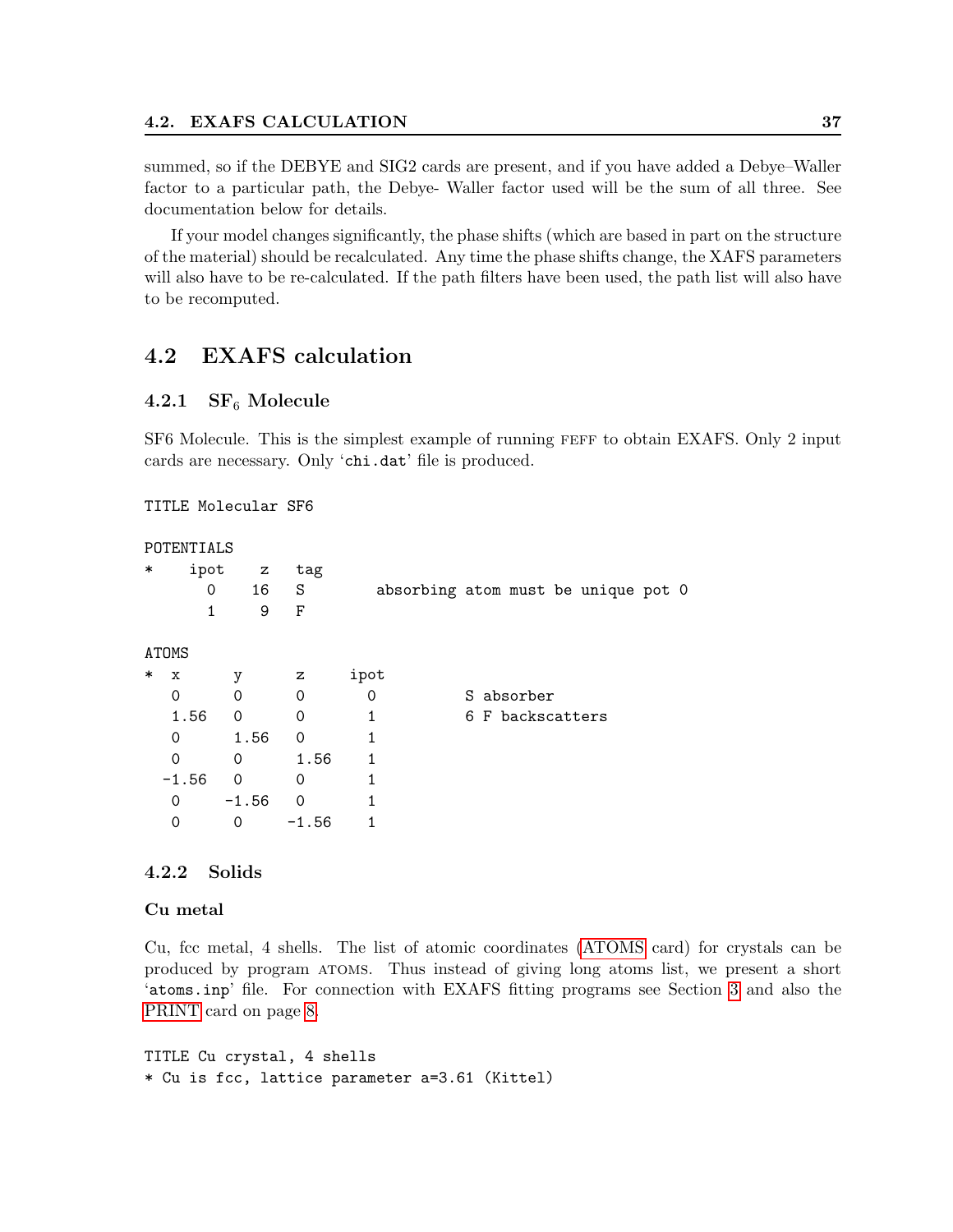\*Cu at 190K, Debye temp 315K (Ashcroft & Mermin) DEBYE 190 315 0 POTENTIALS 0 29 Cu0 1 29 Cu ATOMS atoms list generated using atoms.inp file below ------------------------------------------- title Cu metal fcc a=3.6032 fcc  $\qquad$  ! shorthand for F M 3 M rmax= 11.13 a=3.6032 out=feff.inp ! index=true geom = true atom ! At.type x y z Cu 0.0 0.0 0.0 --------------------------------------------

#### YBCO High-Tc superconductor

TITLE YBCO: Y Ba2 Cu3 O7 Cu2 core hole CONTROL 1 1 1 1 1 1 PRINT 0 0 0 0 0 0 RPATH 4.5 POTENTIALS \* ipot z tag 0 29 Cu2 1 8 O 2 39 Y 3 29 Cu1 4 56 Ba ATOMS atoms list generated by the following atoms.inp file ---------------------------------- title YBCO: Y Ba2 Cu3 O7 (1-2-3 structure) space P M M M rmax=5.2 a=3.823 b=3.886 c=11.681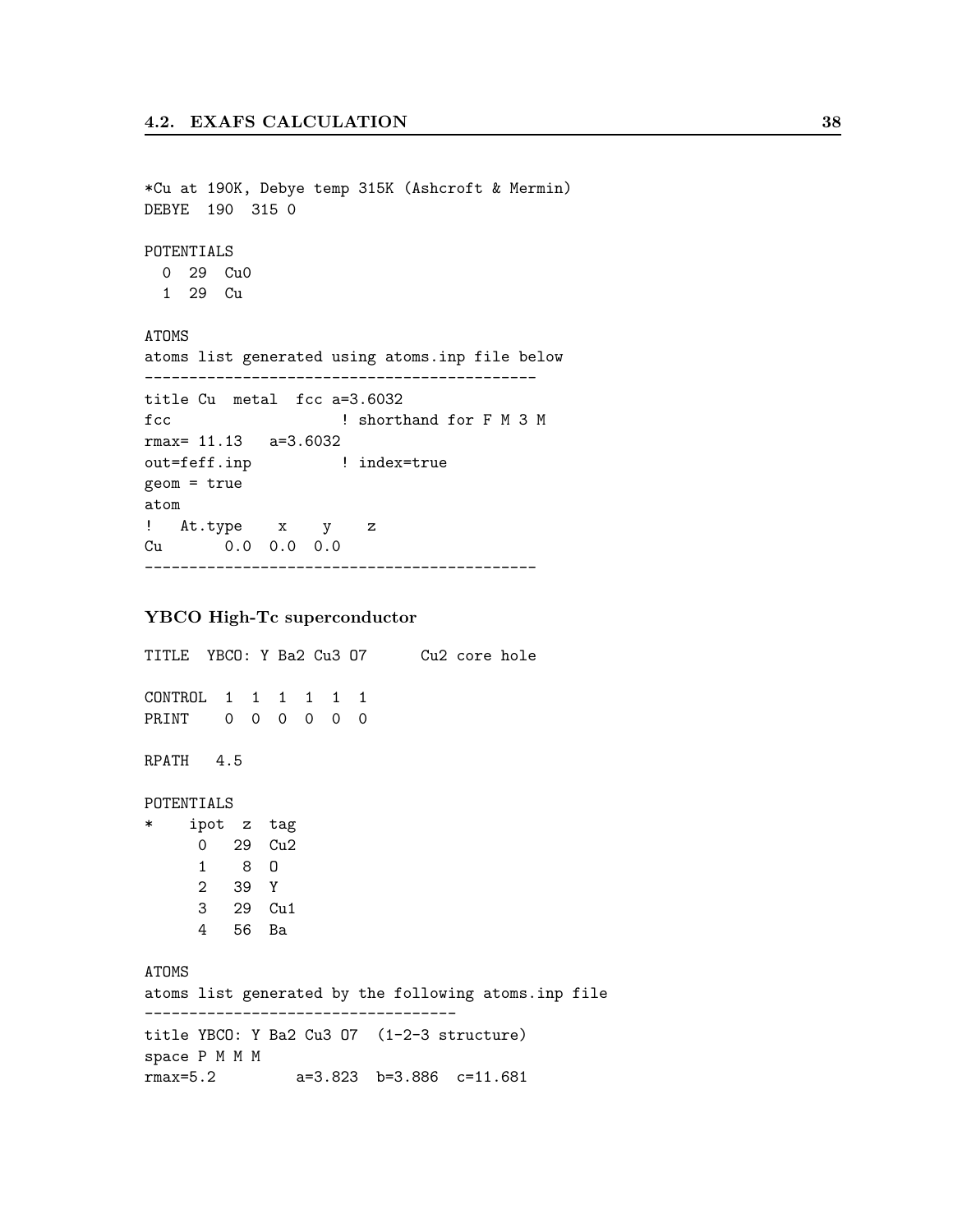| $core = Cu1$ |          |     |       |     |  |  |  |  |
|--------------|----------|-----|-------|-----|--|--|--|--|
| atom         |          |     |       |     |  |  |  |  |
| At.type<br>Ţ | x        | у   | z     | tag |  |  |  |  |
| Υ            | 0.5      | 0.5 | 0.5   |     |  |  |  |  |
| Ba           | 0.5      | 0.5 | 0.184 |     |  |  |  |  |
| Cu           | Ω        | 0   | Ω     | Cu1 |  |  |  |  |
| Cu           | $\Omega$ | Ω   | 0.356 | Cu2 |  |  |  |  |
| n            | 0        | 0.5 | Ω     | 01  |  |  |  |  |
| n            | Ω        | Ω   | 0.158 | 02  |  |  |  |  |
| Ω            | 0        | 0.5 | 0.379 | 03  |  |  |  |  |
| N            | 0.5      | 0   | 0.377 | 04  |  |  |  |  |
|              |          |     |       |     |  |  |  |  |

## <span id="page-43-0"></span> $4.2.3$  Estimate of  $\mathrm{S}_0^2$

All above examples yield calculations for K edge (default). To do calculations for other edges use EDGE (or HOLE) cards. These cards will also yield an estimate of  $S_0^2$  from atomic calculations if you set  $S_02 = 0$  by the one of three possible ways shown below.

EDGE L3 0.0 HOLE 4 0.0 S02 0.0

The result for S02 is given in 'chi.dat' or 'xmu.dat' files.  $S_0^2$  is a square of determinant of overlap integrals for core orbitals calculated with and without core hole. The core-valence separation can be changed by editing subroutine getorb, but it is currently set by default to the most chemically reasonable one.

#### <span id="page-43-1"></span>4.2.4 Configuration averaging over absorbers

In amorphous materials or materials with distortions from regular crystals the absorbing atoms (with the same number in periodic table) may have different surroundings. Thus one may want to average the calculation over different types of sites for the same atom or even over all atoms in the 'feff.inp' file. This can be accomplished using CFAVERAGE card of Section [2.2.](#page-11-0)

#### <span id="page-43-2"></span>4.2.5 Adding self-consistency

Self-consistency is expected to be more important for the XANES calculations, but even for EXAFS one may want to have more reliable determination of Fermi level or to account for the charge transfers in order to do fits with single energy shift  $E_0$ . Our experience shows that reliable EXAFS phase shifts are best achieved by using SCF card.

SCF 3.8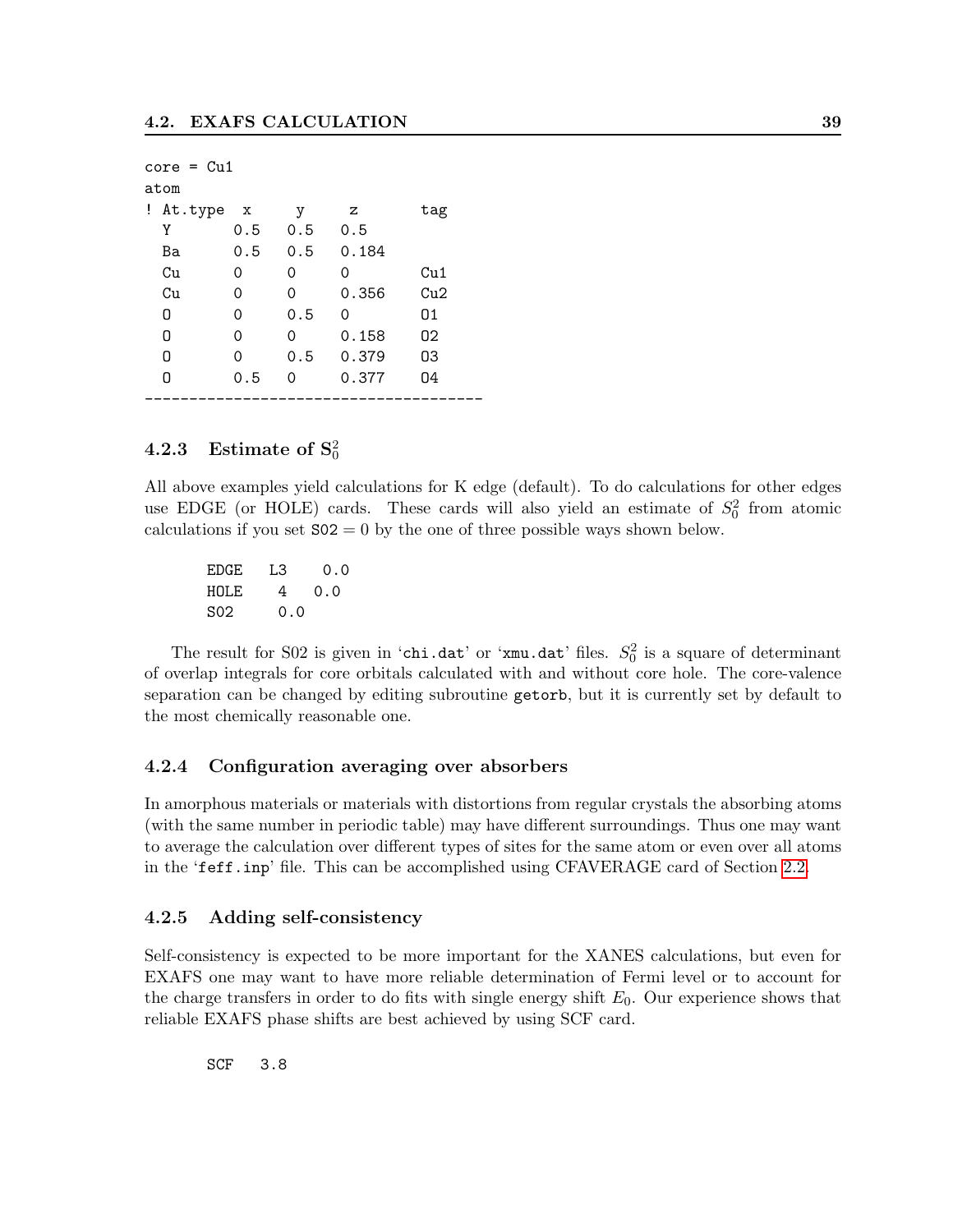The above example works for solids or large molecules, but for molecules with less than 30 atoms calculations can be done faster if you set  $lms1 = 1$ ,

SCF 10.0 1

For details see SCF and FMS cards in Sections [2.3](#page-15-0) and [2.5.](#page-25-0)

### <span id="page-44-0"></span>4.3 XANES calculations

#### <span id="page-44-1"></span>4.3.1 Need for SCF and additional difficulties for XANES

XANES calculations are usually more challenging than EXAFS calculations. They usually take more time and require more experience from the user. Fortunately FEFF8 automates many steps in the procedure and includes important full multiple scattering terms and selfconsistency. This improves on the high order path expansion approach to XANES in FEFF7 which only allowed the maximum number of paths of amplitude larger than a plane wave criteria in PCRITERIA card. To account for the poor electron gas estimates of the Fermi level, CORRECTIONS cards were needed. Moreover, to obtain good results for the spectra, one had also to play with AFOLP, EXCHANGE and ION cards, which alter the way the scattering potential is constructed in somewhat uncontrolled ways.

One of the main advantages of feff8, is that it yields self-consistent potentials using the SCF card. The use of the SCF card also gives a more reliable estimate of Fermi level (the CORRECTIONS card can still be used, since the error in Fermi level position is only a few eV). FEFF8 thus automatically accounts for charge transfer. The ION card should be used only to specify the total charge of a cluster. AFOLP in general leads to better results for XANES and is done by default. With FEFF7 we also had to use EXCHANGE 5 model for Pu hydrates, but with the self-consistent feff8 the standard EXCHANGE 0 works well. Thus the use of self-consistency leads to closer results for different exchange correlation models.

The use of the high order MS path expansion and PCRITERIA can lead to unreliable XANES calculations when the MS series converges poorly (for example, near the Fermi level). Thus the inclusion of FMS capabilities in feff8 is essential for calculations of LDOS and electronic densities and is often an improvement on path calculations of XANES. Actually we suggest that for LDOS calculations one uses FMS exclusively and uses path expansion for testing it's convergence. This will cost CPU time, but will lead to more reliable XANES results. The FMS calculations for a cluster of 87 atoms typically take more time and memory than the other 5 modules. The results can be somewhat better with larger clusters, but typically one achieves convergence with about 50-200 atoms and calculational time scales as a third power of number of atoms in a cluster and quickly becomes prohibitive. Below we present several sample input files for XANES calculations.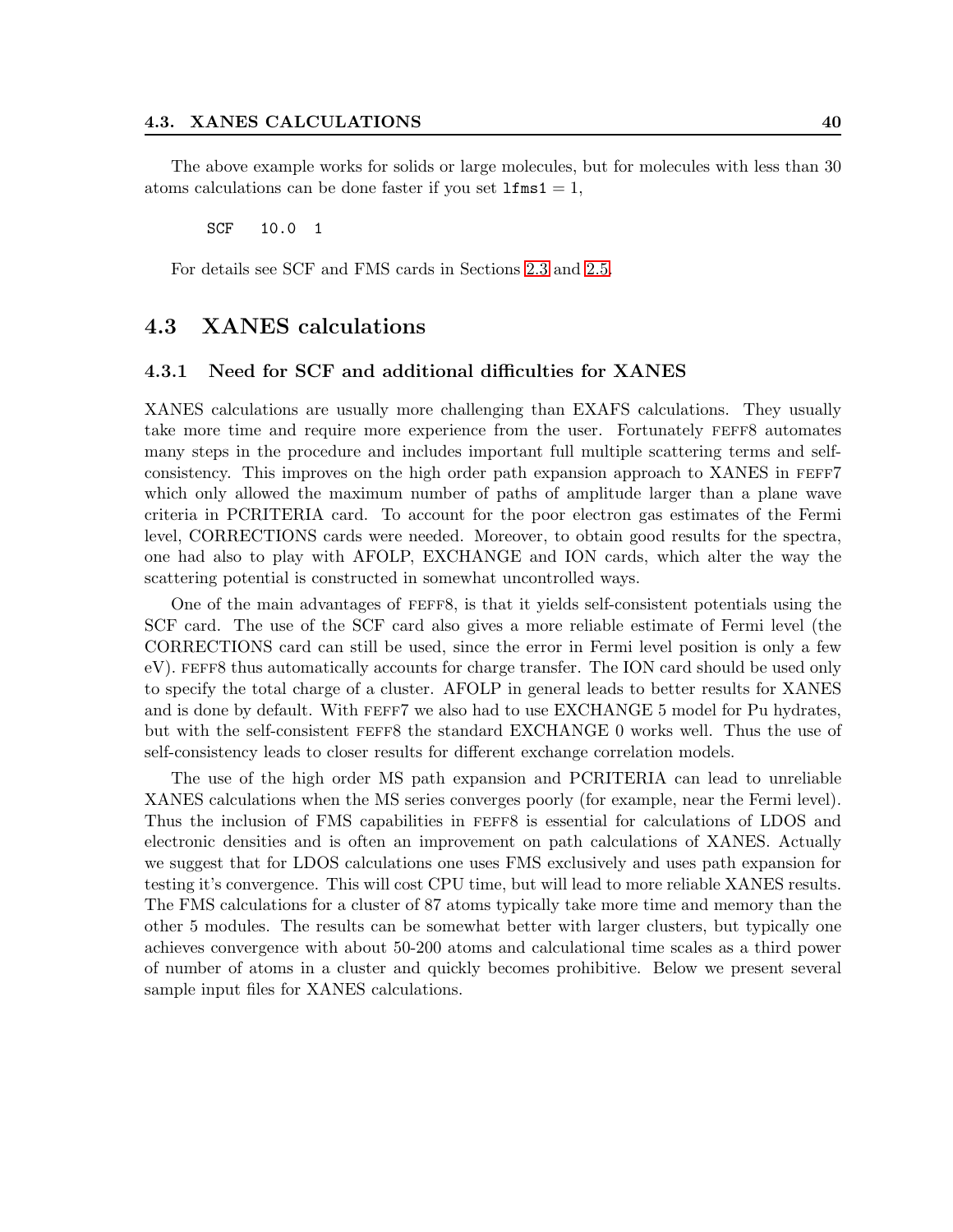#### <span id="page-45-0"></span>4.3.2 GeCl<sup>4</sup> Molecule

This is a historically first molecule for which EXAFS was calculated by Hartree, Kronig and Peterson (1934), using the short range order theory.

```
TITLE GeCl_4 r=2.09 /AA
NOHOLE
HOLE 1 1.0
RSIGMA
CONTROL 1 1 1 1 1 1
SCF 3.0 1
FMS 3.0 1
RPATH 1.0
XANES 8.0 0.05
AFOLP 1.30
POTENTIALS
* ipot z label
     0 32 Ge 3 3
     1 17 Cl 3 3
ATOMS
* x y z ipot atom distance
  0.0000 0.0000 0.0000 0 Ge
  1.2100 1.2100 1.2100 1 Cl
  1.2100 -1.2100 -1.2100 1 Cl
 -1.2100 1.2100 -1.2100 1 Cl
 -1.2100 -1.2100 1.2100 1 Cl
END
```
### <span id="page-45-1"></span>4.3.3 Solid: XANES and LDOS

BN crystal has a zinc sulfide structure, and is a case in which a multiple scattering expansion does not converge near the Fermi level. Using the full multiple scattering approach leads to good agreement with experiment.

TITLE BN cubic zinc sulfide structure CONTROL 1 1 1 1 1 1 PRINT 5 0 0 0 0 0 SCF 3.1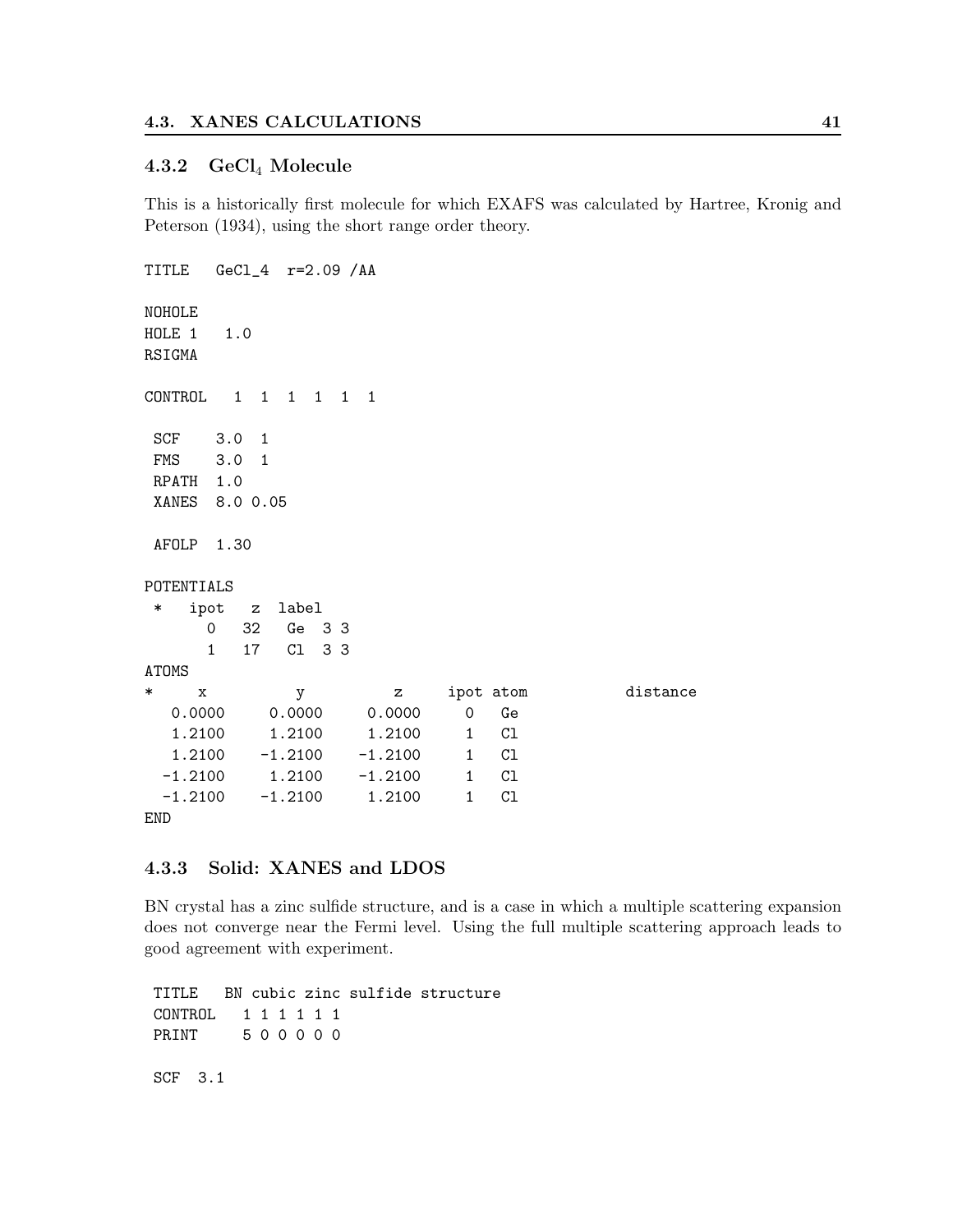```
HOLE 1 1.0 1=k edge, s0^2=1.0
EXCHANGE 0 0 1.0
LDOS -20 10 0.5
FMS 5.1
RPATH 1.0
XANES 4.0
INTERSTITIAL 0 1.54
POTENTIALS
   ipot z label lmax1 lmax2
     0 5 B 2 2 0.1
      1 7 N 2 2 1
      2 5 B 2 2 1
ATOMS
list generated by ATOMS program
-------------------------------------
title BN (zincblende structure)
Space zns
a=3.615 rmax=8.0 core=B
atom
! At.type x y z tag
  B 0.0 0.0 0.0
  N 0.25 0.25 0.25
----------------------------------------
```
### <span id="page-46-0"></span>4.3.4 Absolute cross-section

The absolute cross section can be obtained from the output in 'xmu.dat'. Look for this line:

xsedge+100, used to normalize mu 2.5908E-04

Since our distances are in  $\AA$ , we report cross section also in  $\AA^2$ . If you multiply the 4-th or 5-th column by this normalization value you will obtain the cross section in  $\AA^2$ . Often the absolute cross section are reported in barns , which has simple connection with our units (1  $\AA^2 = 100Mbar$ n

## <span id="page-46-1"></span>4.4 Spin dependent calculations

#### <span id="page-46-2"></span>4.4.1 General description

These calculations are not currently automated. Code is not self-consistent with respect to spin variables and one has to specify the relative spin alignment and/or amplitudes by editing ovrlp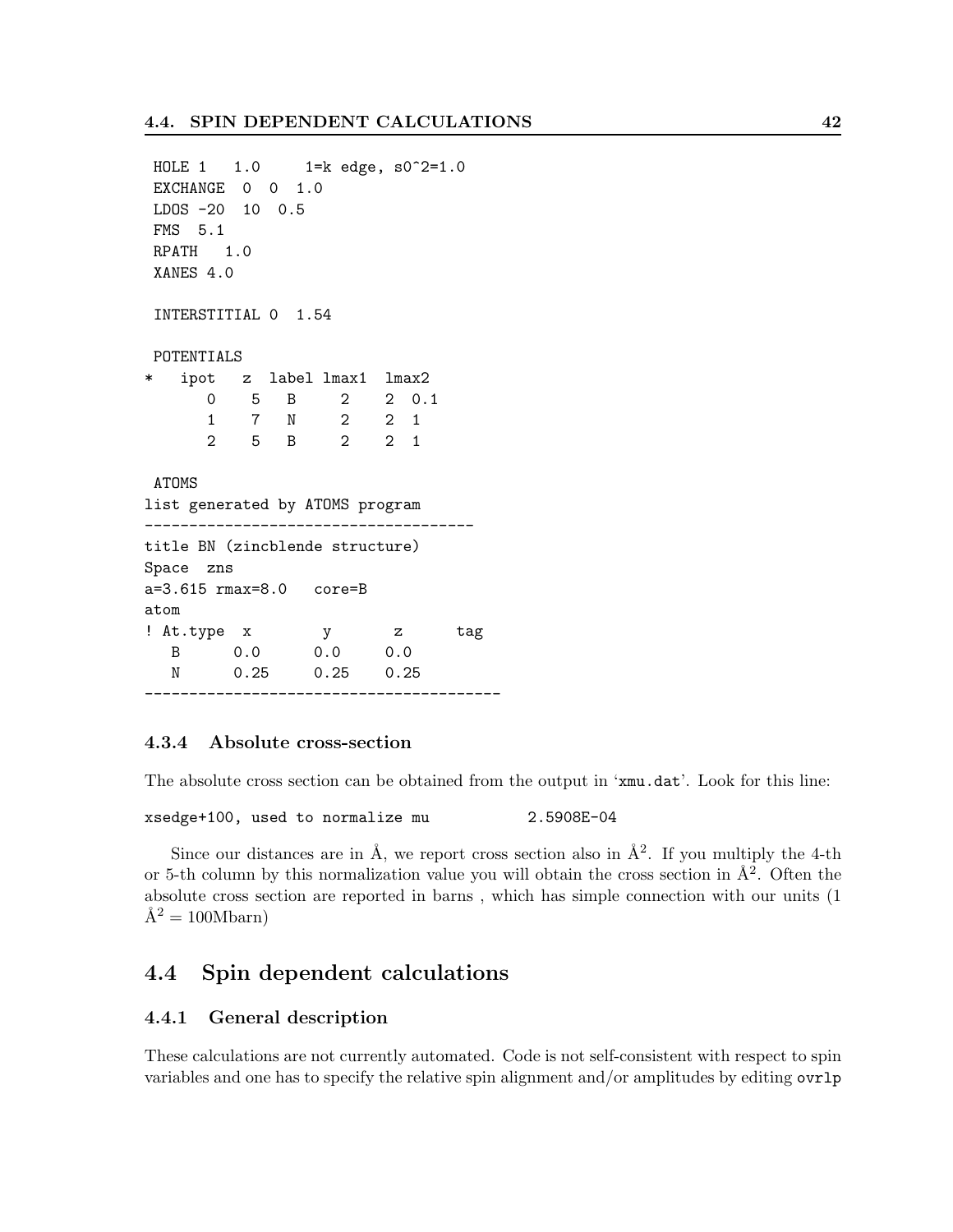subroutine. The default amplitudes are set in getorb subroutine. Ferromagnetic (all spins in the same direction) spin order is assumed for default, which is probably good enough to get corrections for the sum rules described below. Thus results in XANES may be questionable, but are often better than those obtained with other codes. Thus this code gave the best result to date for XMCD at Fe K edge, both in XANES and EXAFS, when compared to other calculations and experiment.

One can easily make mistakes in spin-dependent calculations with our code. It is probably best to ask Alexei Ankudinov for assistance. However, if you want to do them on your own, the spin-dependent calculations are described below. We plan to automate spin-dependent calculation in future versions of feff.

To accommodate spin dependent calculations, the [SPIN](#page-17-0) card is added to feff. The values of the ispin argument correspond to:

| ispin        | meaning                                              |
|--------------|------------------------------------------------------|
|              | $-2$ Calculate the spin-down SPXAS and LDOS          |
| $2^{\circ}$  | Calculate the spin-up SPXAS and LDOS                 |
|              | $-1$ Make the spin-down portion of XMCD calculations |
| $\mathbf{1}$ | Make the spin-up portion of XMCD calculations        |
|              |                                                      |

Table 4.1: Allowed values of the ispin argument of the SPIN card.

To get the XMCD signal you have to combine data from two 'xmu.dat' files. A simple program to do this, 'spin.f' is available on the feff web site, and also printed below.

These subroutines may need to be modified by the user:

#### getorb

The default values for spin amplitudes are set in this subroutine. The approximate atomic Hund's rule has been used to set values for d and f elements. Spin 1/2 is assigned for s, and p elements. This does not affect much XMCD calculations, however nonzero value is needed to get finite integration correction for these elements. You can reset the spin amplitudes by editing this subroutine and recompiling the code.

#### ovrlp

overlaps atomic densities and construct the total density magnetization, relative to the central atom. (SPIN card is used to define the sign of central atom density magnetization.) This subroutine requires user's attention, since the code is set for ferromagnets. There are commented out examples for antiferromagnet and ferrimagnet inside this subroutine. In later versions the relative spin orientation should be specified in 'feff.inp' (add 7 th column in POTENTIAL card). Currently it does not overlap magnetization, thus in interstitial region it is zero. It should be fine for antiferromagnets and f-element ferromagnets, but can lead to important corrections for d-element ferromagnets.

The spin-dependent potentials are calculated from the spin-dependent densities, using von Barth-Hedin results for the uniform electron gas.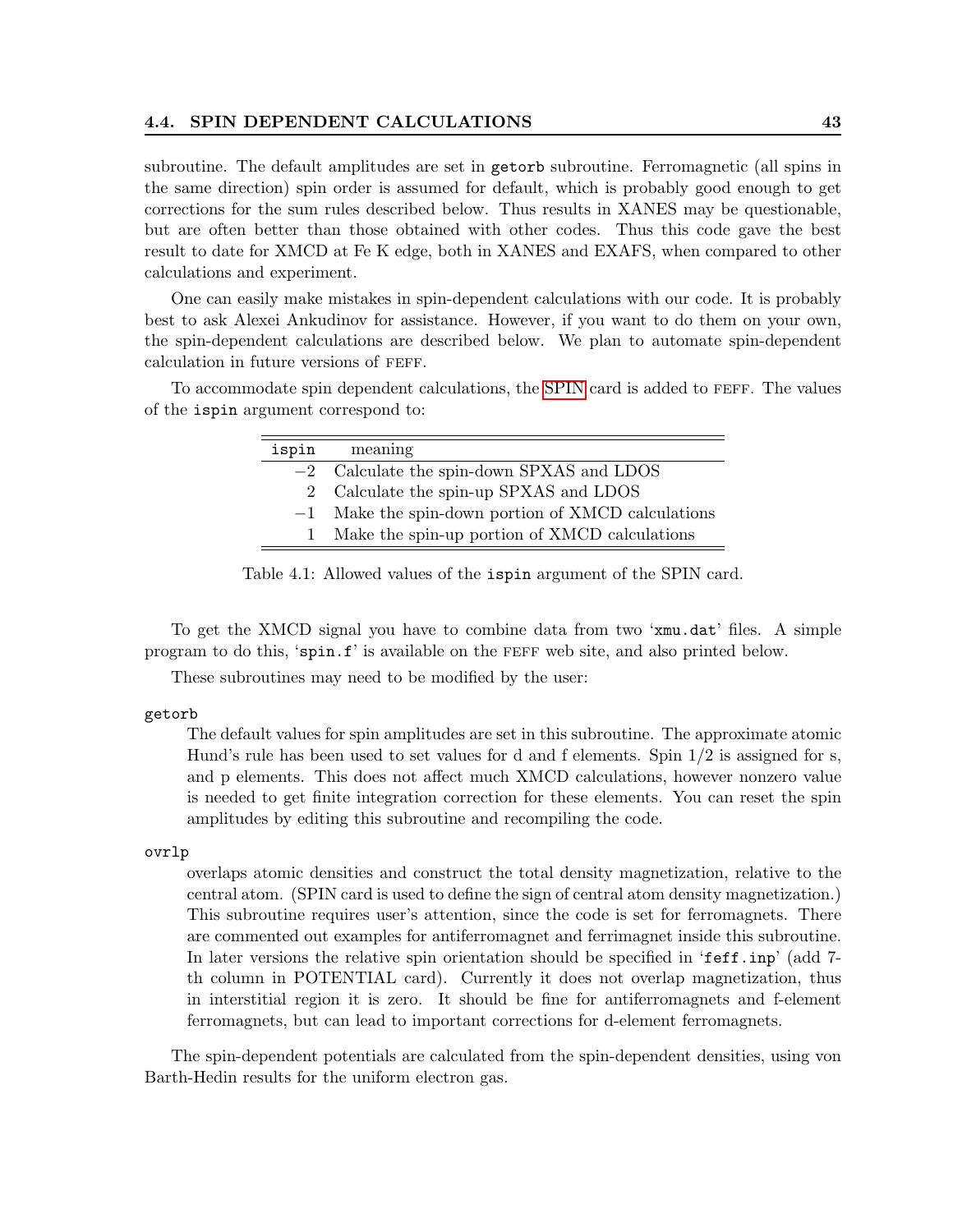#### 4.4. SPIN DEPENDENT CALCULATIONS 44

We use the rough prescription to construct the spin-dependent muffin-tin potential. It should be fine for EXAFS where small details of the potential are irrelevant, but may be not good enough in the XANES region, where the self-consistent spin-dependent muffin-tin potential can lead to better results.

In order to use this spin dependent program you have to: 1) Check the construction of atomic density magnetization in the subroutine GETORB; 2) Check the construction of spindependent potential by OVRLP (examples for ferromagnets and antiferromagnets are there). 3) Be especially careful with antiferromagnets, since you may want to use the parity of iph to specify the relative directions of spin. 4) Now you can simply use the SPIN card to calculate SPXAS and XMCD. An additional simple program 'spin.f' is needed to take care of the different normalizations and give the finite results. If this experimental version will work, then later versions of FEFF will be automated to work with the SPIN card and the 7-th column of POTENTIALS to specify the relative spin directions on atoms.

An auxiliary program 'spin.f' can be used to get XMCD or SPXAS

```
implicit double precision (a-h,o-z)
c This program read two xmu.dat files for spin -up and -down,
c calculated with Feff8.20 for the SAME paths list.
c spin-up file is fort.1, spin-down file is fort.2
c Both have to be edited: All lines should be deleted except
c 1) line: xsedge+100, used to normalize mu 1.3953E-04
c leave only on this line: 1.3953E-04
c 2) 6-column data lines
c The output will be written in fort.3 in 6 columns
c E+shift1 E(edge)+shift2 xk cmd_total cmd_background cmd_fs
c where total = atomic background + fine structure
c There are 3 possibilities
c case 1) you want XMCD signal and used SPIN \pm 1
c case 2) you want XMCD signal and used SPIN \pm 2, in order
c to use non-relativistic formula for XMCD
c factor li/2j+1 which was not convenient to do in a program
c case 3) you want SPXAFS and used SPIN \pm 2
c ENTER your case here (icase is positive integer only)
     icase = 2c if icase=2 ENTER factor=(-1)**(L+1/2-J) * L/(2*J+1)c where L,J are for your edge (ex. for L3 L=1 J=3/2, for L2 L=1 J=1/2)
c for L3
     factor = 0.25c for L2
c factor = -0.5c ENTER the energy shift you want for columns 1 and 2 in xmu.dat
```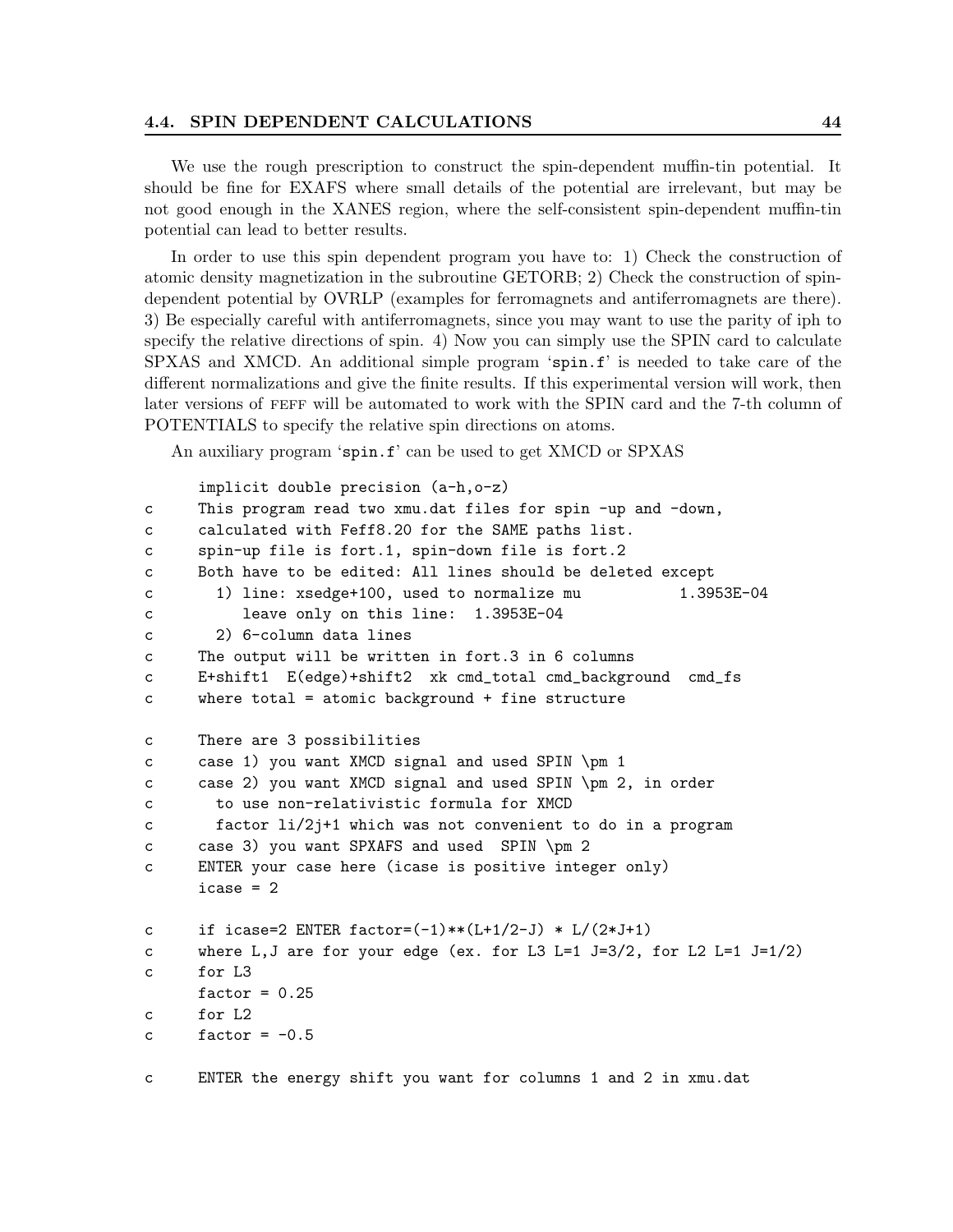```
shift1 = 0shift2 = 0c everything below is automated further
     read (1, * , end=10) ap
     read (2,*,end=10) am
     xnorm = 0.5 *(ap+am)
c read the data
   3 read(1,*,end=10) x1, x2, ek, y1, y2, y3
        read(2,*,end=10) x1, x2, ek, z1, z2, z3
        if (icase.eq.1) then
c no xafs in this case:xfs - atomic part of XMCD
           t1 = (y1*ap + z1*am)/xnormt2 = (y2 * ap + z2 * am) / xnormt3 = (y3*ap + z3*am) /xnorm
        elseif (icase.eq.2) then
           t1 = (y1*ap - z1*am)*factor /xnormt2 = (y2*ap - z2*am)*factor /xnormt3 = (y3*ap - z3*am)*factor/xnorm
        elseif (icase.eq.3) then
c factor=0.5 always for SPXAFS
           t1 = (y1 * ap - z1 * am)/2.0/xnormt2 = (y2 * ap - z2 * am)/2.0/xnormt3 = (y3*ap - z3*am)/2.0/xnormc you may want average total XAS as output in last column
c t3 = (y1*ap + z1*am)/2.0/xnormendif
        x1 = x1 + shift1x2 = x2 + shift2write(3,5) x1, x2, ek, t1, t2, t3
  5 format (6e13.5)
     goto 3
  10 continue
     stop
     end
```
You really want to have the same paths used for spin up and down calculation, otherwise the difference between 2 calculations may be due to different paths used. Typically the paths list in 'paths.dat' should be generated by running the usual EXAFS calculations and comparing with experiment (to make sure that all important paths included). Then when running with SPIN turn off the pathfinder module using CONTROL card. This is probably the only place when you have to skip the pathfinder module. There is no rule without exception.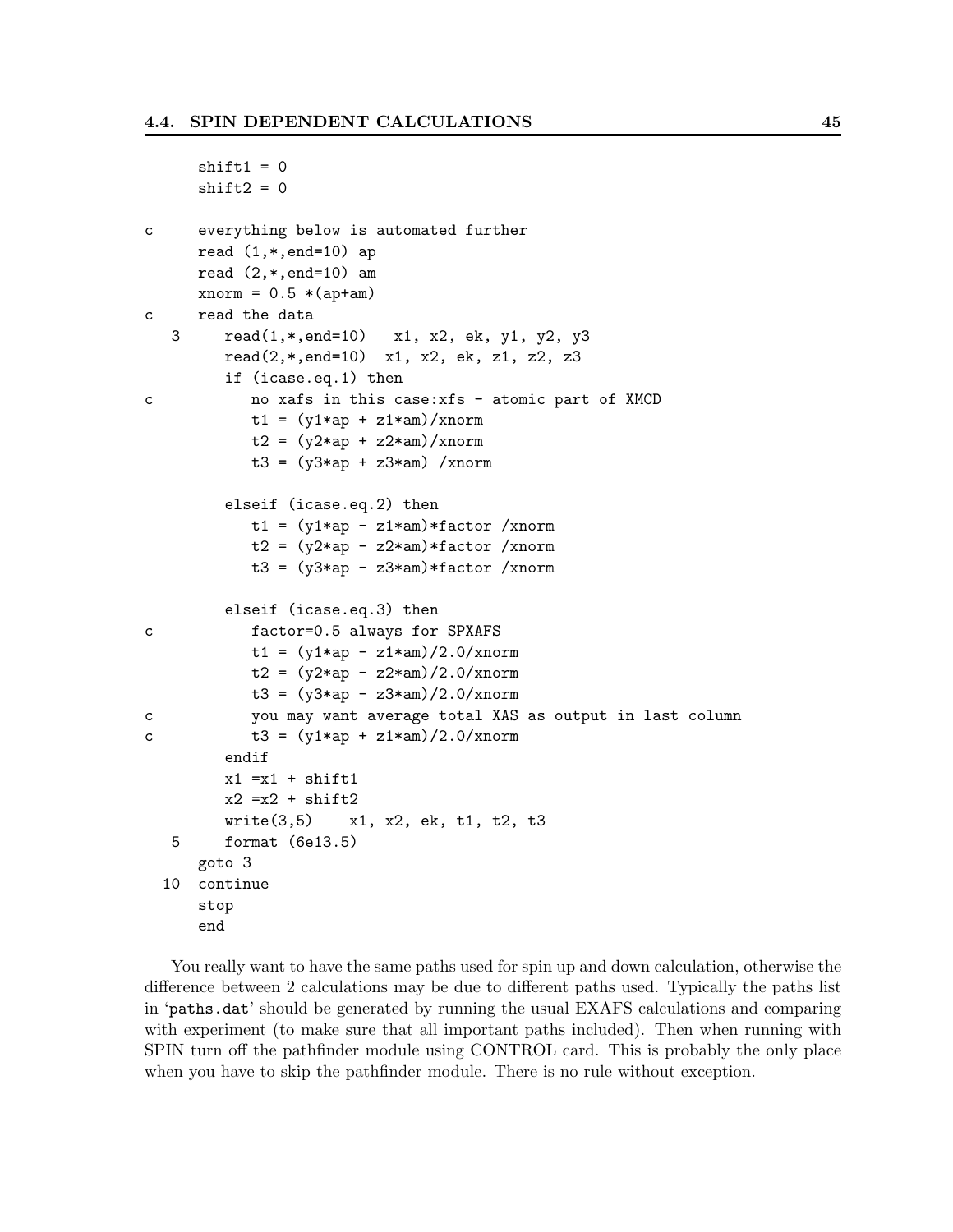#### <span id="page-50-0"></span>4.4.2 XMCD

Gd L1 edge.

XMCD has recently become popular due, in part, to the utility of many sum rules in XANES region. The EXAFS region can be used to determine the position of spins relative to magnetic field. The XMCD card has to present in 'feff.inp' for these calculations with FEFF8.20. Also the editing of two xmu.dat files and the use of spin.f can be avoided, if the code is compiled with dimension nspx=2. Then the output 'xmu.dat' will contain final result. This will also add the contribution from spin-flip processes (which we find typically very small), but will require 4 times the memory and 8 times the execution time for XANES region. Thus in general we would recommend the use of nspx=1 dimension, unless spin-flip processes are expected to be significant (e.g. for 5f elements).

TITLE Gd l1 hcp HOLE 2 1.0 2=l1 edge, s0^2=1.0 SPIN 1 EXCHANGE 2 0.0 0.0 CONTROL 1 1 1 1 1 1 RPATH 7.29 PRINT 5 0 0 0 0 3 CRITERIA 0.0 0.0 curved plane DEBYE 150 176 temp debye-temp XANES XMCD POTENTIALS ipot z label 0 64 Gd 1 64 Gd ATOMS the list of atoms is created by ATOMS program -------------------------------------------- title Gd , hcp ! Wycoff, vol.1 p.331 space hcp  $rmax = 9.0$  $a = 3.6354$  $c = 5.7817$ atom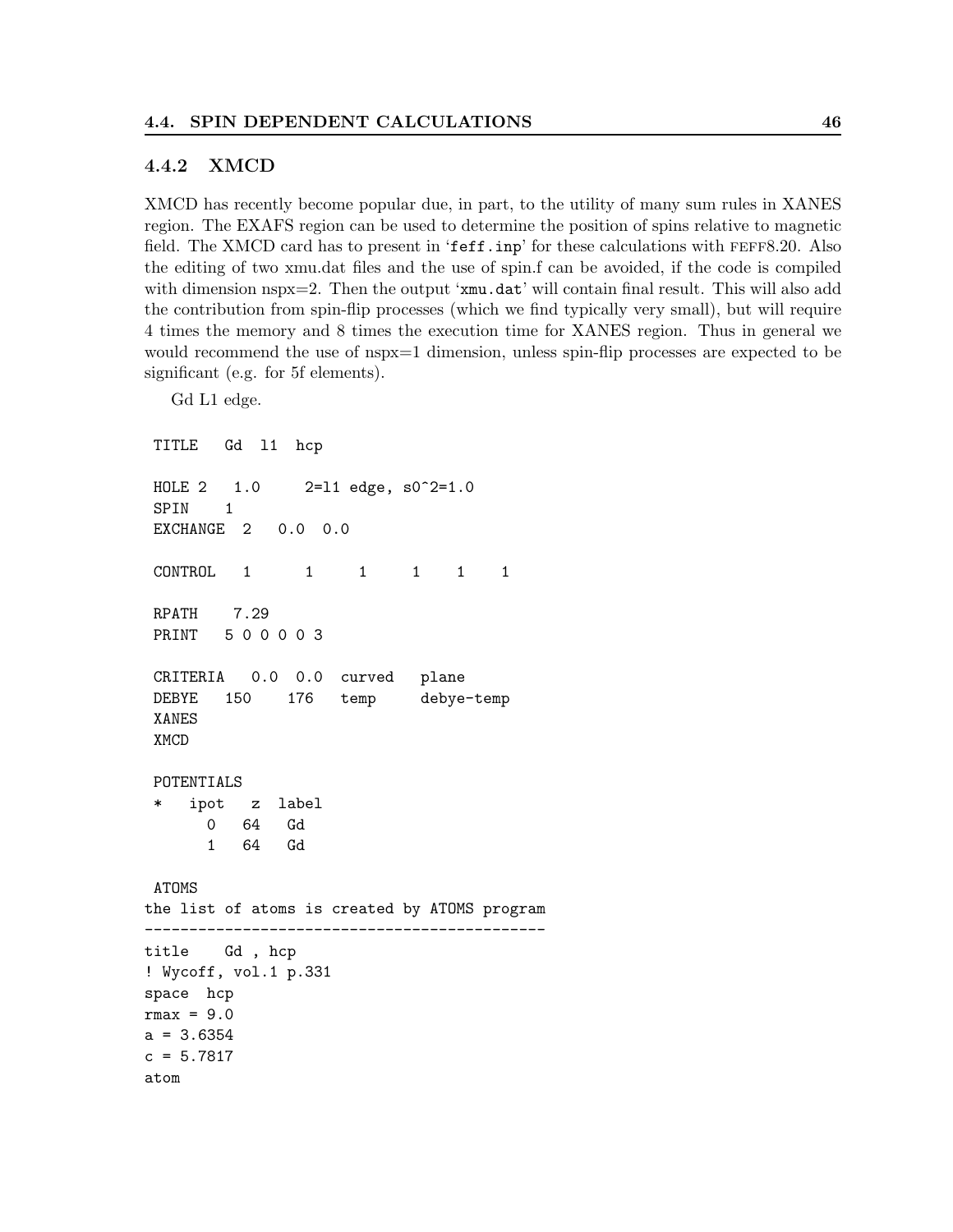#### 4.4. SPIN DEPENDENT CALCULATIONS 47

Gd 0.33333 0.66667 0.25 center -----------------------------------

#### <span id="page-51-0"></span>4.4.3 XMCD sum rule normalization

Use PRINT card option to print 'ratio.dat', which contains  $\rho_0$ ,  $\mu_0$  and their ratio. Calculations has to be performed without SPIN card. The correction due to the difference between  $j+$  and  $j-$  DOS is already included into the calculated ratio. This correction practically does not affect  $S_z$ , but may increase  $L_z$  by 10 %. No correction is added (or needed) for K and other l=0 edges.

To get finite integration range correction you will have to run the code 4 times (will automate later): 1) Two times for SPIN +/- 1 to get estimate values of  $S_z$  and  $L_z$  (will be reported on the screen) ideally one has to adjust amplitudes in subroutine getorb to have approximately right value for Sz but the correction is few per cent and does not depend much once you are in the vicinity of correct value; 2) Two times for  $SPIN +/-1$  and Fermi level shifted to the end of integration range, which can be easily done using EXCHANGE card: e.g EXCHANGE 2 20 0 2 if you stopped integration 20 eV from the edge. The nonzero values for  $S_z$  and  $L_z$  are the corrections.  $dS_z = S_z' - S_z$ . We suggest to take ratio and appropriately scale  $S_z$  and  $L_z$ . This is usually negligible correction for  $L_z$ , but increase  $S_z$  up to 5 per cent.

#### <span id="page-51-1"></span>4.4.4 XNCD

XNCD calculations due in nonmagnetic materials due to E1-E2 mechanism is performed, i.e. due to cross electric dipole-quadrupole transitions. It has to be used with XANES card. We performed calculations for  $LiO<sub>3</sub>$  and found results very similar to previous multiple scattering XNCD calculations. The XNCD calculations is the same as XMCD and the output will actually contain both. For nonmagnetic systems only XNCD mechanism is possible, while for magnetic materials with high symmetry only XMCD is present. Both will be present for magnetic materials with low symmetry, and will have to use x-ray direction (ELLIPTICITY card) to disentangle two contributions.

#### <span id="page-51-2"></span>4.4.5 SPXAS

For antiferromagnets, the XMCD should be zero. SPXAS is a different technique where you measure spin-up and spin-down signal by measuring intensity of two spin-split Kbeta lines. This corresponds to measuring spin-order relative to the spin on the absorber ( not relative to the external magnetic field as in XMCD). As an example, let us look at the Mn K edge of antiferromagnetic  $MnF_2$ . Our calculations agree well with experiment in EXAFS region.

Here is the input file for  $MnF_2$ .

TITLE MnF2 (rutile) cassiterite (Wykoff) HOLE 1 1.0 1=k edge, s0^2=1.0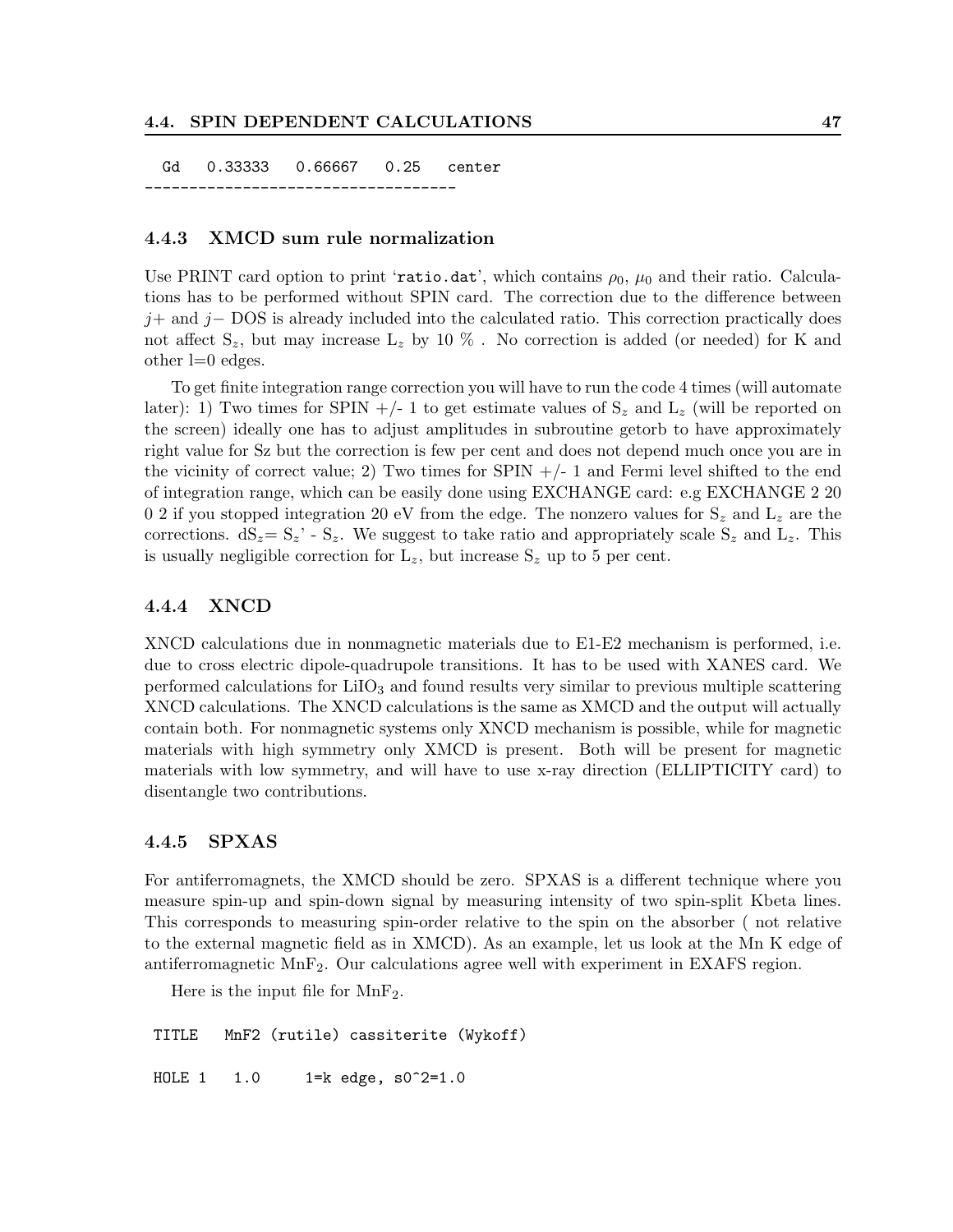$SPIN -2$ 

CONTROL 1 1 1 1 1 1 PRINT 0 0 0 2 0 4 EXCHANGE 0 0.0 0.0 CORRECTIONS 0.0 0.0 RPATH 10.0 XANES PCRITERIA 0.8 40.0 \*CRITERIA curved plane CRITERIA 0.0 0.0 \*DEBYE temp debye-temp DEBYE 300 350 NLEG 4 POTENTIALS \* ipot z label 0 25 Mnup 1 9 F 2 25 Mnup 3 25 Mndown ATOMS 0.0000 0.0000 0.0000 0 Mnup 0.0000 1.4864 1.4864 0.0000 1 F 2.1021 -1.4864 -1.4864 0.0000 1 F 2.1021 0.9503 -0.9503 1.6550 1 F 2.1319 0.9503 -0.9503 -1.6550 1 F 2.1319 -0.9503 0.9503 1.6550 1 F 2.1319 -0.9503 0.9503 -1.6550 1 F 2.1319 0.0000 0.0000 -3.3099 3 Mndown 3.3099 0.0000 0.0000 3.3099 3 Mndown 3.3099 -3.3870 1.4864 0.0000 1 F 3.6988 3.3870 -1.4864 0.0000 1 F 3.6988 1.4864 -3.3870 0.0000 1 F 3.6988 -1.4864 3.3870 0.0000 1 F 3.6988 2.4367 2.4367 -1.6550 2 Mnup 3.8228 -2.4367 -2.4367 -1.6550 2 Mnup 3.8228 2.4367 -2.4367 -1.6550 3 Mndown 3.8228 -2.4367 -2.4367 1.6550 3 Mndown 3.8228 -2.4367 2.4367 -1.6550 3 Mndown 3.8228 2.4367 2.4367 1.6550 3 Mndown 3.8228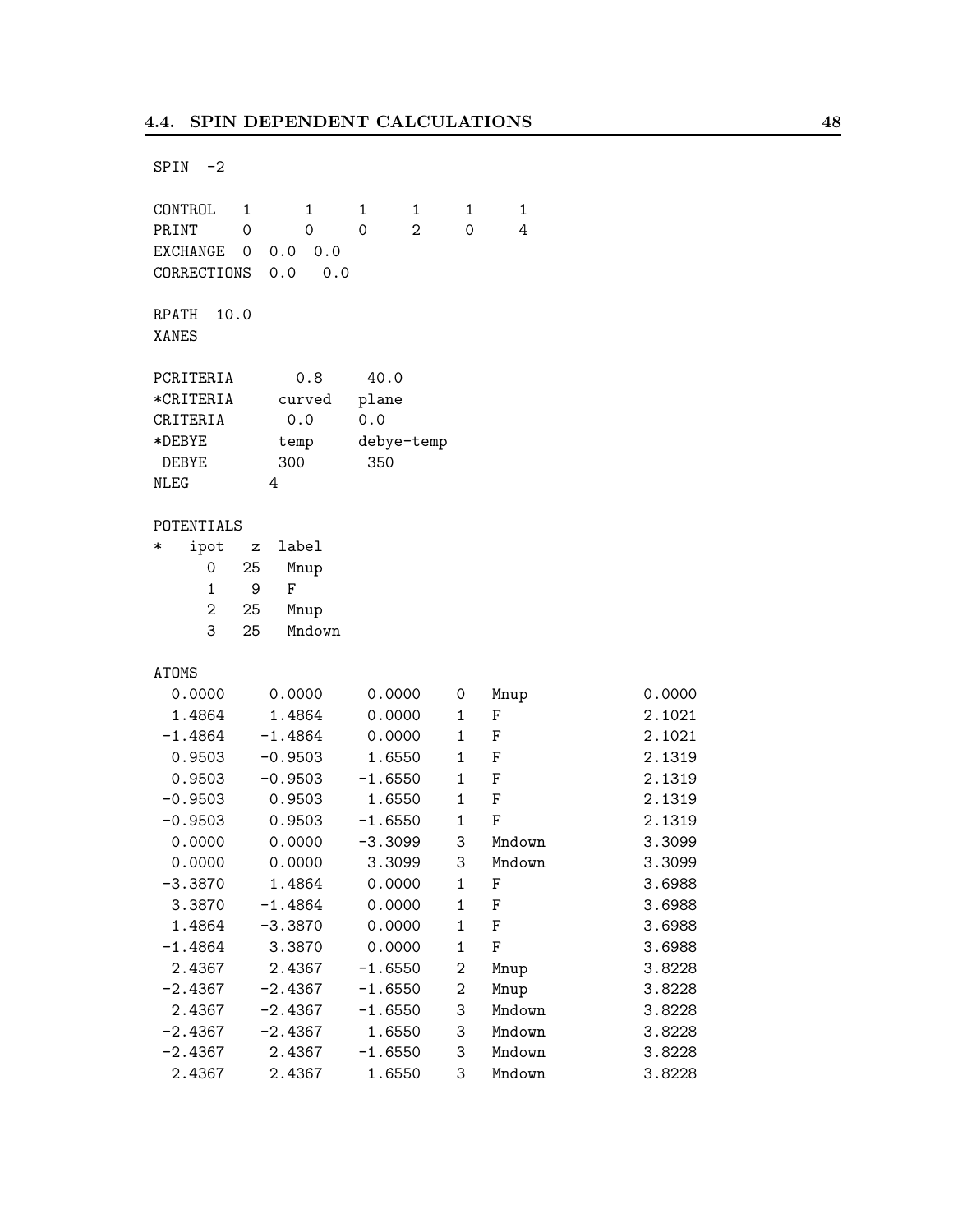| 2.4367   | -2.4367 | 1.6550 2 Mnup |  | 3.8228 |
|----------|---------|---------------|--|--------|
| -2.4367  | 2.4367  | 1.6550 2 Mnup |  | 3.8228 |
| $\cdots$ |         |               |  |        |
| END      |         |               |  |        |

### <span id="page-53-0"></span>4.5 Elastic Scattering Amplitudes

All necessary components to obtain the elastic scattering amplitude can be calculated with the feff8.2 code. Thus Thomson scattering amplitudes are written in file 'fpf0.dat', elastic amplitude near some specific edge are calculated with DANES card while far from the edge with FPRIME card which neglects solid state effects on  $f'$ . The  $f''$  can be obtained with XANES card. The formula connecting  $f''$  and the absorption cross section  $\sigma$  is (in atomic units)  $f'' = \omega c \sigma / 4/\pi$ . For calculations at energies well above the absorption edge we found that ground state potentials yields better results, and also that quadrupolar transitions have to be included.

## <span id="page-53-1"></span>4.6 X-ray Emission Spectra XES

The nonresonant x-ray emission spectra (fluorescence spectra) are treated in the same way as the x-ray absorption process for states below the Fermi level. To perform these calculations one simply replaces the XANES card with XES. Preliminary comparisons with experiment for phosphorus  $K_\beta$  line show good agreement with experiment for various compounds. Further tests are in progress. Please report any problems with this card to the authors.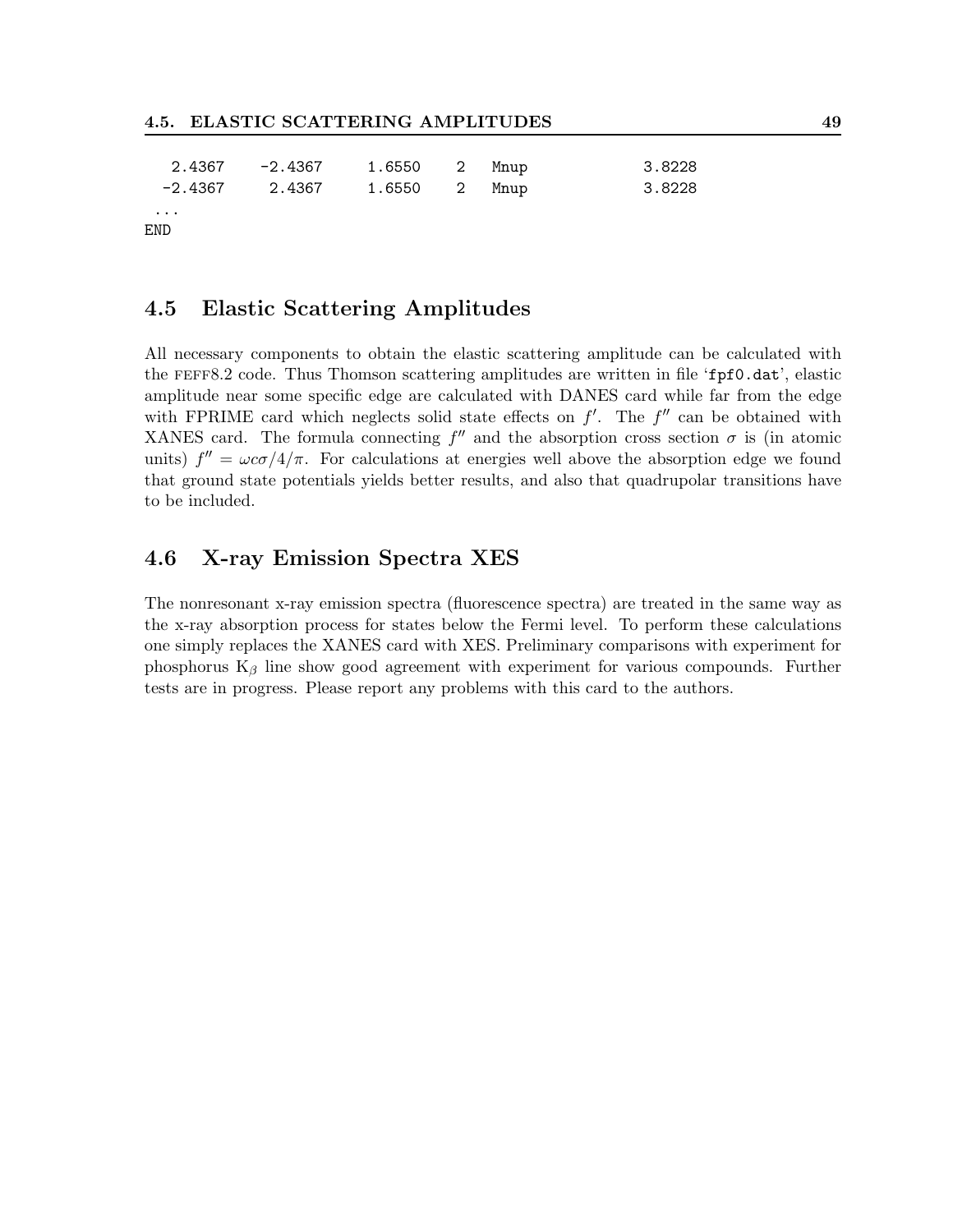# <span id="page-54-0"></span>Appendix A

# Copyright Information, Restrictions and License

## <span id="page-54-1"></span>A.1 Restrictions and license information

The full FEFF distribution is copyrighted software and a license from the University of Washington Office of Technology Transfer must be obtained for its use. This is necessary to protect the interests both of users and the University of Washington. Both academic/non-profit and commercial licenses are available — see Section [A.2](#page-54-2) to this document for details. New users should request the latest version of this code. The license form may be obtained from the FEFF WWW pages,

<http://leonardo.phys.washington.edu/feff/>

or by writing or sending a FAX to

The FEFF Project c/o Gail Chiarello Department of Physics BOX 351560 University of Washington Seattle, WA 98195

E-mail: [feff@phys.washington.edu](mailto:feff@phys.washington.edu) telephone: (206) 543-5459 FAX (206) 685-0635

## <span id="page-54-2"></span>A.2 ADDENDUM: Government Copyrights

This work was supported in part by Grants from DOE. In accordance with the DOE FAR rules part 600.33 "Rights in Technical Data - Modified Short Form" the following clause applies to FEFF: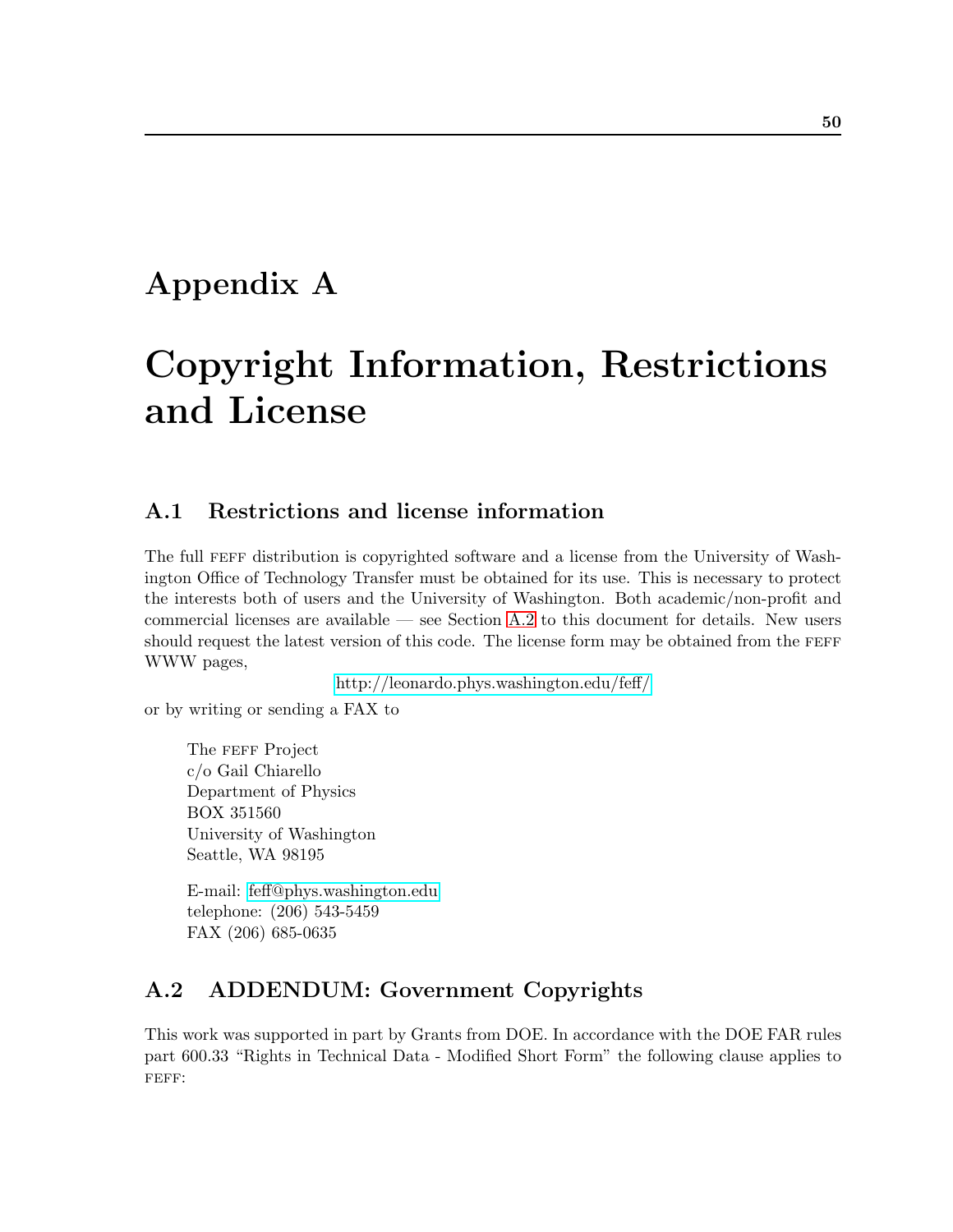#### A.3. FEFF8 LICENSE 51

 $(c)(1)$ The grantee agrees to and does hereby grant to the U.S. Government and to others acting on its behalf:

(i) A royalty-free, nonexclusive, irrevocable, world-wide license for Governmental purposes to reproduce, distribute, display, and perform all copyrightable material first produced or composed in the performance of this grant by the grantee, its employees or any individual or concern specifically employed or assigned to originate and prepare such material and to prepare derivative works based thereon,

(ii) A license as aforesaid under any and all copyrighted or copyrightable work not first produced or composed by the grantee in the performance of this grant but which is incorporated in the material furnished under the grant, provided that such license shall be only to the extent the grantee now has, or prior to completion or close-out of the grant, may acquire the right to grant such license without becoming liable to pay compensation to others solely because of such grant.

(c)(2) The grantee agrees that it will not knowingly include any material copyrighted by others in any written or copyrightable material furnished or delivered under this grant without a license as provided for in paragraph  $(c)(1)(ii)$  of this section, or without the consent of the copyright owner, unless it obtains specific written approval of the Contracting Officer for the inclusion of such copyright material.

## <span id="page-55-0"></span>A.3 FEFF8 LICENSE

FEFF PROGRAMS (referred below as a System) Copyright (c) 1986-2002, University of Washington.

#### END-USER LICENSE

A signed End-user License Agreement from the University of Washington Office of Technology Transfer is required to use these programs and subroutines.

See the URL: http://leonardo.phys.washington.edu/feff/

USE RESTRICTIONS:

1. The End-user agrees that neither the System, nor any of its components shall be used as the basis of a commercial product, and that the System shall not be rewritten or otherwise adapted to circumvent the need for obtaining additional license rights. Components of the System subject to other license agreements are excluded from this restriction.

2. Modification of the System is permitted, e.g., to facilitate its performance by the Enduser. Use of the System or any of its components for any purpose other than that specified in this Agreement requires prior approval in writing from the University of Washington.

3. The license granted hereunder and the licensed System may not be assigned, sublicensed, or otherwise transferred by the End-user.

4. The End-user shall take reasonable precautions to ensure that neither the System nor its components are copied, or transferred out side of his/her current academic or government affiliated laboratory or disclosed to parties other than the End-user.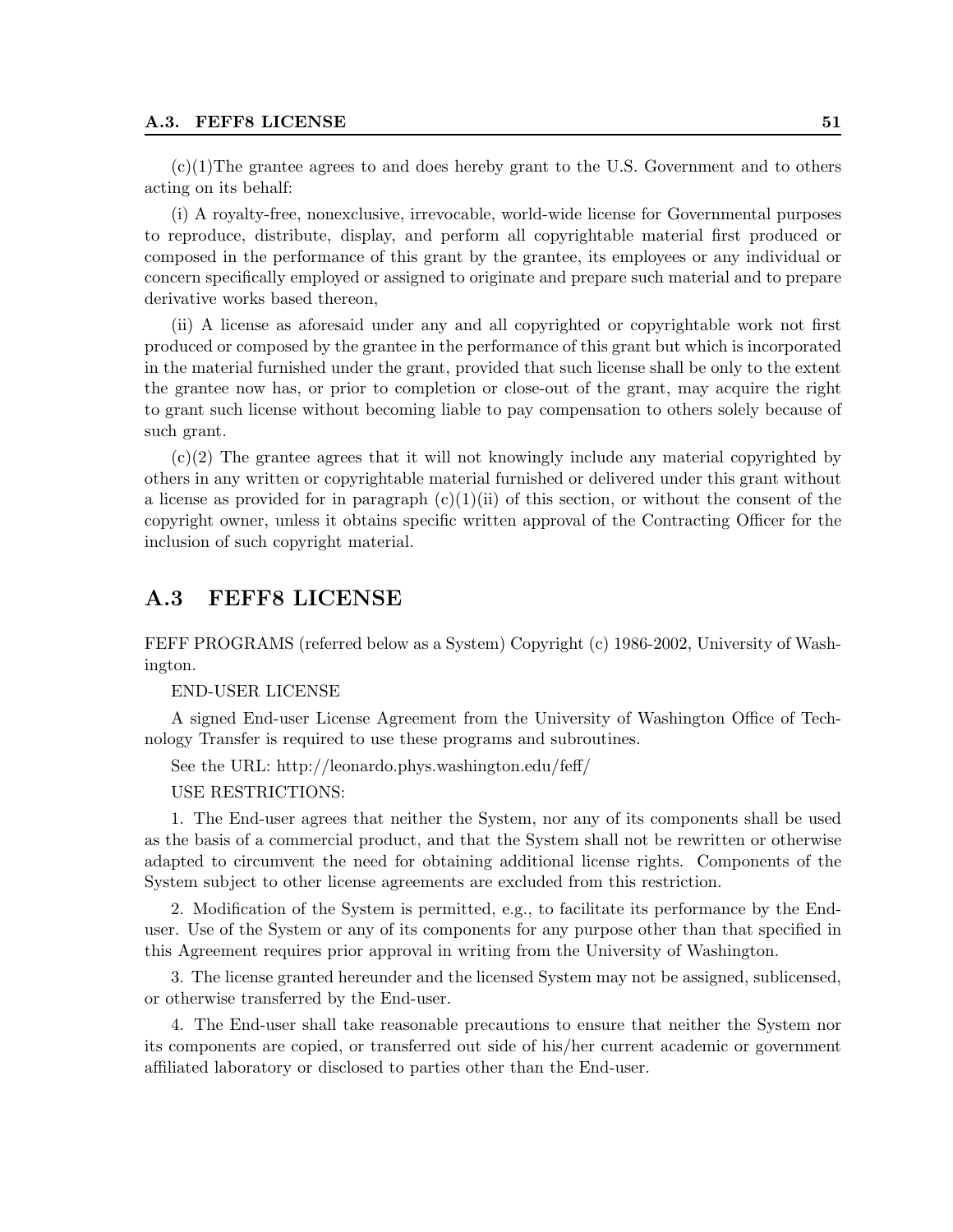#### A.3. FEFF8 LICENSE 52

5. In no event shall the End-user install or provide this System on any computer system on which the End-user purchases or sells computer-related services.

6. Nothing in this agreement shall be construed as conferring rights to use in advertising, publicity, or otherwise any trademark or the names of the System or the UW. In published accounts of the use or application of FEFF the System should be referred to by this name, with an appropriate literature reference:

FEFF8: A.L. Ankudinov, B. Ravel, J.J. Rehr, and S.D. Conradson, Phys. Rev. B 58, pp. 7565-7576 (1998).

#### LIMITATION OF LIABILITY:

1. THE UW MAKES NO WARRANTIES , EITHER EXPRESSED OR IMPLIED, AS TO THE CONDITION OF THE SYSTEM, ITS MERCHANTABILITY, OR ITS FITNESS FOR ANY PARTICULAR PURPOSE. THE END-USER AGREES TO ACCEPT THE SYSTEM 'AS IS' AND IT IS UNDERSTOOD THAT THE UW IS NOT OBLIGATED TO PROVIDE MAINTENANCE, IMPROVEMENTS, DEBUGGING OR SUPPORT OF ANY KIND.

2. THE UW SHALL NOT BE LIABLE FOR ANY DIRECT, INDIRECT, SPECIAL, INCIDENTAL OR CONSEQUENTIAL DAMAGES SUFFERED BY THE END-USER OR ANY OTHER PARTIES FROM THE USE OF THE SYSTEM.

3. The End-user agrees to indemnify the UW for liability resulting from the use of the System by End-user. The End-user and the UW each agree to hold the other harmless for their own negligence.

#### TITLE:

1. Title patent, copyright and trademark rights to the System are retained by the UW. The End-user shall take all reasonable precautions to preserve these rights.

2. The UW reserves the right to license or grant any other rights to the System to other persons or entities.

Note: According to the terms of the above End-user license, no part of the standard distributions of feff can be included in other codes without a license or permission from the authors. However, some subroutines in FEFF explicitly contain such a license, and all components subject to other license agreements are excluded from the restrictions of the End-user license. Moreover, we are willing to collaborate with other code developers, and our development version with all the comments (and subroutines in individual files!) can be made available, although it makes use of some features that are not standard FORTRAN. Also we cannot guarantee that any new version of feff will be compatible with these subroutines or with any changes you make in the codes.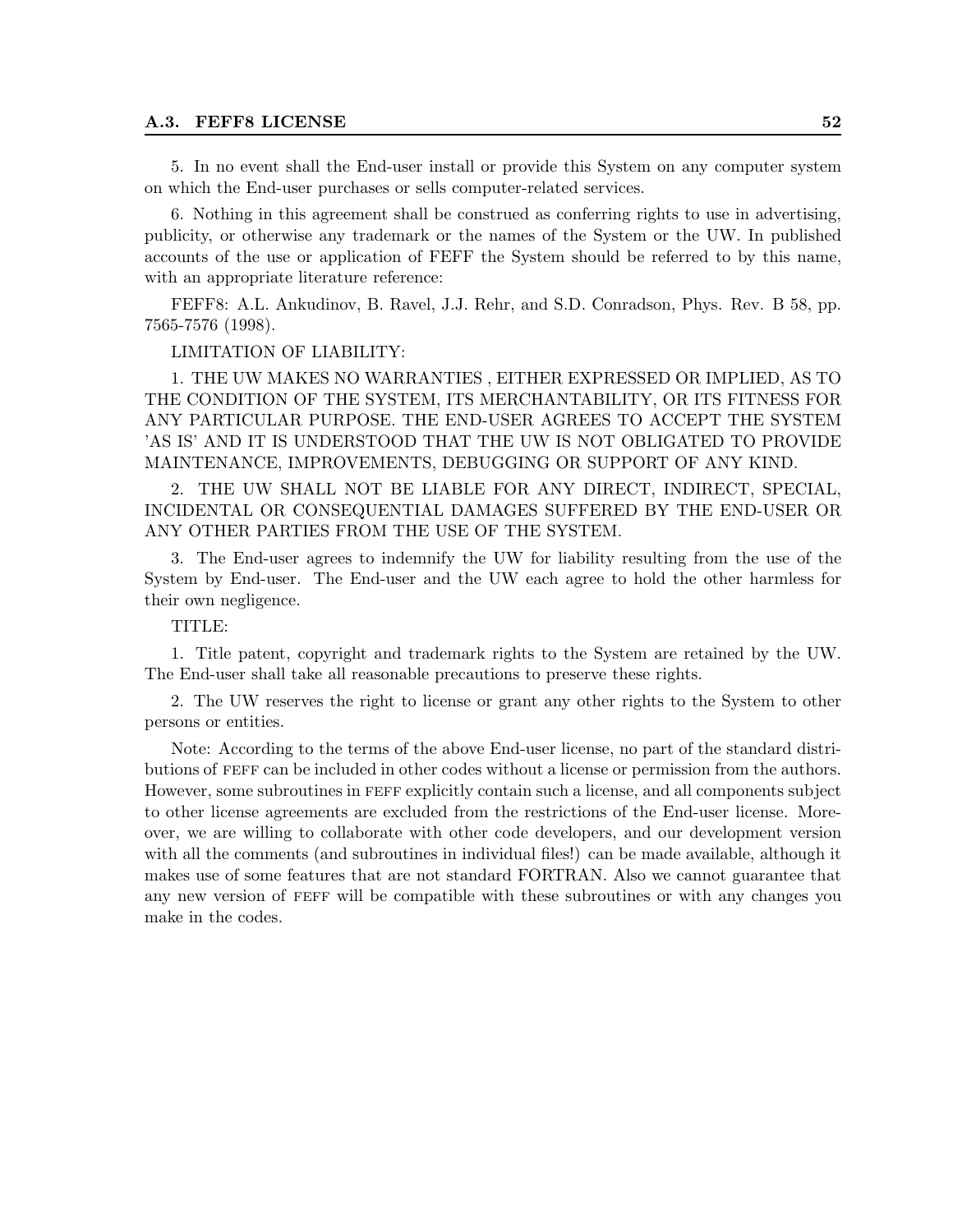# <span id="page-57-0"></span>Appendix B

# Installation Instructions

The program feff8.20 is provided as a single file 'feff82.f'. An experimental modular form consisting of eight source files 'rdinp-tot.f', 'pot-tot.f', 'ldos-tot.f', 'xsph-tot.f', 'fms-tot.f', 'path-tot.f', 'genfmt-tot.f' and 'ff2x-tot.f' is available by request. LDOS calculations are still executed in second module XSPH, even though it is now separate program. This is done for compatibility with other feff8 input files. The modular code has requires less memory and yields more effective compilation and execution on small machines; however, the CFAVERAGE card is disabled in the modular version. Parallel execution on MPI clusters has been tested for modular code only and is still experimental. For details, please contact the authors.

Each file contains a main program and all necessary subroutines. Simply compile (and link) every program on your system using a Fortran 77 compiler (and your usual linker), e.g., for any UNIX system the command  $f77$  -o module module. f is usually sufficient, but may be augmented by optimization flags.

For the monolithic version, there is only a single executable to run. For the modular code, the 8 executable files must be run in the order listed: rdinp, pot, ldos, xsph, fms, path, genfmt, ff2x, so that the necessary input files for each successive module are produced. We suggest that you write a small script (named feff8), that executes all modules on your OS, if you use the modular code. Samples are available from the authors. Parallel versions of the modules and appropriate compile and run scripts are also available and require a working version of the MPI libraries. Please contact the authors for details.

Typically the monolithic feff8 requires about 64 MB of RAM to run for clusters of up to 87 atoms. To adjust the required memory to your computer, you should change the nclusx parameter globally. The required memory scales approximately as  $nclus x^2$ . For larger clusters, you may wish to reduce the maximum angular momentum lx to keep the total size reasonable, e.g., set  $\texttt{nclusx} = 300$ ,  $\texttt{lx} = 2$  globally in all subroutines.

feff8 will also run on older 'feff.inp' files for feff7 (and also feff6) and will yield results for EXAFS and XANES comparable to older versions of feff. The first module of FEFF7 has now been split into 3 modules and therefore FEFF8 will use the first value in FEFF7 CONTROL and PRINT cards for the first 3 modules of feff8. But we suggest that users make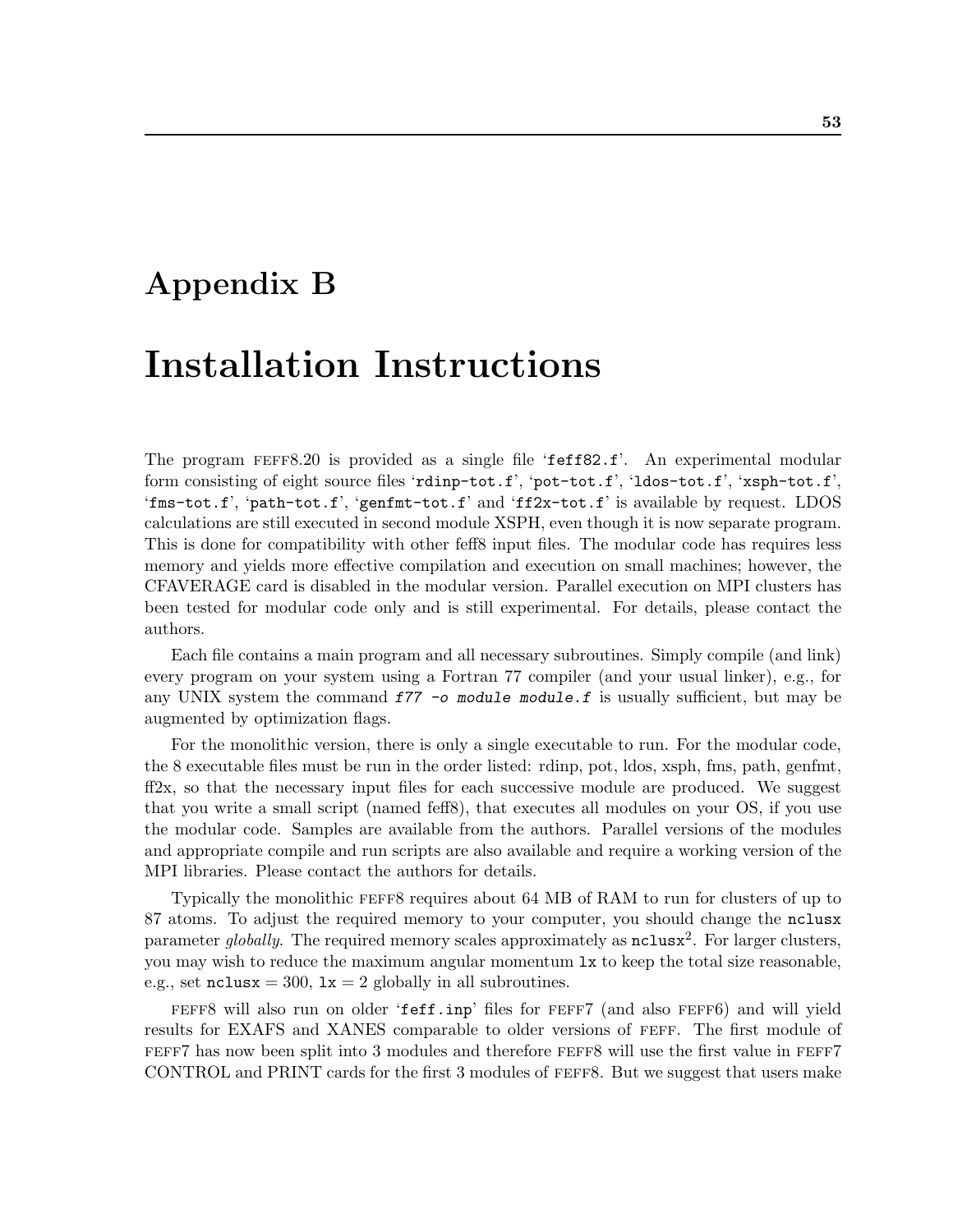use of the SCF, FMS, LDOS and other cards to take advantage of feff8's new capabilities.

The feff code is written in ANSI Fortran 77, except that complex\*16 variables are required. Since data type complex\*16 is not part of the ANSI standard, minor compilerdependent modification may be necessary. We have used the VAX extensions to ANSI Fortran 77 since they seem to be the most portable. The non-standard statements and intrinsic functions used are: complex\*16 variables and arrays; dimag(arg) returns a double precision imaginary part of it argument; dcmplx(arg) returns a complex\*16 version of its argument; DBLE(arg) returns a double precision real part of its argument; sqrt, exp, abs and other generic math functions are assumed to accept complex\*16 arguments and return double precision or complex\*16 results.

Files are opened with the open statement. As the ANSI definition gives some leeway in how the open statement interacts with the operating system, we have chosen file names and conventions that work on UNIX, VAX/VMS, IBM PCs (and clones) with MS FORTRAN, CRAY, MAC's and CDC machines. It may be necessary to modify the open statements on other systems.

### <span id="page-58-0"></span>B.1 UNIX

We have endeavored to make FEFF portable to all UNIX (including HP, AIX, LINUX, Alpha, BSD and CRAY) machines without any modification. If your machine does not reproduce the test output files 'xmu.dat' and/or 'chi.dat' to high accuracy, please let us know. Also, please report any compiler problems or warning messages to the authors, as this will help us achieve full portability.

On SGI machines a significant increase in speed may be achieved with the following optimization flags

#### f77 -Ofast -LNO:opt=0 -IPA:INLINE=OFF module.f -o module

Inlining is a potentially dangerous operation which modifies the source code, so the output ('xmu.dat') should be checked. Switching off inlining may slow down the code, as we found for the FMS module, but some other modules would not operate properly with inlining.

On many UNIX systems it may be necessary to increase the memory stack size to allow calculations on large clusters. For example, for 200 atom clusters, you should execute the following command before running FEFF8 for the CSH or one of its derivatives

#### limit stacksize 170000

or, if you use the Bourne shell or one of its derivatives, the following

#### ulimit -s 170000

If you use the GNU g77 compiler, for example, on LINUX, BSD, and other systems try for example: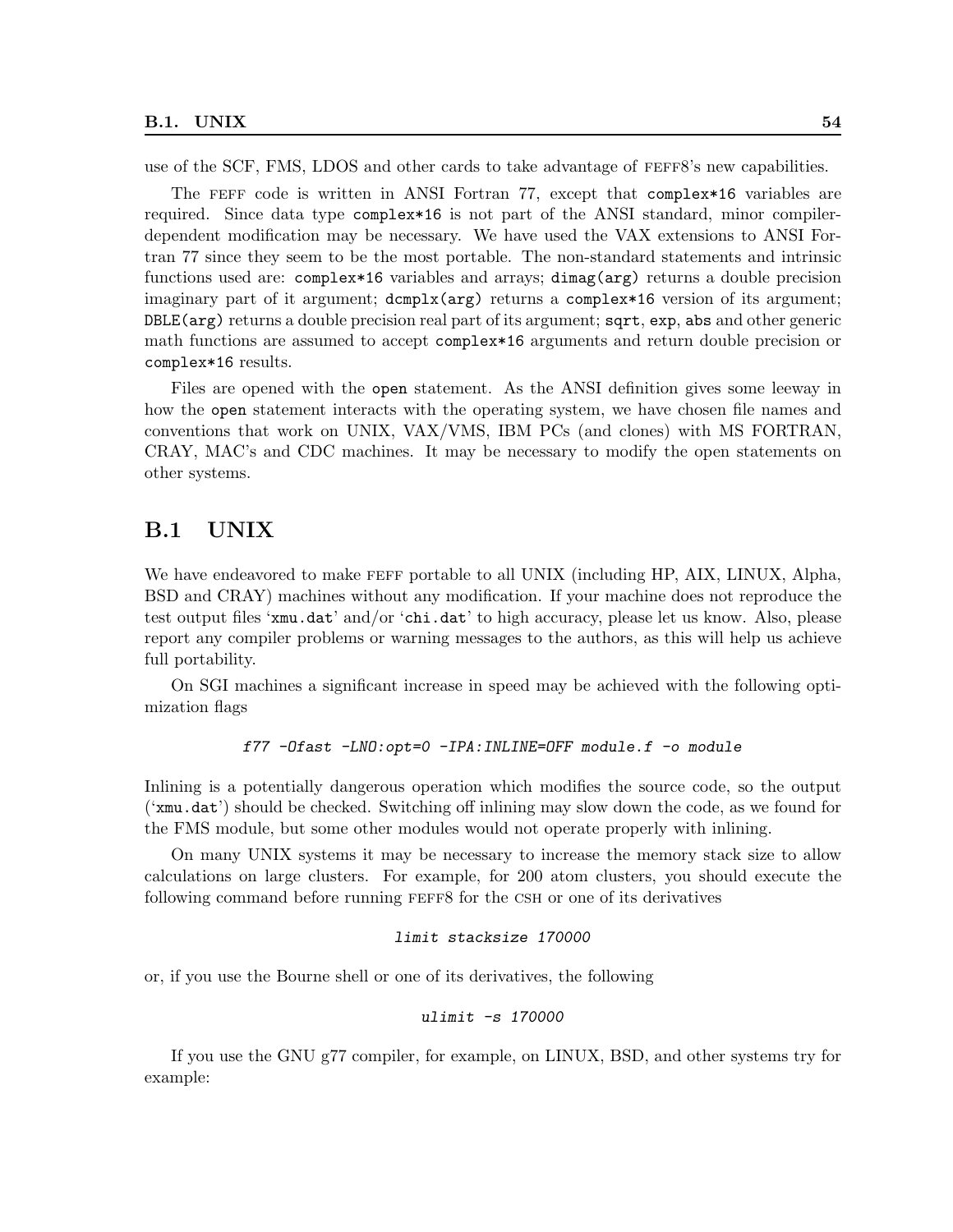g77 -O2 -ffast-math -m486 -Wall -g -fno-silent

or (since the compile flags often change ) simply

g77 -O2

Do not use the -pedantic flag, although a casual reading of the g77 document would suggest it is a good idea. -pedantic does not allow the use of double complex which is essential in FEFF.

On some AIX machines, the intrinsic real functions need to be promoted to double precision (e.g. -qautodbl=dbl option on RS6000).

### <span id="page-59-0"></span>B.2 CRAY, SGI-CRAY, and CDC UNIX

For CRAY, SGI-CRAY and CDC UNIX, please keep in mind the following points: Floating point calculations in feffare usually done to 64 bit precision. Thus for 32 bit word machines, the code uses double precision variables throughout, i.e., real\*8 for real numbers and complex\*16 for complex numbers. If your machine uses 8 bytes (64 bits) for single precision floating point numbers and integers (for example, CRAYs and some CDC machines), you should use the CRAY FORTRAN compiler option to ignore double precision statements in the code. The compile flags depend on machine vintage (see the cf77 or f90 man pages for details) and are of the form:

f90 -c -dp or cf77 -c - $Wf''$ -dp"

### <span id="page-59-1"></span>B.3 MS-DOS, WIN-NT,9X,ME,2K, etc

Because of the awkwardness of DOS, many users do not have FORTRAN compilers and many of those compilers are difficult to use with large codes. Thus we have made executable versions of feff for PCs available. You will need an 486 with a math coprocessor or pentium chip and at least 64 MB of RAM in addition to that needed for DOS and any resident utilities. Further details are supplied with the executables.

If you prefer your own compiler (e.g., Compaq Visual Fortran), or are using an operating system other than DOS, simply compile the source code using your FORTRAN compiler and linker as you would for any other machine.

### <span id="page-59-2"></span>B.4 Macintosh

feff is often difficult to compile on Macintosh machines with Mac OS 9 and below, but executable versions of FEFF for Macintosh computers including the G4 are available from the FEFF Project.

For Mac OS X UNIX use the following options with Absoft's F77 compiler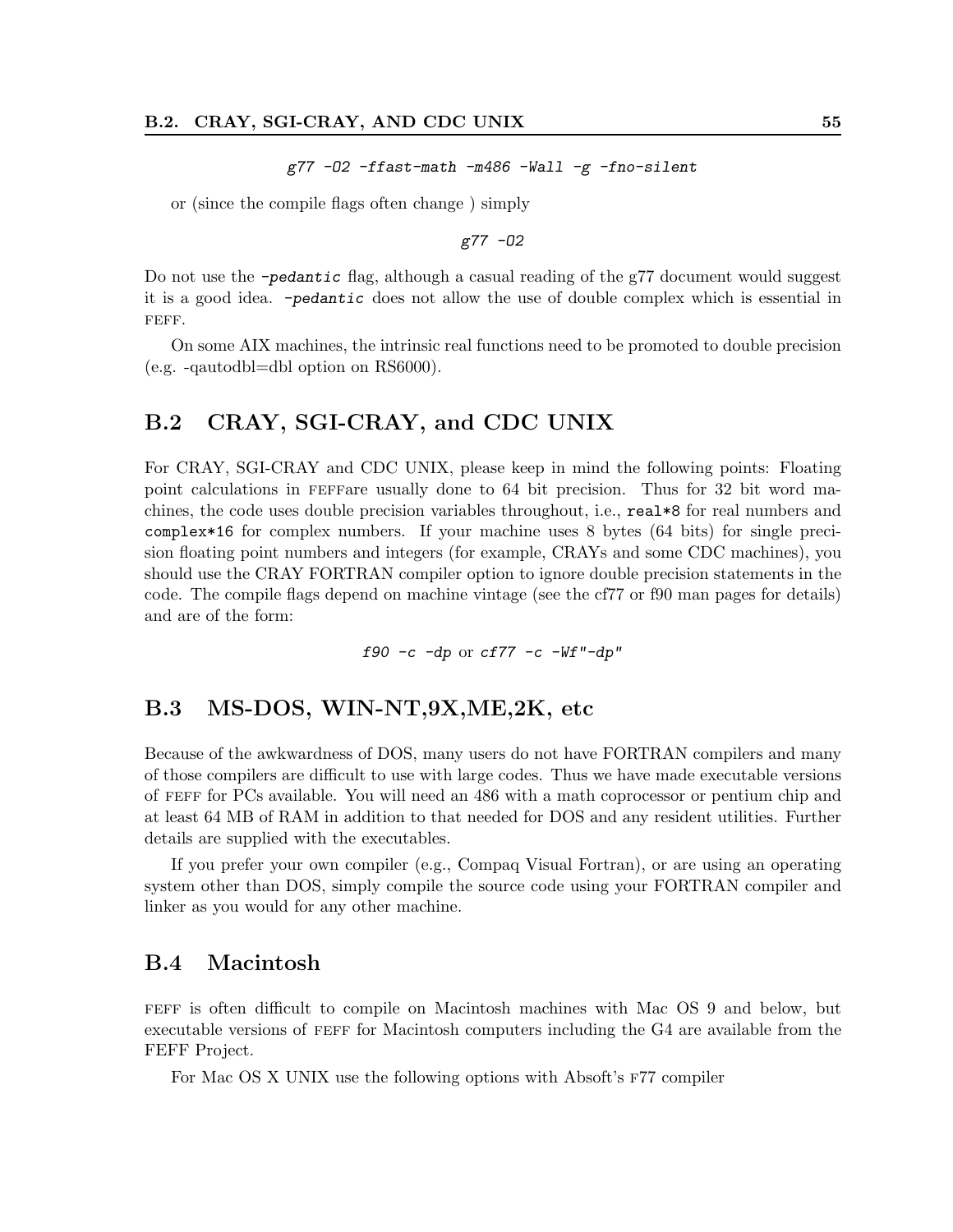f77  $-N113 - N11 - f - D$  module.f

-f makes f77 case insensitive. -N113 promotes intrinsic routines from real to double precision. -N11 allows 32 bit operations, and -O makes basic optimizations.

There is another option for Mac OS X UNIX. At least one user has found that f2c and the cc compiler can be made to work.

## <span id="page-60-0"></span>B.5 Other Machines: VMS, NEXT, etc

To compile feff8 on VMS (6.0 to 6.2 versions) machine we had to increase virtual memory using sysgen from a SYSTEM account.

```
$mc sysgen
 sysgen> use current
 sysgen>show virtualpagecnt
 sysgen>set virtualpagecnt (value + 25%)
 sysgen>write current
 sysgen>exit
$reboot
```
If the code still does not compile one should further increase virtual memory. It may be impossible to compile the full code on old VAX stations. To run FEFF8 on VMS machines, you may need to increase quotas ( $pf1quo=500,000$ ) for the users using AUTHORIZE from a SYSTEM account.

```
$run authorize
 authorize> modify username /pgflquo=500000
 authorize>exit
$reboot
```
Use the following options with Absoft's F77 for NeXT

f77  $-N53 - f - s - 0$  module.f

 $-f$  makes F77 case insensitive.  $-s$  makes a code for units larger than 512K.  $-N53$  uses the 68030/68040 processors with 68881/2 math coprocessor.  $-0$  is an optimization flag.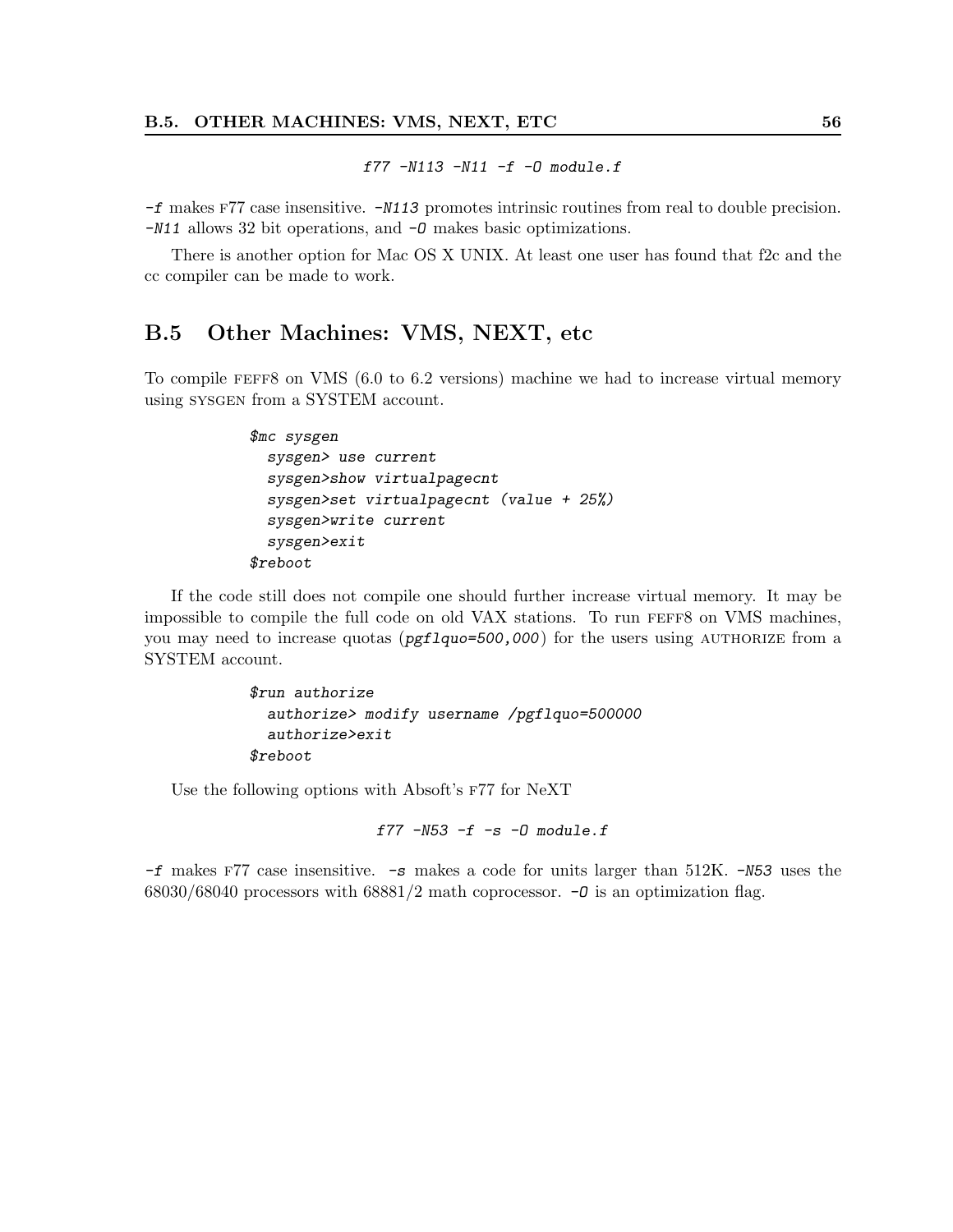# <span id="page-61-0"></span>Appendix C

# References

Please cite at least one of the following articles if FEFF is used in published work.

FEFF8 Main FEFF8 reference A.L. Ankudinov, B. Ravel, J.J. Rehr, and S.D. Conradson, Real Space Multiple Scattering Calculation of XANES, Phys. Rev. B 58, 7565 (1998).

#### FEFF8.1

A.L. Ankudinov, and J.J. Rehr, Theory of solid state contributions to the x-ray elastic scattering amplitude, Phys. Rev. B  $62$ , 2437 (2000).

#### FEFF8.2

A.L. Ankudinov, C. Bouldin, J.J. Rehr, J. Sims, H. Hung, Parallel calculation of electron multiple scattering using Lanczos algorithms, Phys. Rev.  $B\,65$ , 104107 (2002).

- feff7 A.L. Ankudinov and J.J. Rehr, Relativistic Spin-dependent X-ray Absorption Theory, Phys. Rev. B 56, R1712 (1997). A.L. Ankudinov, PhD Thesis, Relativistic Spindependent X-ray Absorption Theory, University of Washington, (1996); this contains a review of x-ray absorption theory, a whole chapter of information about FEFF for expert users, example applications, and the full FEFF7 program tree.
- FEFF6 S.I. Zabinsky, J.J. Rehr, A. Ankudinov, R.C. Albers and M.J. Eller, *Multiple Scattering* Calculations of X-ray Absorption Spectra, Phys. Rev. B 52, 2995 (1995).
- feff5 J.J. Rehr, S.I. Zabinsky and R.C. Albers, High-order multiple scattering calculations of x-ray-absorption fine structure, Phys. Rev. Lett. 69, 3397 (1992).

#### FEFF3 and FEFF4

J. Mustre de Leon, J.J. Rehr, S.I. Zabinsky, and R.C. Albers, Ab initio curved-wave  $x$ -ray-absorption fine structure, Phys. Rev. B 44, 4146 (1991).

feff3 J.J. Rehr, J. Mustre de Leon, S.I. Zabinsky, and R.C. Albers, Theoretical X-ray Absorption Fine Structure Standards, J. Am. Chem. Soc. 113, 5135 (1991).

#### FEFF Review

J.J. Rehr and R.C. Albers, Modern Theory of XAFS, Rev. Mod. Phys. 72, 621 (2000).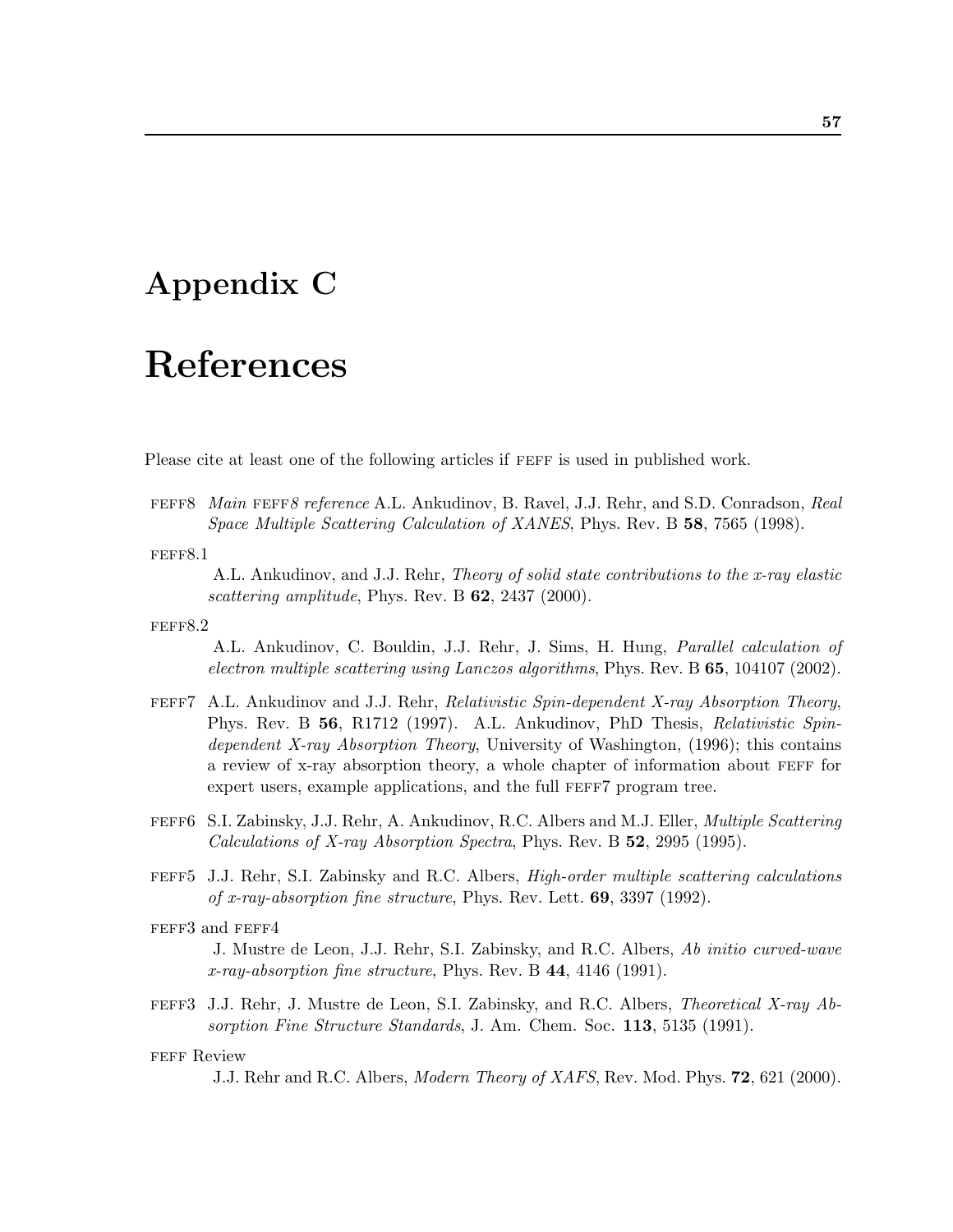Sum rule normalization procedure in FEFF8.2

A.I. Nesvizhskii, A.L. Ankudinov, and J.J. Rehr, Normalization and convergence of x-ray absorption sum rules, Phys. Rev. B  $63$ , 094412 (2001).

#### Multiple Scattering theory in feff

J.J. Rehr and R.C. Albers, Scattering-matrix formulation of curved-wave multiplescattering theory: Application to x-ray-absorption fine structure, Phys. Rev. B 41, 8139 (1990).

#### Dirac–Fock atom code

A.L. Ankudinov, S.I. Zabinsky and J.J. Rehr, Single configuration Dirac-Fock atom code, Comp. Phys. Comm. 98, 359 (1996).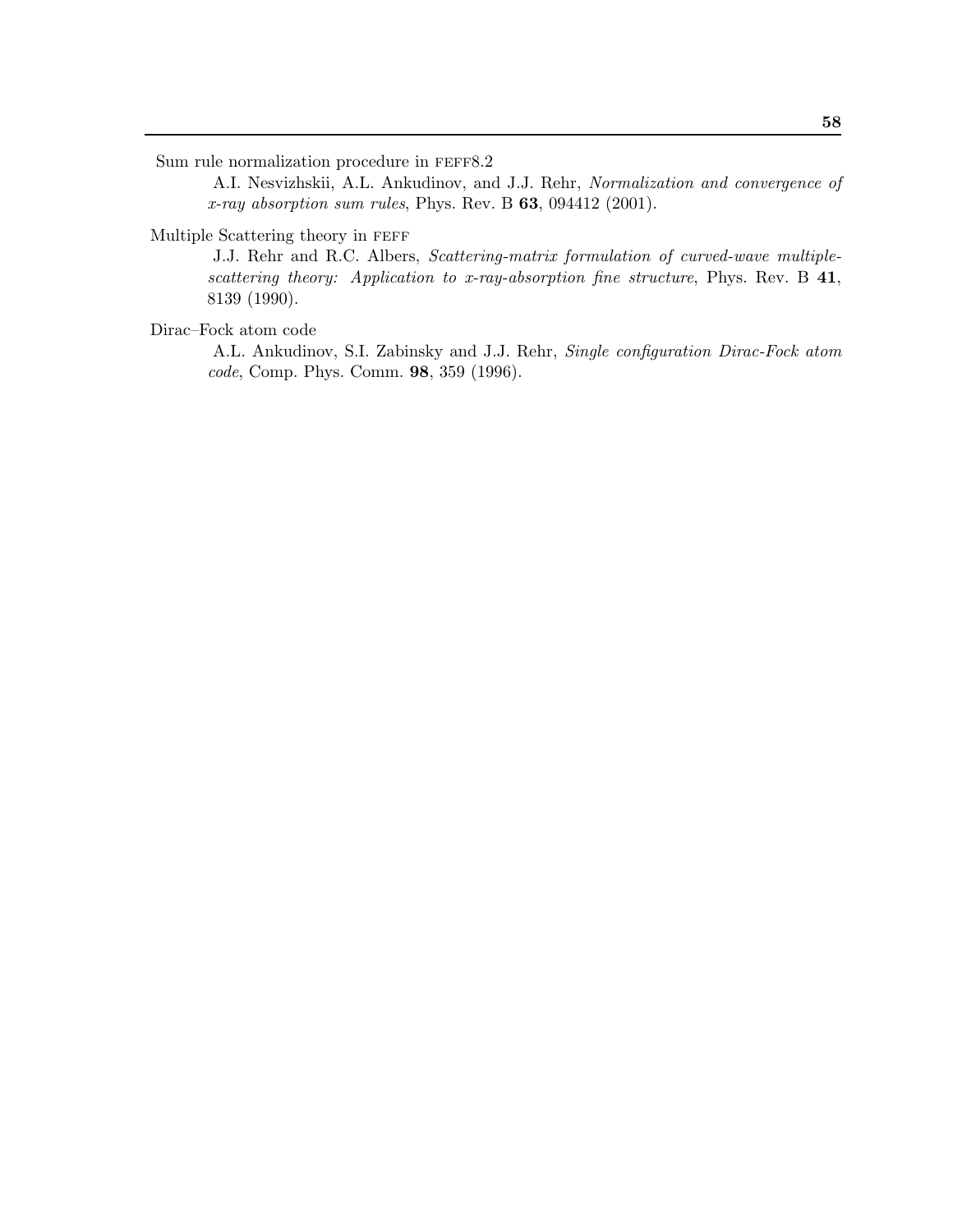# <span id="page-63-0"></span>Appendix D

# Code Variables and Dimensions

The array names in FEFF are a bit cryptic due to the six character limit in standard FORTRAN — the comments given in the source code and explain what the names mean. If you need to run larger problems than the dimension statements in the code allow, simply change the dimensions in all the relevant parameter statements and recompile. The main parameters to change are nclusx, which specifies the maximum cluster size for full multiple scattering and lx which specifies the maximum angular momentum in SCF potentials. These and other user changeable parameters are listed in 'dim.h', which is now incorporated explicitly in the code. If you need help to modify the feff code, please contact the authors.

```
c header file dim.h
c caution: changing parameters other than nclusx and lx may
c break the code; when in doubt contact the authors
c
c maximum number of atoms for FMS. Reduce nclusx if you need
c smaller executable.
      parameter (nclusx=87)
c max number of spins: 1 for spin average; 2 for spin-dep
      parameter (nspx=1)
c max number of atoms in problem for the pathfinder
      parameter (natx =1000)
c max number of atoms in problem for the rdinp and ffsort
      parameter (nattx =10000)
c max orbital momentum for FMS module.
      parameter (lx=3)
c max number of unique potentials (potph)
      parameter (nphx = 7)
c max number of ang mom (arrays 1:ltot+1)
      parameter (ltot = 24)
c Loucks r grid used through overlap and in phase work arrays
```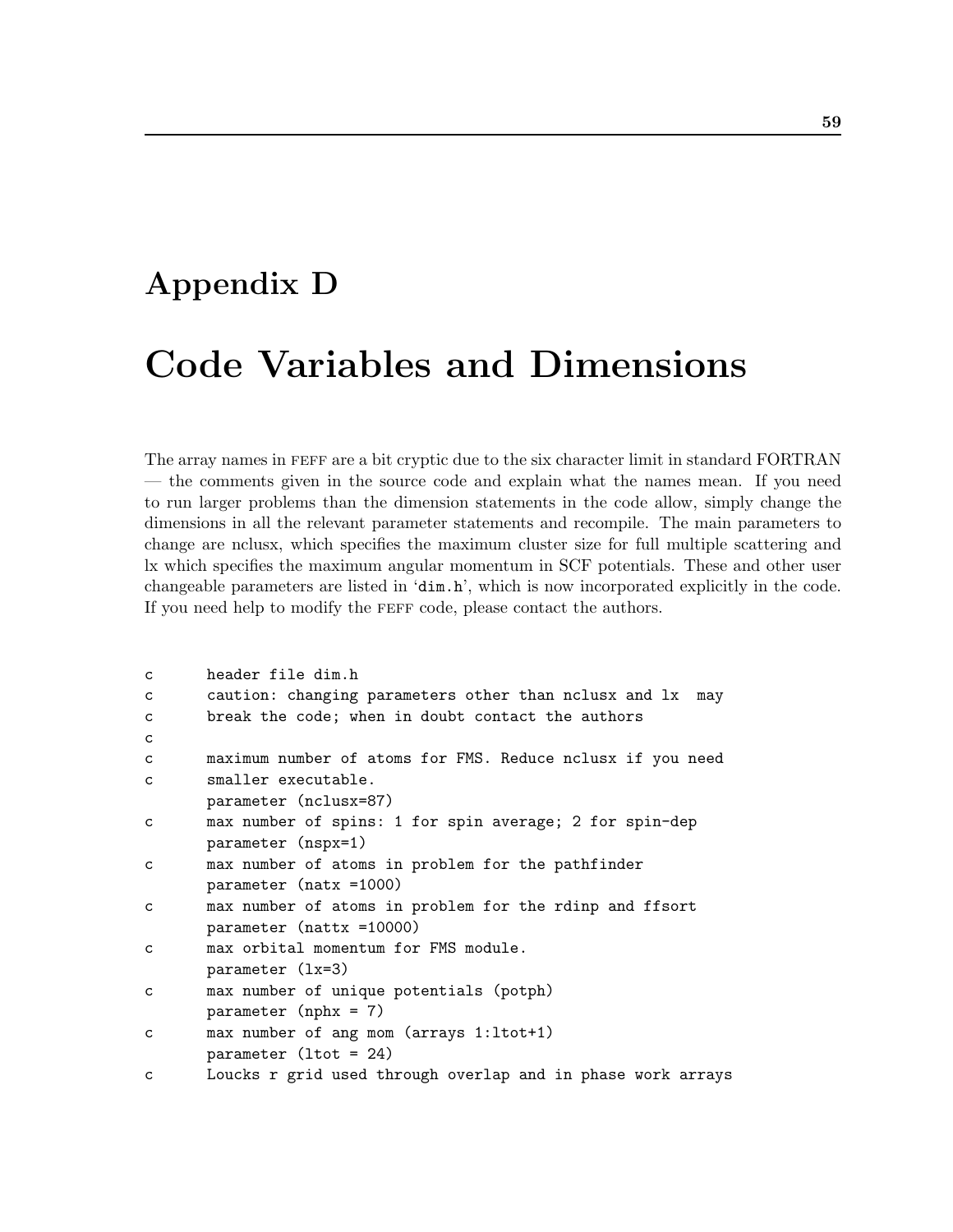```
parameter (nrptx = 1251)
c Number of energy points genfmt, etc.
      parameter (nex = 150)
c Max number of distinct lambda's for genfmt
c 15 handles iord 2 and exact ss
      parameter (lamtot=15)
c vary mmax and nmax independently
      parameter (mtot=4, ntot=2)
c max number of path atoms, used in path finder, NOT in genfmt
      parameter (npatx = 8)
c matches path finder, used in GENFMT
      parameter (legtot=npatx+1)
c max number of overlap shells (OVERLAP card)
      parameter (novrx=8)
c max number of header lines
      parameter (nheadx=30)
```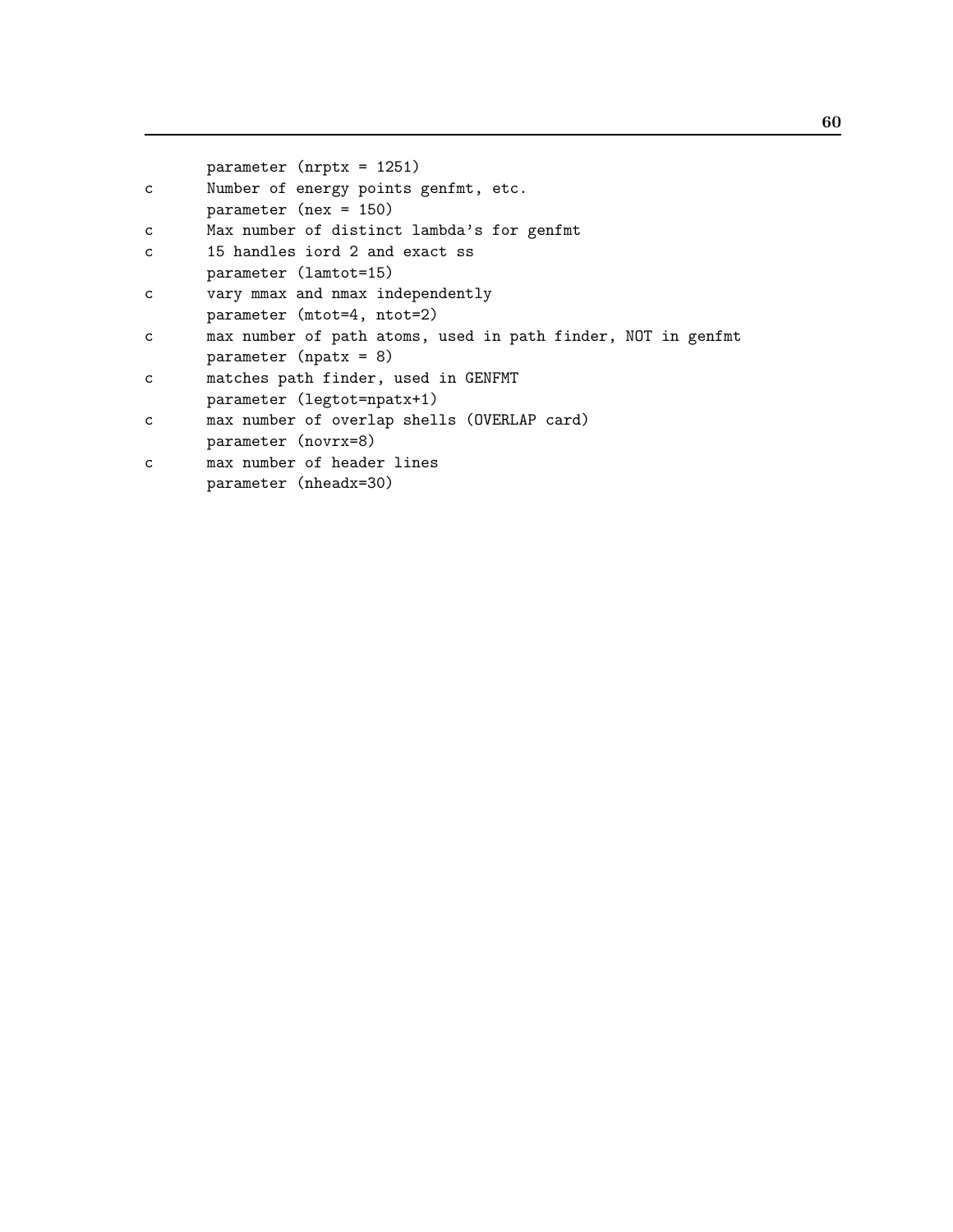# <span id="page-65-0"></span>Appendix E

# Changes From Previous Versions of FEFF

feff8.20 extends the calculation of quadrupolar transitions and x-ray emission spectra calculations, and also permits faster XANES calculations using iterative Lanczos FMS algorithms. Improved potentials for f-electron materials are also included. The code has been restructured to simply future developments and is also available as separate modules which can be run on parallel machines.

feff8.10 fixes a few bugs (notably that for polarization dependent calculations for initial states other than s-character; i.e., L2, L3 edges,etc) and adds some new capabilities. The code has been extended to calculate elastic scattering amplitude and x-ray natural dichroism. An additional output file has been added 'ratio.dat' for use in our procedure for sum-rule normalization.

feff8 potentials can now be calculated self-consistently (SCF card) which also gives a more accurate Fermi level position and accounts for the charge transfer. Full multiple scattering capability was also added (FMS card). This is essential for SCF potentials, L-projected density of states (LDOS also is a new card) and often XANES. All these new cards are not essential for EXAFS calculations, but the SCF potential can be used to reduce number of EXAFS fitting parameters by calculating the Fermi level and non-integral charge counts on each site. The possibility of calculating multiple-scattering Debye–Waller factors from force constants and/or dynamical matrices has also been added. The possibility of configurational averages (CFAVERAGE card) of EXAFS (or XANES) over different absorbers of the same type has been added. The CONTROL structure has been changed to accommodate the new cards, but backward compatibility has been maintained. Also several cards (e.g. EXAFS, XANES and POTENTIALS) now have additional optional fields.